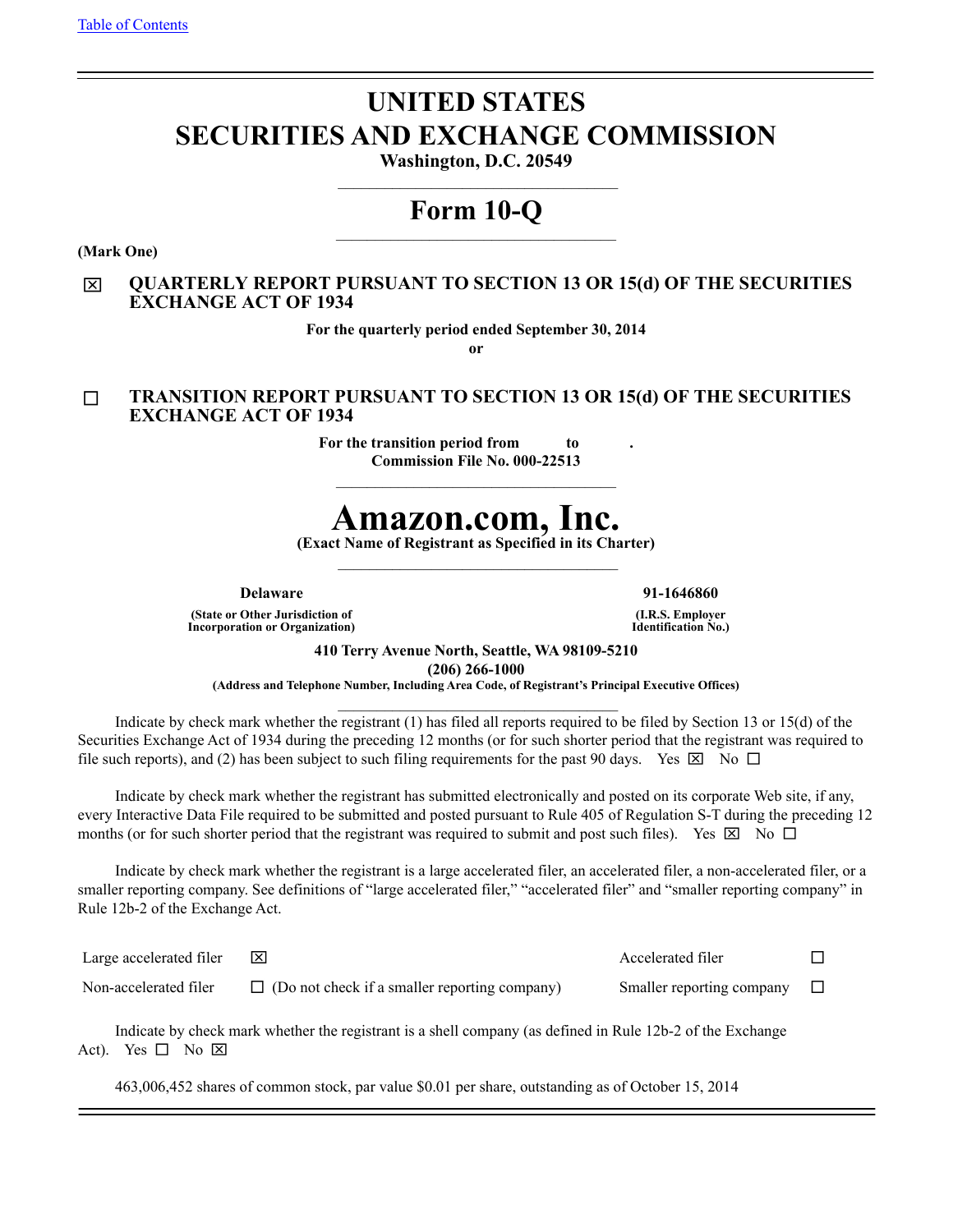# **AMAZON.COM, INC. FORM 10-Q For the Quarterly Period Ended September 30, 2014**

# **INDEX**

<span id="page-1-0"></span>

|                   |                                                                                       | Page            |
|-------------------|---------------------------------------------------------------------------------------|-----------------|
|                   | PART I. FINANCIAL INFORMATION                                                         |                 |
| Item 1            | <b>Financial Statements</b>                                                           | $\underline{3}$ |
|                   | <b>Consolidated Statements of Cash Flows</b>                                          | $\underline{3}$ |
|                   | <b>Consolidated Statements of Operations</b>                                          | $\overline{4}$  |
|                   | <b>Consolidated Statements of Comprehensive Income (Loss)</b>                         | $\overline{2}$  |
|                   | <b>Consolidated Balance Sheets</b>                                                    | $\underline{6}$ |
|                   | <b>Notes to Consolidated Financial Statements</b>                                     | $\overline{1}$  |
| Item 2            | Management's Discussion and Analysis of Financial Condition and Results of Operations | $\frac{17}{1}$  |
| Item 3            | Quantitative and Qualitative Disclosures About Market Risk                            | 31              |
| Item 4            | <b>Controls and Procedures</b>                                                        | 32              |
|                   | PART II. OTHER INFORMATION                                                            |                 |
| Item 1            | <b>Legal Proceedings</b>                                                              | 33              |
| Item 1A           | <b>Risk Factors</b>                                                                   | 33              |
| Item 2            | Unregistered Sales of Equity Securities and Use of Proceeds                           | 41              |
| Item 3            | <b>Defaults Upon Senior Securities</b>                                                | 41              |
| Item 4            | <b>Mine Safety Disclosures</b>                                                        | 41              |
| Item 5            | <b>Other Information</b>                                                              | 41              |
| Item 6            | <b>Exhibits</b>                                                                       | 41              |
| <b>Signatures</b> |                                                                                       | 42              |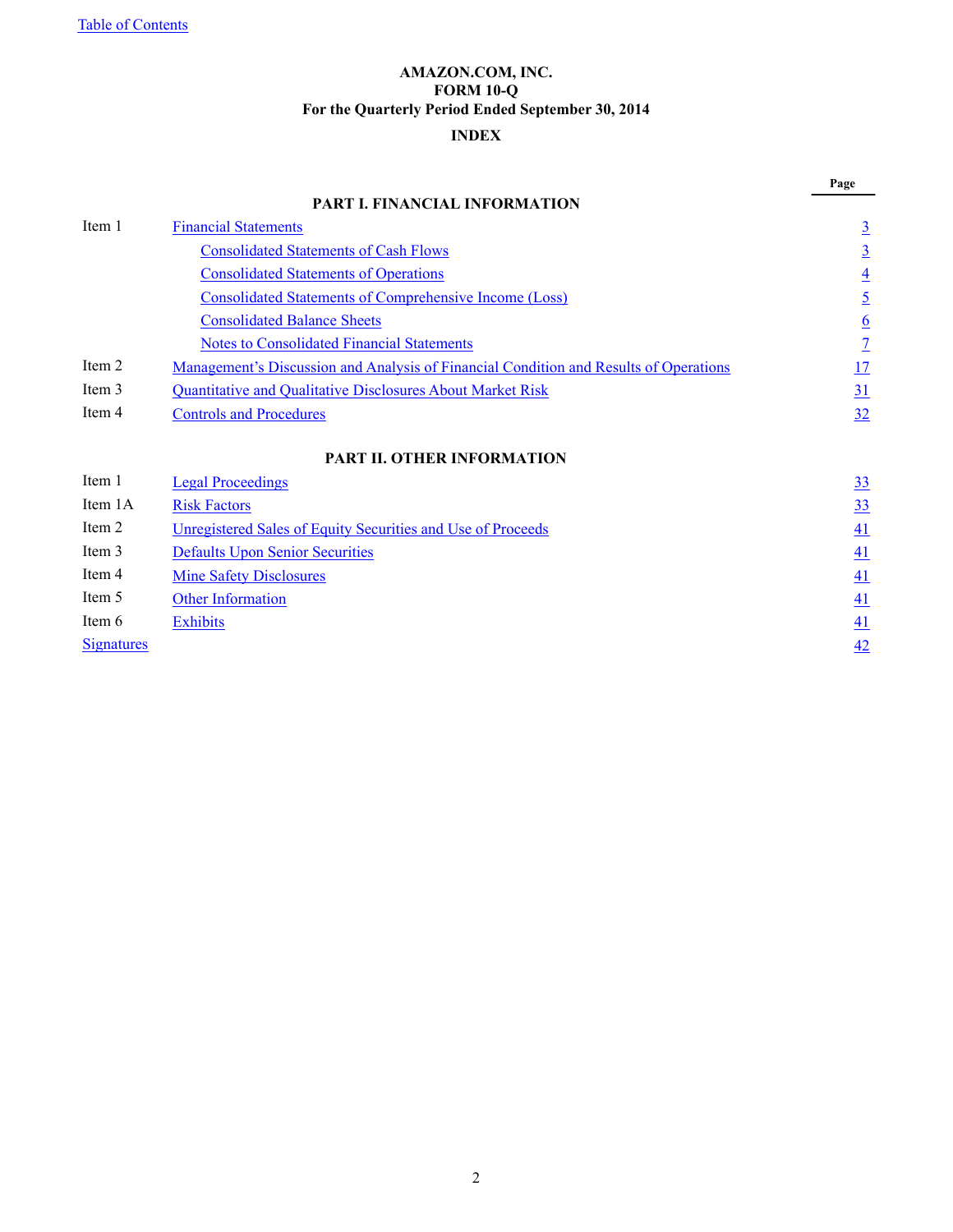# **PART I. FINANCIAL INFORMATION**

# <span id="page-2-1"></span><span id="page-2-0"></span>**Item 1. Financial Statements**

# **AMAZON.COM, INC.**

# **CONSOLIDATED STATEMENTS OF CASH FLOWS (in millions)**

# **(unaudited)**

|                                                                                                                            | <b>Three Months Ended</b><br>September 30, |                |              |         | <b>Nine Months Ended</b><br>September 30, |         |               |          | <b>Twelve Months Ended</b><br>September 30, |          |               |         |
|----------------------------------------------------------------------------------------------------------------------------|--------------------------------------------|----------------|--------------|---------|-------------------------------------------|---------|---------------|----------|---------------------------------------------|----------|---------------|---------|
|                                                                                                                            | 2014                                       |                |              | 2013    |                                           | 2014    |               | 2013     |                                             | 2014     |               | 2013    |
| CASH AND CASH EQUIVALENTS, BEGINNING OF PERIOD                                                                             | $\mathbf S$                                | 5,057          | $\mathbb S$  | 3,704   | $\mathbb S$                               | 8,658   | $\mathcal{S}$ | 8,084    | $\mathbb S$                                 | 3,872    | $\mathbb{S}$  | 2,980   |
| <b>OPERATING ACTIVITIES:</b>                                                                                               |                                            |                |              |         |                                           |         |               |          |                                             |          |               |         |
| Net income (loss)                                                                                                          |                                            | (437)          |              | (41)    |                                           | (455)   |               | 34       |                                             | (216)    |               | 132     |
| Adjustments to reconcile net income (loss) to net cash from operating<br>activities:                                       |                                            |                |              |         |                                           |         |               |          |                                             |          |               |         |
| Depreciation of property and equipment, including internal-use software<br>and website development, and other amortization |                                            | 1,247          |              | 834     |                                           | 3,366   |               | 2,291    |                                             | 4,329    |               | 2,953   |
| Stock-based compensation                                                                                                   |                                            | 377            |              | 281     |                                           | 1,089   |               | 808      |                                             | 1,414    |               | 1,043   |
| Other operating expense (income), net                                                                                      |                                            | 31             |              | 11      |                                           | 93      |               | 74       |                                             | 133      |               | 110     |
| Losses (gains) on sales of marketable securities, net                                                                      |                                            | (3)            |              | 1       |                                           | (4)     |               | 1        |                                             | (3)      |               |         |
| Other expense (income), net                                                                                                |                                            | 42             |              | 5       |                                           | (16)    |               | 115      |                                             | 36       |               | 214     |
| Deferred income taxes                                                                                                      |                                            | (270)          |              | 11      |                                           | (503)   |               | (47)     |                                             | (613)    |               | (195)   |
| Excess tax benefits from stock-based compensation                                                                          |                                            |                |              |         |                                           | (121)   |               | —        |                                             | (199)    |               | (239)   |
| Changes in operating assets and liabilities:                                                                               |                                            |                |              |         |                                           |         |               |          |                                             |          |               |         |
| Inventories                                                                                                                |                                            | (845)          |              | (586)   |                                           | (54)    |               | (80)     |                                             | (1,383)  |               | (1,054) |
| Accounts receivable, net and other                                                                                         |                                            | (362)          |              | (125)   |                                           | 66      |               | 393      |                                             | (1,173)  |               | (632)   |
| Accounts payable                                                                                                           |                                            | 1,724          |              | 947     |                                           | (3,294) |               | (3,240)  |                                             | 1,834    |               | 1,686   |
| Accrued expenses and other                                                                                                 |                                            | 4              |              | (72)    |                                           | (742)   |               | (853)    |                                             | 847      |               | 558     |
| Additions to unearned revenue                                                                                              |                                            | 1,069          |              | 672     |                                           | 3,055   |               | 1,872    |                                             | 3,874    |               | 2,417   |
| Amortization of previously unearned revenue                                                                                |                                            | (811)          |              | (550)   |                                           | (2,353) |               | (1, 471) |                                             | (3,175)  |               | (2,016) |
| Net cash provided by (used in) operating activities                                                                        |                                            | 1,766          |              | 1,388   |                                           | 127     |               | (103)    |                                             | 5,705    |               | 4,977   |
| <b>INVESTING ACTIVITIES:</b>                                                                                               |                                            |                |              |         |                                           |         |               |          |                                             |          |               |         |
| Purchases of property and equipment, including internal-use software and<br>website development                            |                                            | (1,378)        |              | (1,038) |                                           | (3,748) |               | (2, 565) |                                             | (4,628)  |               | (4,589) |
| Acquisitions, net of cash acquired, and other                                                                              |                                            | (860)          |              | (1)     |                                           | (926)   |               | (252)    |                                             | (986)    |               | (287)   |
| Sales and maturities of marketable securities and other investments                                                        |                                            | 1,439          |              | 494     |                                           | 2,994   |               | 1,791    |                                             | 3,509    |               | 2,296   |
| Purchases of marketable securities and other investments                                                                   |                                            | (147)          |              | (518)   |                                           | (920)   |               | (2,406)  |                                             | (1, 339) |               | (3,934) |
| Net cash provided by (used in) investing activities                                                                        |                                            | (946)          |              | (1,063) |                                           | (2,600) |               | (3, 432) |                                             | (3,444)  |               | (6,514) |
| <b>FINANCING ACTIVITIES:</b>                                                                                               |                                            |                |              |         |                                           |         |               |          |                                             |          |               |         |
| Excess tax benefits from stock-based compensation                                                                          |                                            |                |              |         |                                           | 121     |               |          |                                             | 199      |               | 239     |
| Proceeds from long-term debt and other                                                                                     |                                            | 28             |              | 25      |                                           | 379     |               | 132      |                                             | 628      |               | 3,189   |
| Repayments of long-term debt, capital lease, and finance lease obligations                                                 |                                            | (440)          |              | (255)   |                                           | (1,277) |               | (728)    |                                             | (1, 547) |               | (858)   |
| Net cash provided by (used in) financing activities                                                                        |                                            | (412)          |              | (230)   |                                           | (777)   |               | (596)    |                                             | (720)    |               | 2,570   |
| Foreign-currency effect on cash and cash equivalents                                                                       |                                            | (207)          |              | 73      |                                           | (150)   |               | (81)     |                                             | (155)    |               | (141)   |
| Net increase (decrease) in cash and cash equivalents                                                                       |                                            | 201            |              | 168     |                                           | (3,400) |               | (4,212)  |                                             | 1,386    |               | 892     |
| CASH AND CASH EQUIVALENTS, END OF PERIOD                                                                                   | \$                                         | 5,258          | $\$$         | 3,872   | $\sqrt{s}$                                | 5,258   | $\mathcal{S}$ | 3,872 \$ |                                             | 5,258    | $\mathbb{S}$  | 3,872   |
| SUPPLEMENTAL CASH FLOW INFORMATION:                                                                                        |                                            |                |              |         |                                           |         |               |          |                                             |          |               |         |
| Cash paid for interest on long-term debt                                                                                   | $\mathbb{S}$                               | 7 <sup>7</sup> | $\mathbb{S}$ | $\,8\,$ | $\mathbb S$                               | 56      | $\mathbb{S}$  | 60       | $\mathbb{S}$                                | 93       | $\mathcal{S}$ | 70      |
| Cash paid for income taxes (net of refunds)                                                                                |                                            | 38             |              | 23      |                                           | 148     |               | 143      |                                             | 173      |               | 195     |
| Property and equipment acquired under capital leases                                                                       |                                            | 1,158          |              | 526     |                                           | 2,794   |               | 1,313    |                                             | 3,347    |               | 1,552   |
| Property and equipment acquired under build-to-suit leases                                                                 |                                            | 343            |              | 269     |                                           | 707     |               | 663      |                                             | 920      |               | 647     |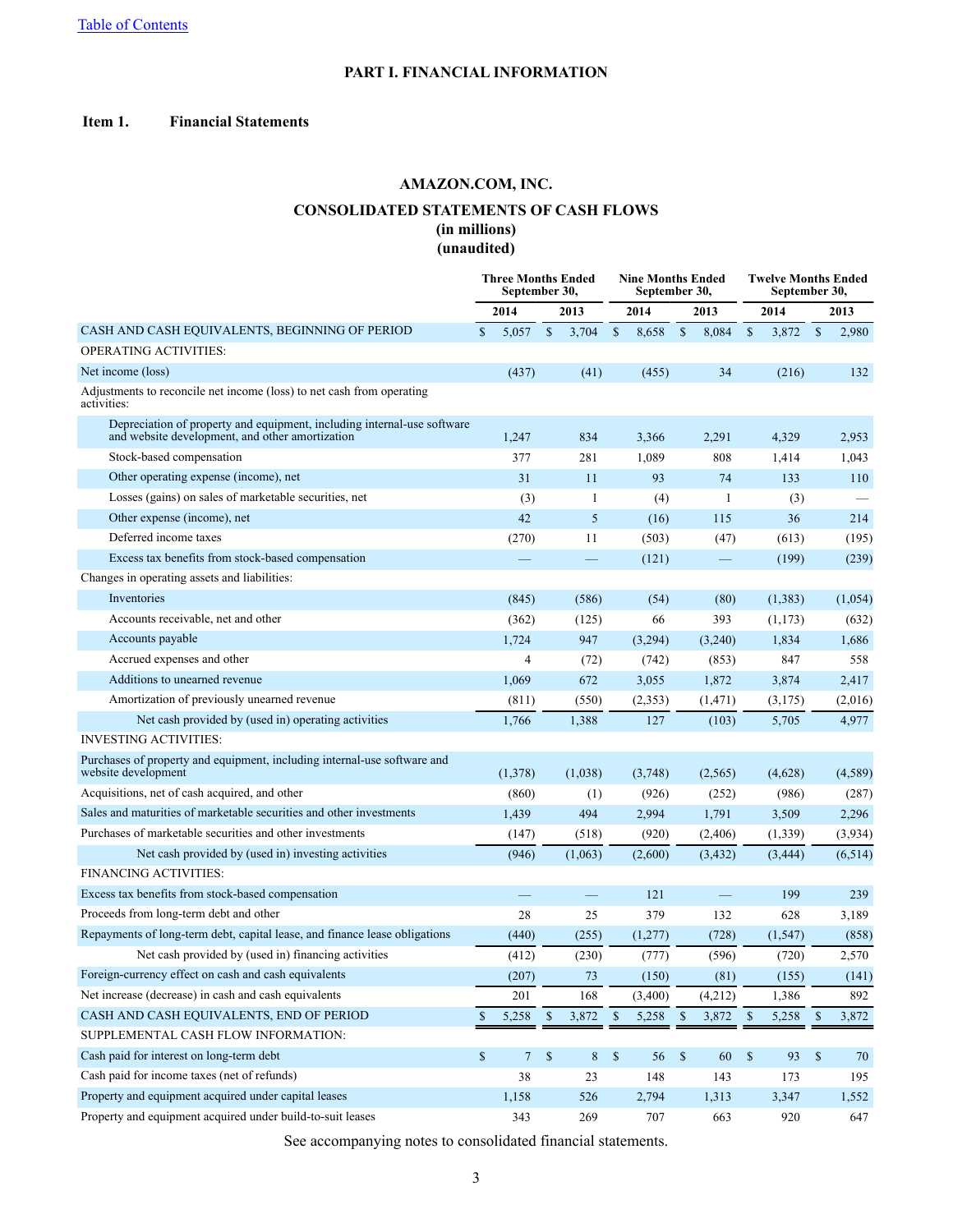# **AMAZON.COM, INC.**

# **CONSOLIDATED STATEMENTS OF OPERATIONS**

**(in millions, except per share data) (unaudited)**

<span id="page-3-0"></span>

|                                                                       | <b>Three Months Ended</b><br>September 30, |                     |               |        | <b>Nine Months Ended</b><br>September 30, |                     |                    |        |
|-----------------------------------------------------------------------|--------------------------------------------|---------------------|---------------|--------|-------------------------------------------|---------------------|--------------------|--------|
|                                                                       |                                            | 2014                |               | 2013   |                                           | 2014                |                    | 2013   |
| Net product sales                                                     | $\mathbf S$                                | 16,022              | $\mathsf{\$}$ | 13,808 | $\mathcal{S}$                             | 46,978              | $\mathbf{\hat{s}}$ | 39,831 |
| Net service sales                                                     |                                            | 4,557               |               | 3,284  |                                           | 12,681              |                    | 9,034  |
| Total net sales                                                       |                                            | 20,579              |               | 17,092 |                                           | 59,659              |                    | 48,865 |
| Operating expenses (1):                                               |                                            |                     |               |        |                                           |                     |                    |        |
| Cost of sales                                                         |                                            | 14,627              |               | 12,366 |                                           | 42,080              |                    | 35,375 |
| Fulfillment                                                           |                                            | 2,643               |               | 2,034  |                                           | 7,342               |                    | 5,667  |
| Marketing                                                             |                                            | 993                 |               | 694    |                                           | 2,806               |                    | 2,001  |
| Technology and content                                                |                                            | 2,423               |               | 1,734  |                                           | 6,639               |                    | 4,703  |
| General and administrative                                            |                                            | 406                 |               | 278    |                                           | 1,110               |                    | 810    |
| Other operating expense (income), net                                 |                                            | 31                  |               | 11     |                                           | 94                  |                    | 74     |
| Total operating expenses                                              |                                            | 21,123              |               | 17,117 |                                           | 60,071              |                    | 48,630 |
| Income (loss) from operations                                         |                                            | (544)               |               | (25)   |                                           | (412)               |                    | 235    |
| Interest income                                                       |                                            | 9                   |               | 9      |                                           | 31                  |                    | 28     |
| Interest expense                                                      |                                            | (49)                |               | (36)   |                                           | (136)               |                    | (102)  |
| Other income (expense), net                                           |                                            | (50)                |               | 9      |                                           | (23)                |                    | (107)  |
| Total non-operating income (expense)                                  |                                            | (90)                |               | (18)   |                                           | (128)               |                    | (181)  |
| Income (loss) before income taxes                                     |                                            | (634)               |               | (43)   |                                           | (540)               |                    | 54     |
| Benefit (provision) for income taxes                                  |                                            | 205                 |               | 12     |                                           | 38                  |                    | 18     |
| Equity-method investment activity, net of tax                         |                                            | (8)                 |               | (10)   |                                           | 47                  |                    | (38)   |
| Net income (loss)                                                     | \$                                         | (437)               | \$            | (41)   | $\mathcal{S}$                             | (455)               | $\mathcal{S}$      | 34     |
| Basic earnings per share                                              | $rac{1}{s}$                                | $\overline{(0.95)}$ | $\mathcal{S}$ | (0.09) | $\overline{\mathcal{S}}$                  | $\overline{(0.99)}$ | $\mathbf{\hat{s}}$ | 0.08   |
| Diluted earnings per share                                            |                                            | (0.95)              | $\mathcal{S}$ | (0.09) | $\mathcal{S}$                             | (0.99)              | $\mathcal{S}$      | 0.07   |
| Weighted average shares used in computation of earnings per<br>share: |                                            |                     |               |        |                                           |                     |                    |        |
| <b>Basic</b>                                                          |                                            | 463                 |               | 457    |                                           | 461                 |                    | 456    |
| Diluted                                                               |                                            | 463                 |               | 457    |                                           | 461                 |                    | 464    |
|                                                                       |                                            |                     |               |        |                                           |                     |                    |        |
| Includes stock-based compensation as follows:<br>(1)                  |                                            |                     |               |        |                                           |                     |                    |        |
| Fulfillment                                                           | \$                                         | 93                  | \$            | 70     | \$                                        | 278                 | S                  | 213    |
| Marketing                                                             |                                            | 32                  |               | 23     |                                           | 91                  |                    | 63     |
| Technology and content                                                |                                            | 204                 |               | 154    |                                           | 579                 |                    | 428    |
| General and administrative                                            |                                            | 48                  |               | 34     |                                           | 141                 |                    | 104    |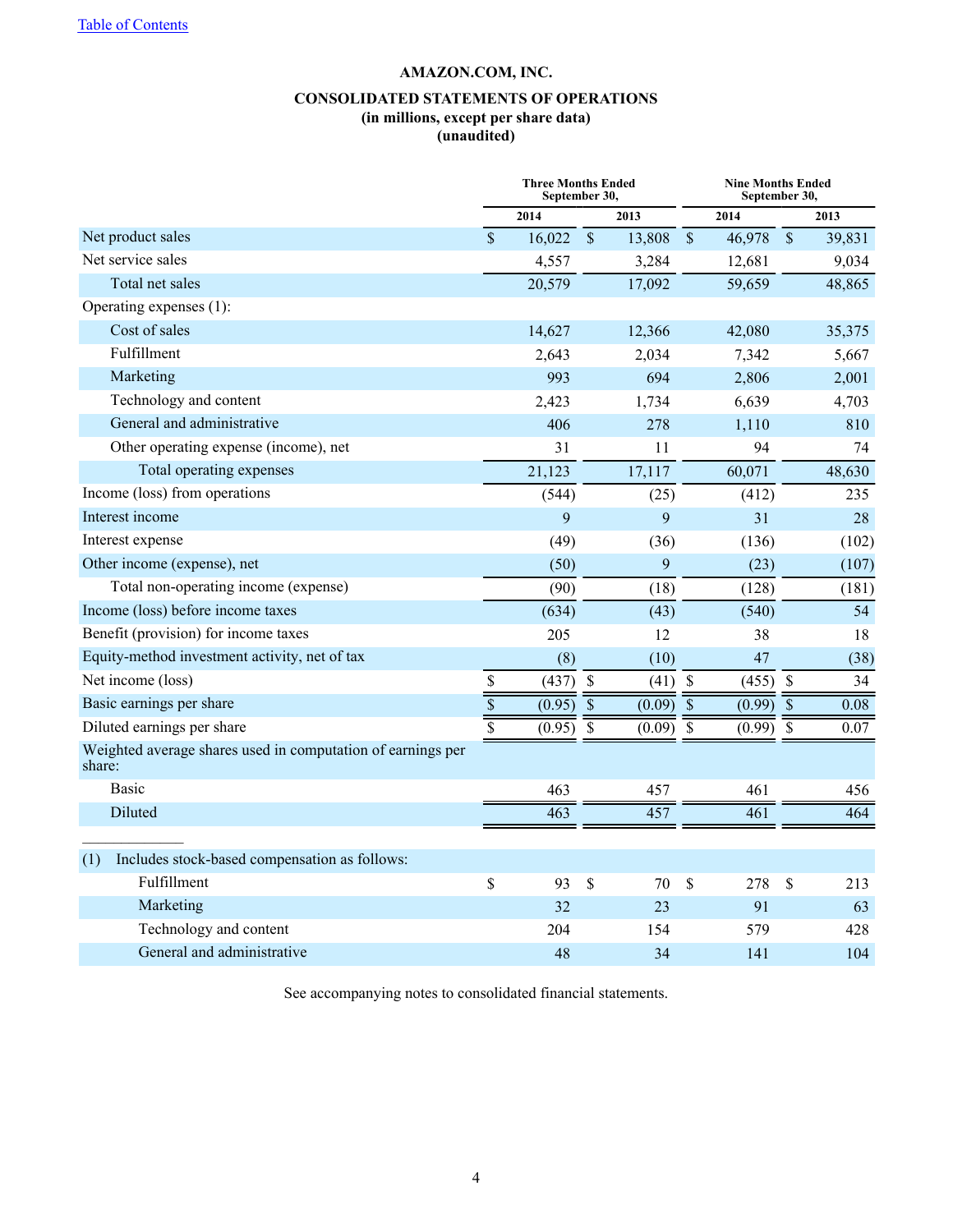<span id="page-4-0"></span>[Table of Contents](#page-1-0)

# **AMAZON.COM, INC.**

# **CONSOLIDATED STATEMENTS OF COMPREHENSIVE INCOME (LOSS)**

# **(in millions) (unaudited)**

|                                                                                                                                                     | <b>Three Months Ended</b><br>September 30, |           | <b>Nine Months Ended</b><br>September 30, |      |  |  |  |
|-----------------------------------------------------------------------------------------------------------------------------------------------------|--------------------------------------------|-----------|-------------------------------------------|------|--|--|--|
|                                                                                                                                                     | 2014                                       | 2013      | 2014                                      | 2013 |  |  |  |
| Net income (loss)                                                                                                                                   | \$<br>$(437)$ \$                           | $(41)$ \$ | $(455)$ \$                                | 34   |  |  |  |
| Other comprehensive income (loss):                                                                                                                  |                                            |           |                                           |      |  |  |  |
| Foreign currency translation adjustments, net of tax of<br>$\{(1), \, \$(1), \, \$0 \text{ and } \$(14)$                                            | (248)                                      | 111       | (209)                                     | 41   |  |  |  |
| Net change in unrealized gains on available-for-sale<br>securities:                                                                                 |                                            |           |                                           |      |  |  |  |
| Unrealized gains (losses), net of tax of \$2, $\S(1)$ , \$1<br>and \$3                                                                              | (1)                                        |           | $\overline{2}$                            | (8)  |  |  |  |
| Reclassification adjustment for losses (gains)<br>included in "Other income (expense), net," net of tax<br>of $\S(1)$ , $\S0$ , $\S(1)$ and $\S(1)$ | (2)                                        |           | (2)                                       |      |  |  |  |
| Net unrealized gains (losses) on available-for-<br>sale securities                                                                                  | (3)                                        |           |                                           | (8)  |  |  |  |
| Total other comprehensive income (loss)                                                                                                             | (251)                                      | 113       | (209)                                     | 33   |  |  |  |
| Comprehensive income (loss)                                                                                                                         | \$<br>(688)                                | S<br>72   | (664)                                     | 67   |  |  |  |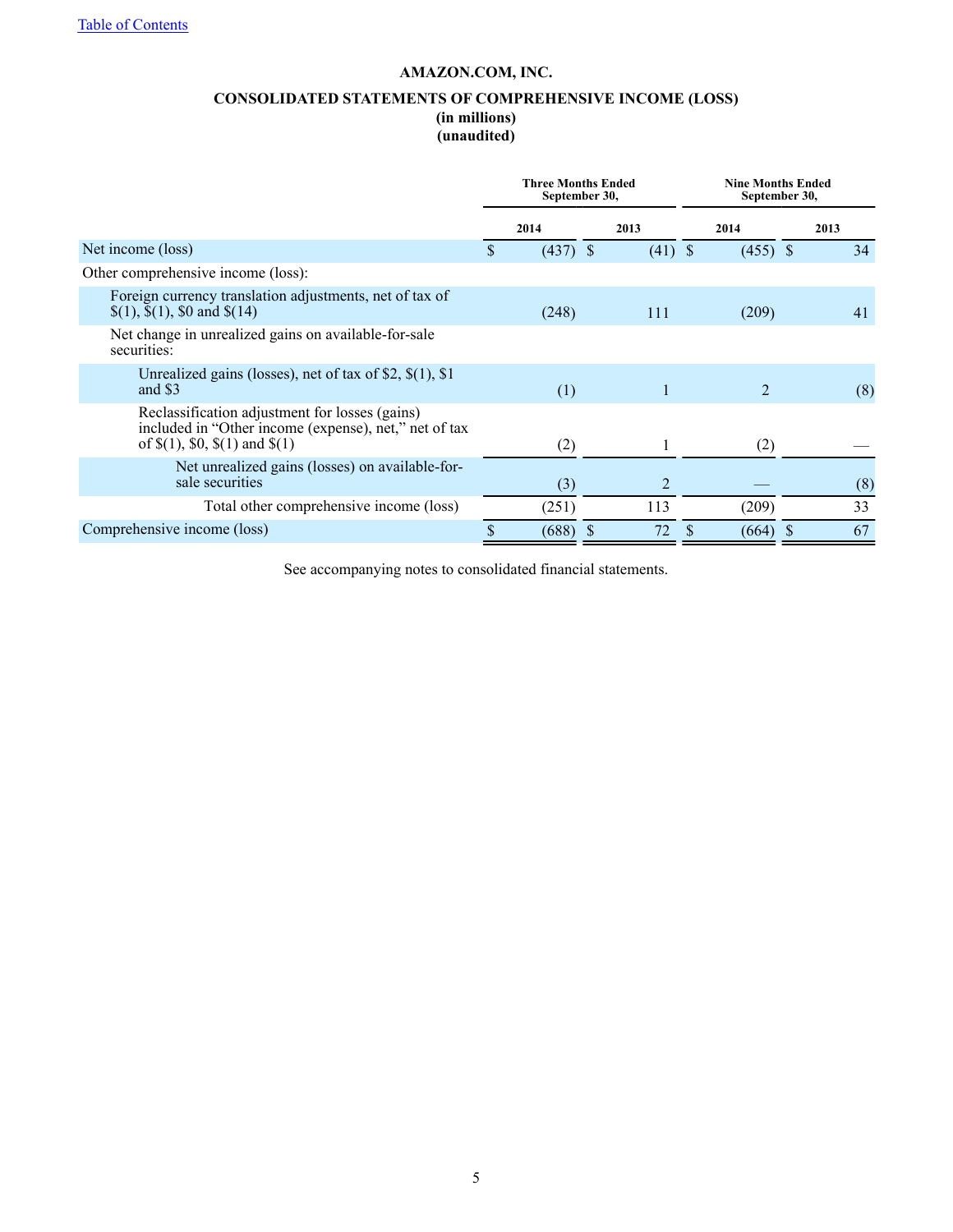# **AMAZON.COM, INC.**

# **CONSOLIDATED BALANCE SHEETS**

**(in millions, except per share data)**

<span id="page-5-0"></span>

|                                             | September 30, 2014 |          |                           | December 31, 2013 |
|---------------------------------------------|--------------------|----------|---------------------------|-------------------|
|                                             | (unaudited)        |          |                           |                   |
| <b>ASSETS</b>                               |                    |          |                           |                   |
| Current assets:                             |                    |          |                           |                   |
| Cash and cash equivalents                   | $\mathbb S$        | 5,258    | $\mathbb{S}$              | 8,658             |
| Marketable securities                       |                    | 1,625    |                           | 3,789             |
| Inventories                                 |                    | 7,316    |                           | 7,411             |
| Accounts receivable, net and other          |                    | 4,373    |                           | 4,767             |
| Total current assets                        |                    | 18,572   |                           | 24,625            |
| Property and equipment, net                 |                    | 15,702   |                           | 10,949            |
| Goodwill                                    |                    | 3,332    |                           | 2,655             |
| Other assets                                |                    | 2,813    |                           | 1,930             |
| <b>Total assets</b>                         | $\mathbb S$        | 40,419   | $\sqrt{S}$                | 40,159            |
| <b>LIABILITIES AND STOCKHOLDERS' EQUITY</b> |                    |          |                           |                   |
| Current liabilities:                        |                    |          |                           |                   |
| Accounts payable                            | \$                 | 11,811   | $\boldsymbol{\mathsf{S}}$ | 15,133            |
| Accrued expenses and other                  |                    | 7,217    |                           | 6,688             |
| Unearned revenue                            |                    | 1,814    |                           | 1,159             |
| Total current liabilities                   |                    | 20,842   |                           | 22,980            |
| Long-term debt                              |                    | 3,099    |                           | 3,191             |
| Other long-term liabilities                 |                    | 6,142    |                           | 4,242             |
| Commitments and contingencies (Note 3)      |                    |          |                           |                   |
| Stockholders' equity:                       |                    |          |                           |                   |
| Preferred stock, \$0.01 par value:          |                    |          |                           |                   |
| Authorized shares - 500                     |                    |          |                           |                   |
| Issued and outstanding shares - none        |                    |          |                           |                   |
| Common stock, \$0.01 par value:             |                    |          |                           |                   |
| Authorized shares - 5,000                   |                    |          |                           |                   |
| Issued shares - 487 and 483                 |                    |          |                           |                   |
| Outstanding shares — 463 and 459            |                    | 5        |                           | 5                 |
| Treasury stock, at cost                     |                    | (1, 837) |                           | (1, 837)          |
| Additional paid-in capital                  |                    | 10,827   |                           | 9,573             |
| Accumulated other comprehensive loss        |                    | (394)    |                           | (185)             |
| Retained earnings                           |                    | 1,735    |                           | 2,190             |
| Total stockholders' equity                  |                    | 10,336   |                           | 9,746             |
| Total liabilities and stockholders' equity  | $\mathbb S$        | 40,419   | $\mathbb{S}$              | 40,159            |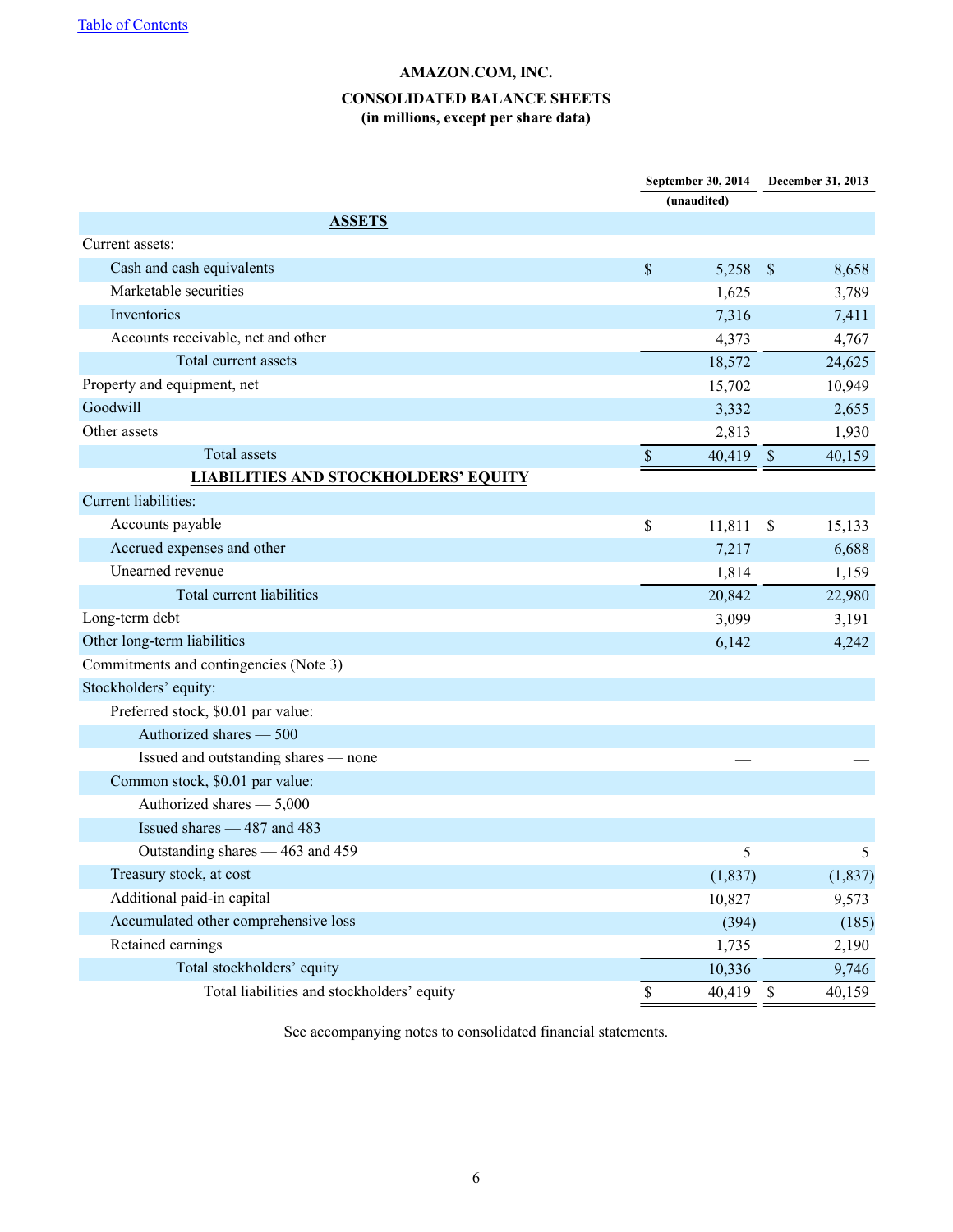# **AMAZON.COM, INC. NOTES TO CONSOLIDATED FINANCIAL STATEMENTS (unaudited)**

# <span id="page-6-0"></span>**Note 1 — ACCOUNTING POLICIES**

#### *Unaudited Interim Financial Information*

We have prepared the accompanying consolidated financial statements pursuant to the rules and regulations of the Securities and Exchange Commission (the "SEC") for interim financial reporting. These consolidated financial statements are unaudited and, in our opinion, include all adjustments, consisting of normal recurring adjustments and accruals necessary for a fair presentation of our consolidated balance sheets, operating results, and cash flows for the periods presented. Operating results for the periods presented are not necessarily indicative of the results that may be expected for 2014 due to seasonal and other factors. Certain information and footnote disclosures normally included in financial statements prepared in accordance with accounting principles generally accepted in the United States ("GAAP") have been omitted in accordance with the rules and regulations of the SEC. These consolidated financial statements should be read in conjunction with the audited consolidated financial statements and accompanying notes in Item 8 of Part II, "Financial Statements and Supplementary Data," of our 2013 Annual Report on Form 10-K.

#### *Principles of Consolidation*

The consolidated financial statements include the accounts of Amazon.com, Inc., its wholly-owned subsidiaries, and those entities in which we have a variable interest and of which we are the primary beneficiary (collectively, the "Company"). Intercompany balances and transactions between consolidated entities are eliminated.

#### *Use of Estimates*

The preparation of financial statements in conformity with GAAP requires estimates and assumptions that affect the reported amounts of assets and liabilities, revenues and expenses, and related disclosures of contingent liabilities in the consolidated financial statements and accompanying notes. Estimates are used for, but not limited to, determining the selling price of products and services in multiple element revenue arrangements and determining the lives of these elements, incentive discount offers, sales returns, vendor funding, stock-based compensation forfeiture rates, income taxes, valuation and impairment of investments, inventory valuation and inventory purchase commitments, collectability of receivables, valuation of acquired intangibles and goodwill, depreciable lives of property and equipment, internal-use software and website development costs, acquisition purchase price allocations, investments in equity interests, and contingencies. Actual results could differ materially from those estimates.

# *Earnings per Share*

Basic earnings per share is calculated using our weighted-average outstanding common shares. Diluted earnings per share is calculated using our weighted-average outstanding common shares including the dilutive effect of stock awards as determined under the treasury stock method. In periods when we have a net loss, stock awards of 18 million and 17 million in Q3 2014 and Q3 2013, and 17 million in the nine months ended September 30, 2014, were excluded as their inclusion would have an antidilutive effect.

The following table shows the calculation of diluted shares (in millions):

|                                                          | <b>Three Months Ended</b><br>September 30, |      | <b>Nine Months Ended</b> | September 30, |
|----------------------------------------------------------|--------------------------------------------|------|--------------------------|---------------|
|                                                          | 2014                                       | 2013 | 2014                     | 2013          |
| Shares used in computation of basic earnings per share   | 463                                        | 457  | 461                      | 456           |
| Total dilutive effect of outstanding stock awards        |                                            |      |                          | 8             |
| Shares used in computation of diluted earnings per share | 463                                        | 457  | 461                      | 464           |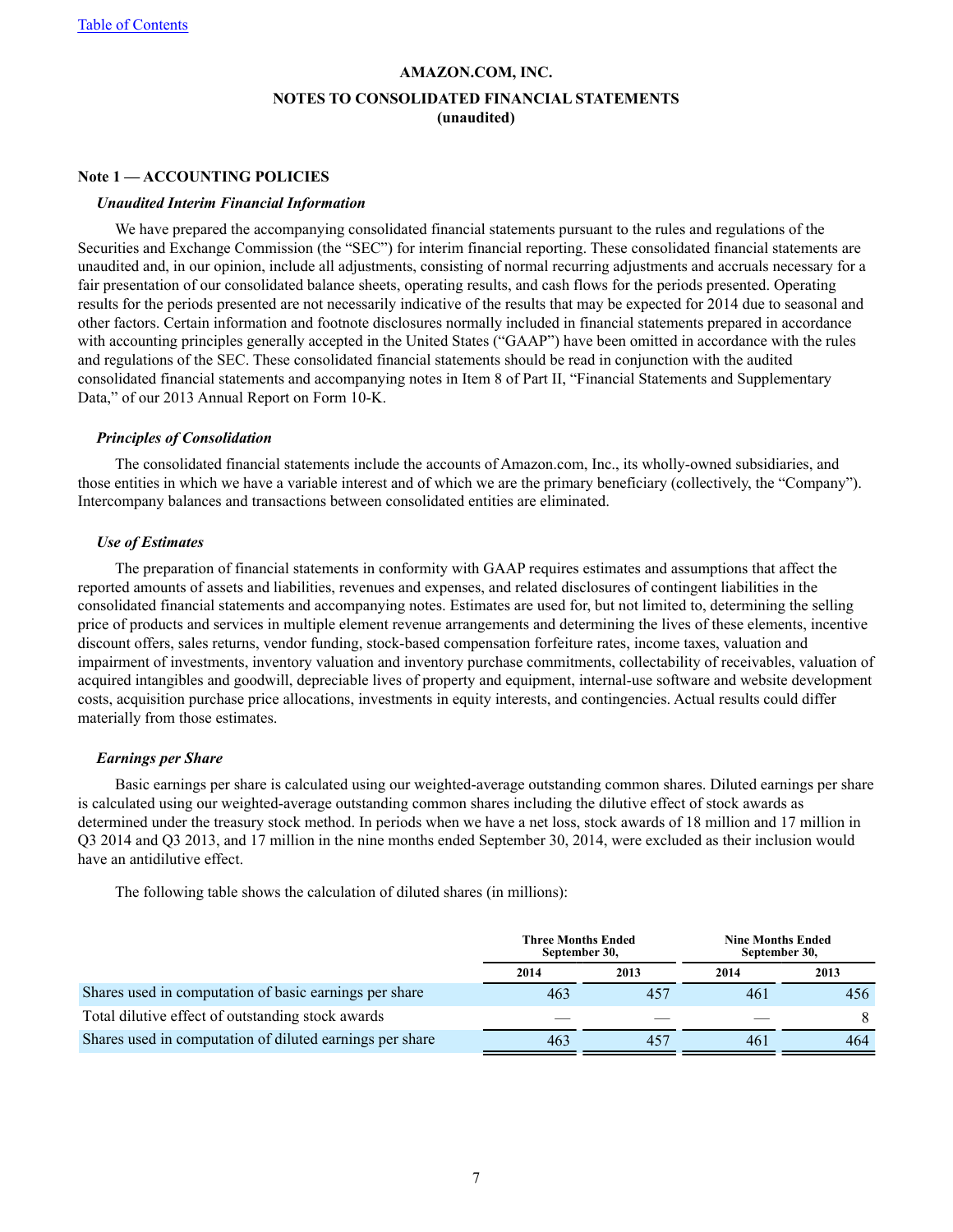# *Equity-method Investments*

Equity investments are accounted for using the equity method of accounting if the investment gives us the ability to exercise significant influence, but not control, over an investee. The total of our investments in equity-method investees, including identifiable intangible assets, deferred tax liabilities, and goodwill, is included within "Other assets" on our consolidated balance sheets. Our share of the earnings or losses as reported by equity-method investees, amortization of the related intangible assets, and related gains or losses, if any, are classified as "Equity*-*method investment activity, net of tax" on our consolidated statements of operations. Our share of the net income or loss of our equity*-*method investees includes operating and non-operating gains and charges, which can have a significant impact on our reported equity-method investment activity and the carrying value of those investments. In the event that net losses of the investee reduce our equity-method investment carrying amount to zero, additional net losses may be recorded if other investments in the investee, not accounted for under the equity method, are at-risk even if we have not committed to provide financial support to the investee. We regularly evaluate these investments, which are not carried at fair value, for other-than-temporary impairment. We also consider whether our equity-method investments generate sufficient cash flows from their operating or financing activities to meet their obligations and repay their liabilities when they come due.

We record purchases, including incremental purchases, of shares in equity-method investees at cost. Reductions in our ownership percentage of an investee, including through dilution, are generally valued at fair value, with the difference between fair value and our recorded cost reflected as a gain or loss in our equity-method investment activity. In the event we no longer have the ability to exercise significant influence over an equity-method investee, we would discontinue accounting for the investment under the equity method.

#### *Recent Accounting Pronouncements*

In May 2014, the Financial Accounting Standards Board issued an Accounting Standard Update ("ASU") amending revenue recognition guidance and requiring more detailed disclosures to enable users of financial statements to understand the nature, amount, timing, and uncertainty of revenue and cash flows arising from contracts with customers. The guidance is effective for annual and interim reporting periods beginning after December 15, 2016, with early adoption prohibited. We are currently evaluating the impact this ASU will have on our consolidated financial statements.

# **Note 2 — CASH, CASH EQUIVALENTS, AND MARKETABLE SECURITIES**

As of September 30, 2014, and December 31, 2013, our cash, cash equivalents, and marketable securities primarily consisted of cash, U.S. and foreign government and agency securities, AAA-rated money market funds, and other investment grade securities. Cash equivalents and marketable securities are recorded at fair value. Fair value is defined as the price that would be received to sell an asset or paid to transfer a liability in an orderly transaction between market participants at the measurement date. To increase the comparability of fair value measures, the following hierarchy prioritizes the inputs to valuation methodologies used to measure fair value:

**Level 1**—Valuations based on quoted prices for identical assets and liabilities in active markets.

**Level 2**—Valuations based on observable inputs other than quoted prices included in Level 1, such as quoted prices for similar assets and liabilities in active markets, quoted prices for identical or similar assets and liabilities in markets that are not active, or other inputs that are observable or can be corroborated by observable market data.

Level 3—Valuations based on unobservable inputs reflecting our own assumptions, consistent with reasonably available assumptions made by other market participants. These valuations require significant judgment.

We measure the fair value of money market funds and equity securities based on quoted prices in active markets for identical assets or liabilities. All other financial instruments were valued either based on recent trades of securities in inactive markets or based on quoted market prices of similar instruments and other significant inputs derived from or corroborated by observable market data. We did not hold any cash, cash equivalents, or marketable securities categorized as Level 3 assets as of September 30, 2014, or December 31, 2013.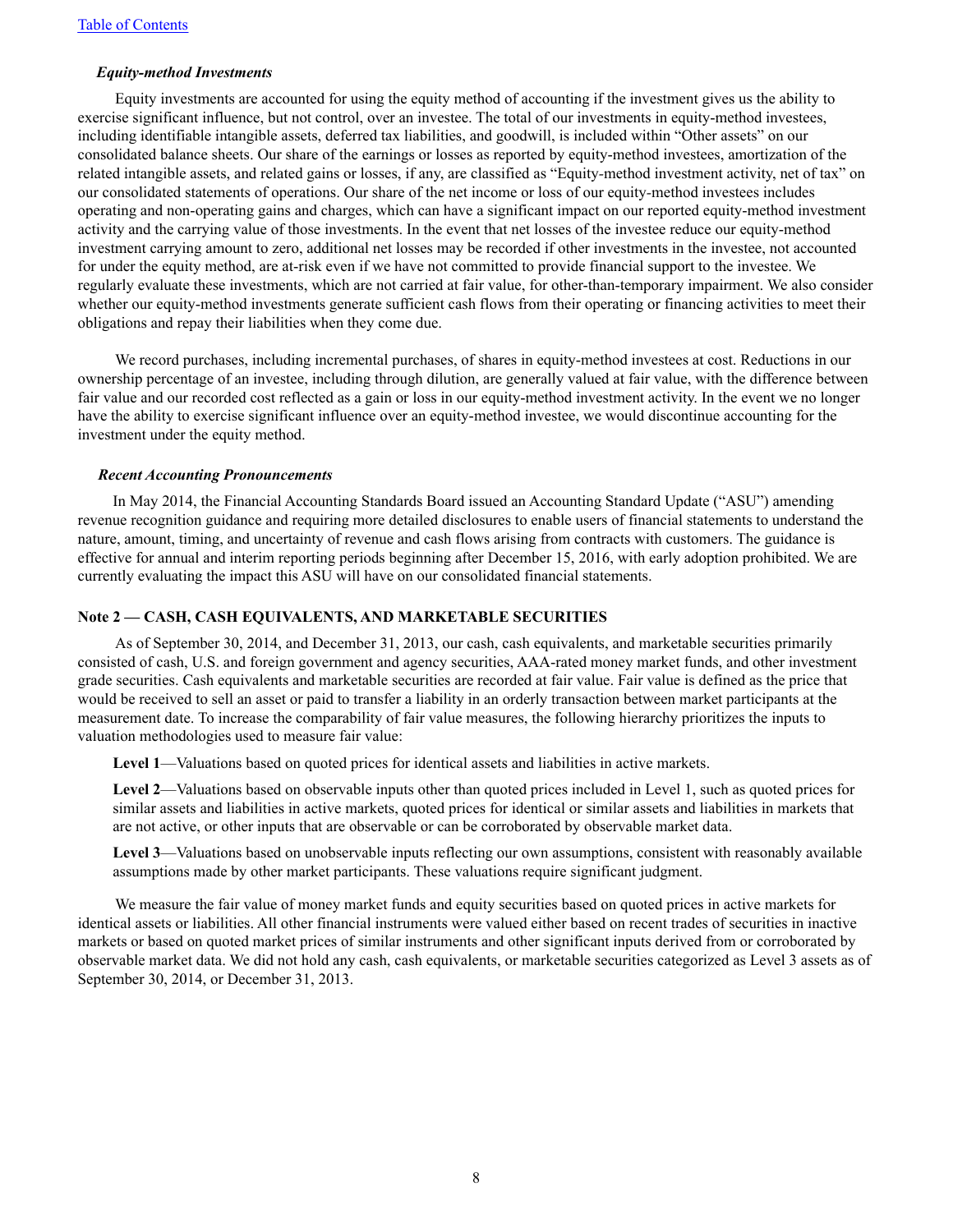The following table summarizes, by major security type, our cash, cash equivalents, and marketable securities that are measured at fair value on a recurring basis and are categorized using the fair value hierarchy (in millions):

|                                                                          | September 30, 2014                                                         |                |      |                                      |     |                                                |     |       |                                                       | December 31,<br>2013 |
|--------------------------------------------------------------------------|----------------------------------------------------------------------------|----------------|------|--------------------------------------|-----|------------------------------------------------|-----|-------|-------------------------------------------------------|----------------------|
|                                                                          | Cost or<br>Gross<br><b>Amortized</b><br><b>Unrealized</b><br>Cost<br>Gains |                |      | Gross<br><b>Unrealized</b><br>Losses |     | Total<br><b>Estimated</b><br><b>Fair Value</b> |     |       | <b>Total</b><br><b>Estimated</b><br><b>Fair Value</b> |                      |
| Cash                                                                     | \$                                                                         | 3,022          | - \$ |                                      | \$  |                                                |     | 3,022 | <sup>S</sup>                                          | 3,008                |
| Level 1 securities:                                                      |                                                                            |                |      |                                      |     |                                                |     |       |                                                       |                      |
| Money market funds                                                       |                                                                            | 2,608          |      |                                      |     |                                                |     | 2,608 |                                                       | 5,914                |
| Equity securities                                                        |                                                                            | $\overline{2}$ |      |                                      |     |                                                |     | 3     |                                                       | 4                    |
| Level 2 securities:                                                      |                                                                            |                |      |                                      |     |                                                |     |       |                                                       |                      |
| Foreign government and agency securities                                 |                                                                            | 78             |      |                                      |     |                                                |     | 79    |                                                       | 758                  |
| U.S. government and agency securities                                    |                                                                            | 1,069          |      |                                      |     | (2)                                            |     | 1,068 |                                                       | 2,222                |
| Corporate debt securities                                                |                                                                            | 392            |      |                                      |     |                                                |     | 393   |                                                       | 741                  |
| Asset-backed securities                                                  |                                                                            | 68             |      |                                      |     |                                                |     | 68    |                                                       | 65                   |
| Other fixed income securities                                            |                                                                            | 35             |      |                                      |     |                                                |     | 35    |                                                       | 36                   |
|                                                                          |                                                                            | 7,274          |      | 4                                    | \$. | (2)                                            | \$. | 7,276 |                                                       | 12,748               |
| Less restricted cash, cash equivalents, and<br>marketable securities (1) |                                                                            |                |      |                                      |     |                                                |     | (393) |                                                       | (301)                |
| Total cash, cash equivalents, and marketable<br>securities               |                                                                            |                |      |                                      |     |                                                | \$  | 6,883 | <sup>S</sup>                                          | 12,447               |

(1) We are required to pledge or otherwise restrict a portion of our cash, cash equivalents, and marketable securities as collateral for standby and trade letters of credit, guarantees, debt, real estate leases, and amounts due to third-party sellers in certain jurisdictions. We classify cash, cash equivalents and marketable securities with use restrictions of less than twelve months as "Accounts receivable, net and other" and of twelve months or longer as non-current "Other assets" on our consolidated balance sheets. See "Note 3 — Commitments and Contingencies."

The following table summarizes the contractual maturities of our cash equivalents and marketable fixed-income securities as of September 30, 2014 (in millions):

|                                        | Amortized<br>Cost |       | <b>Estimated</b><br><b>Fair Value</b> |       |  |
|----------------------------------------|-------------------|-------|---------------------------------------|-------|--|
| Due within one year                    |                   | 3,101 |                                       | 3,102 |  |
| Due after one year through five years  |                   | 819   |                                       | 820   |  |
| Due after five years through ten years |                   | 121   |                                       | 121   |  |
| Due after ten years                    |                   | 209   |                                       | 208   |  |
| Total                                  |                   | 4.250 |                                       | 4,251 |  |

Actual maturities may differ from the contractual maturities because borrowers may have certain prepayment conditions.

# **Note 3 — COMMITMENTS AND CONTINGENCIES**

#### *Commitments*

We have entered into non-cancellable operating, capital, and financing leases for equipment and office, fulfillment center, and data center facilities. Rental expense under operating lease agreements was \$252 million and \$197 million for Q3 2014 and Q3 2013, and \$700 million and \$545 million for the nine months ended September 30, 2014 and 2013.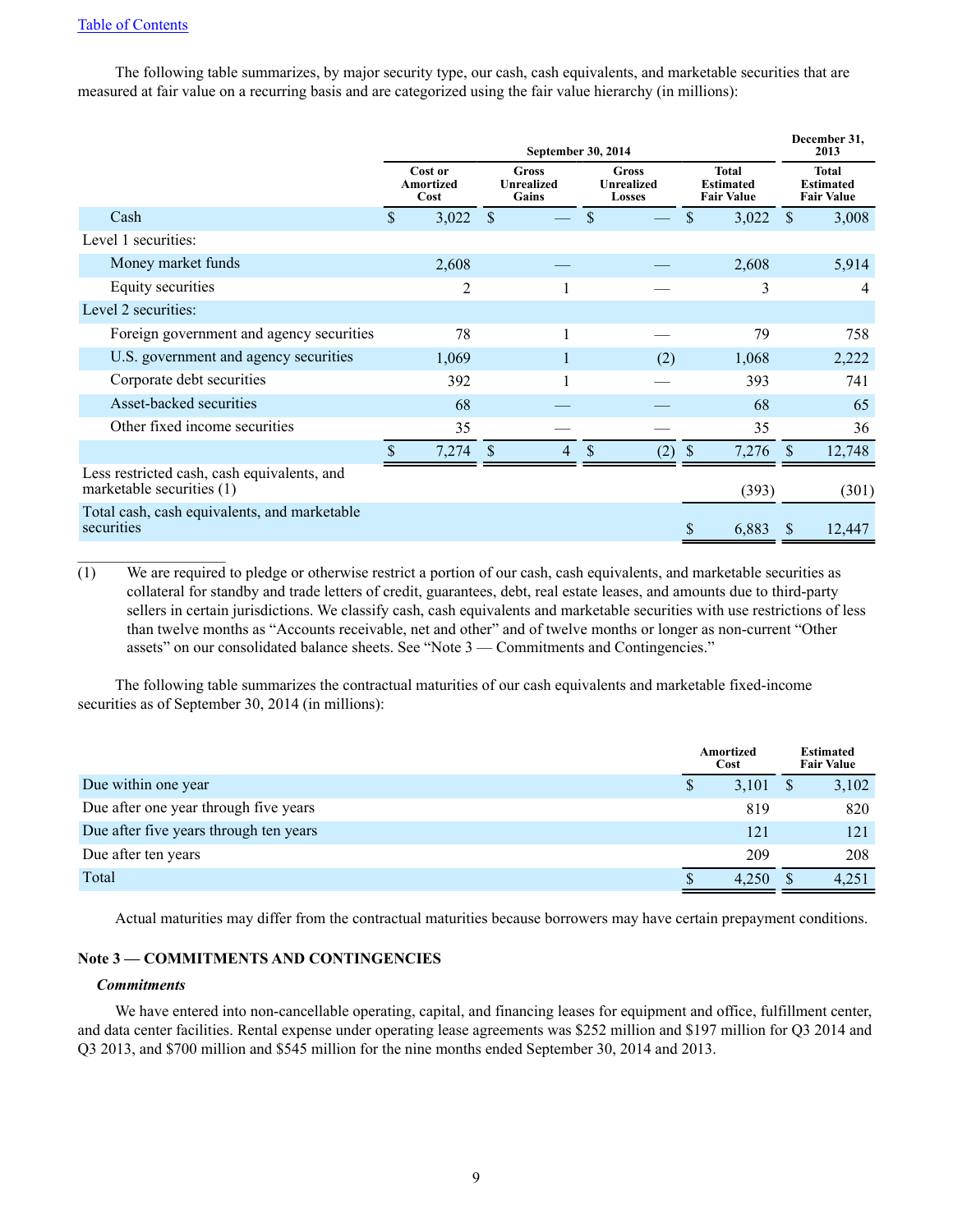The following summarizes our principal contractual commitments, excluding open orders for purchases that support normal operations, as of September 30, 2014 (in millions):

|                                                    |    | <b>Three</b><br><b>Months</b><br>Ended<br>December 31,<br>2014 | 2015        | <b>Year Ended December 31,</b><br>2016 | <b>Thereafter</b> | Total    |            |             |
|----------------------------------------------------|----|----------------------------------------------------------------|-------------|----------------------------------------|-------------------|----------|------------|-------------|
| Operating and capital commitments:                 |    |                                                                |             |                                        |                   |          |            |             |
| Debt principal and interest                        | \$ | 222                                                            | \$1,519     | -S<br>82                               | 1,081<br>S.       | \$<br>69 | 1,375<br>S | \$<br>4,348 |
| Capital leases, including interest                 |    | 820                                                            | 2.006       | 958                                    | 327               | 135      | 141        | 4,387       |
| Financing lease obligations, including<br>interest |    | 27                                                             | 95          | 96                                     | 98                | 99       | 943        | 1,358       |
| <b>Operating leases</b>                            |    | 225                                                            | 798         | 745                                    | 667               | 582      | 2,470      | 5,487       |
| Unconditional purchase obligations (1)             |    | 167                                                            | 475         | 375                                    | 300               | 123      | 28         | 1,468       |
| Other commitments $(2)$ $(3)$                      |    | 304                                                            | 714         | 296                                    | 168               | 125      | 1.140      | 2,747       |
| Total commitments                                  | S  | 1,765                                                          | 5,607<br>S. | \$2,552                                | \$2,641           | \$1,133  | 6,097      | 19,795      |

(1) Includes unconditional purchase obligations related to long-term agreements to acquire and license digital content that are not reflected on the consolidated balance sheets. For those agreements with variable terms, we do not estimate the total obligation beyond any minimum quantities and/or pricing as of the reporting date. Purchase obligations associated with renewal provisions solely at the option of the content provider are included to the extent such commitments are fixed or a minimum amount is specified.

(2) Includes the estimated timing and amounts of payments for rent and tenant improvements associated with build-to-suit lease arrangements that have not been placed in service and digital content liabilities associated with long-term digital content assets with initial terms greater than one year.

(3) Excludes \$626 million of tax contingencies for which we cannot make a reasonably reliable estimate of the amount and period of payment, if any.

# *Pledged Assets*

 $\mathcal{L}_\text{max}$ 

As of September 30, 2014, and December 31, 2013, we have pledged or otherwise restricted \$549 million and \$482 million of our cash, cash equivalents, and marketable securities, and certain property and equipment as collateral for standby and trade letters of credit, guarantees, debt, real estate leases, and amounts due to third-party sellers in certain jurisdictions.

#### *Legal Proceedings*

The Company is involved from time to time in claims, proceedings, and litigation, including the matters described in Item 8 of Part II, "Financial Statements and Supplementary Data — Note 8 — Commitments and Contingencies — Legal Proceedings" of our 2013 Annual Report on Form 10-K and in Item 1 of Part I, "Financial Statements — Note 3 — Commitments and Contingencies — Legal Proceedings" of our Quarterly Reports on Form 10-Q for the Periods Ended March 31, 2014, and June 30, 2014, as supplemented by the following:

In April 2011, Walker Digital LLC filed several complaints against Amazon.com, Inc. for patent infringement in the United States District Court for the District of Delaware. The complaints allege that we infringe several of the plaintiff's U.S. patents by, among other things, providing "cross benefits" to customers through our promotions (U.S. Patent Nos. 7,831,470 and 7,827,056), using a customer's identified original product to offer a substitute product (U.S. Patent No. 7,236,942), using our product recommendations and personalization features to offer complementary products together (U.S. Patent Nos. 6,601,036 and 6,138,105), enabling customers to subscribe to a delivery schedule for products they routinely use at reduced prices (U.S. Patent No. 5,970,470), and offering personalized advertising based on customers' preferences identified using a data pattern (U.S. Patent No. 7,933,893). Another complaint, filed in the same court in October 2011, alleges that we infringe plaintiff's U.S. Patent No. 8,041,711 by offering personalized advertising based on customer preferences that associate data with resource locators. Another complaint, filed in the same court in February 2012, alleges that we infringe plaintiff's U.S. Patent No. 8,112,359 by using product information received from customers to identify and offer substitute products using a manufacturer database. In January 2013, the plaintiff filed another complaint in the same court alleging that we infringe U.S. Patent No. 6,381,582 by allowing customers to make local payments for products ordered online. All of the complaints seek monetary damages, interest, injunctive relief, costs, and attorneys' fees. In March 2013, the complaints asserting U.S. Patent Nos. 7,236,942 and 7,933,893 were voluntarily dismissed with prejudice. In April 2013, the case asserting U.S. Patent No.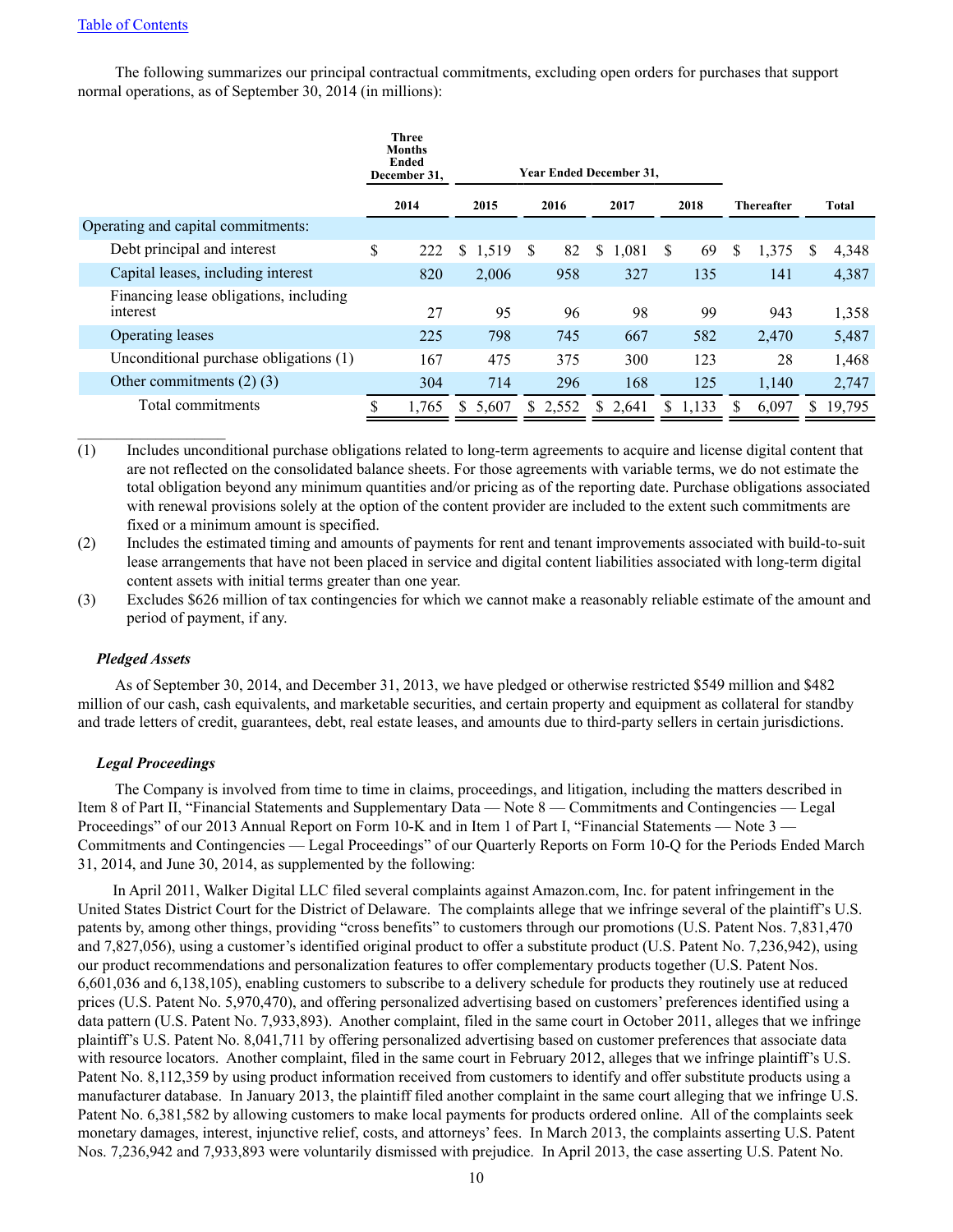8,041,711 was stayed pending final resolution of the reexamination of that patent. In June 2013, the court granted defendants' motions to dismiss the complaints asserting U.S. Patent Nos. 7,831,470, 7,827,056, and 8,112,359 for lack of standing. In July 2013, we filed motions seeking entry of a final judgment dismissing those claims with prejudice and for attorneys' fees, and plaintiff filed notices of appeal from the June 2013 order granting the motions to dismiss. In October 2013, the court ruled that its dismissals are with prejudice, and Walker has appealed those rulings. In March 2014, the court stayed the case asserting U.S. Patent Nos. 6,601,036 and 6,138,105 pending the appeal of the cases asserting U.S. Patent Nos. 7,831,470, 7,827,056, and 8,112,359. In September 2014, the court dismissed the matter asserting U.S. Patent No. 6,381,582 with prejudice. We dispute the remaining allegations of wrongdoing and intend to defend ourselves vigorously in these matters.

The outcomes of our legal proceedings are inherently unpredictable, subject to significant uncertainties, and could be material to our operating results and cash flows for a particular period. In addition, for some matters for which a loss is probable or reasonably possible, an estimate of the amount of loss or range of loss is not possible and we may be unable to estimate the possible loss or range of loss that could potentially result from the application of non-monetary remedies.

See also "Note 8 — Income Taxes."

#### **Note 4 — ACQUISITIONS, GOODWILL, AND ACQUIRED INTANGIBLE ASSETS**

On September 25, 2014, we acquired Twitch Interactive, Inc. ("Twitch") for approximately \$842 million in cash, as adjusted for the assumption of options and other items. During the nine months ended September 30, 2014, we acquired certain other companies for an aggregate purchase price of \$20 million. Acquisition activity for the nine months ended September 30, 2013 was not material. We acquired Twitch because of its community and the live streaming experience it provides. The primary reasons for our other 2014 acquisitions were to acquire technologies and know-how to enable Amazon to serve customers more effectively.

Acquisition-related costs were expensed as incurred and not significant. Due to the limited amount of time since the acquisition of Twitch, the valuation of certain assets and liabilities is preliminary and subject to change. The aggregate purchase price of these acquisitions was allocated as follows (in millions):

| <b>Purchase Price</b>           |           |
|---------------------------------|-----------|
| Cash paid, net of cash acquired | \$<br>813 |
| Stock options assumed           | 44        |
| Indemnification holdback        | 5         |
|                                 | \$<br>862 |
| <b>Allocation</b>               |           |
| Goodwill                        | \$<br>702 |
| Intangible assets $(1)$ :       |           |
| Marketing-related               | 23        |
| Contract-based                  |           |
| Technology-based                | 33        |
| Customer-related                | 174       |
|                                 | 231       |
| Property and equipment          | 21        |
| Deferred tax assets             | 65        |
| Other assets acquired           | 34        |
| Deferred tax liabilities        | (90)      |
| Other liabilities assumed       | (101)     |
|                                 | \$<br>862 |

(1) Acquired intangible assets have estimated useful lives of between one and five years, with a weighted-average amortization period of five years.

The fair value of assumed stock options of \$39 million, estimated using the Black-Scholes model, will be expensed over the remaining service period. We determined the estimated fair value of identifiable intangible assets acquired primarily by using the income approach. These assets are included within "Other assets" on our consolidated balance sheets and are being amortized to operating expenses on a straight-line or accelerated basis over their estimated useful lives.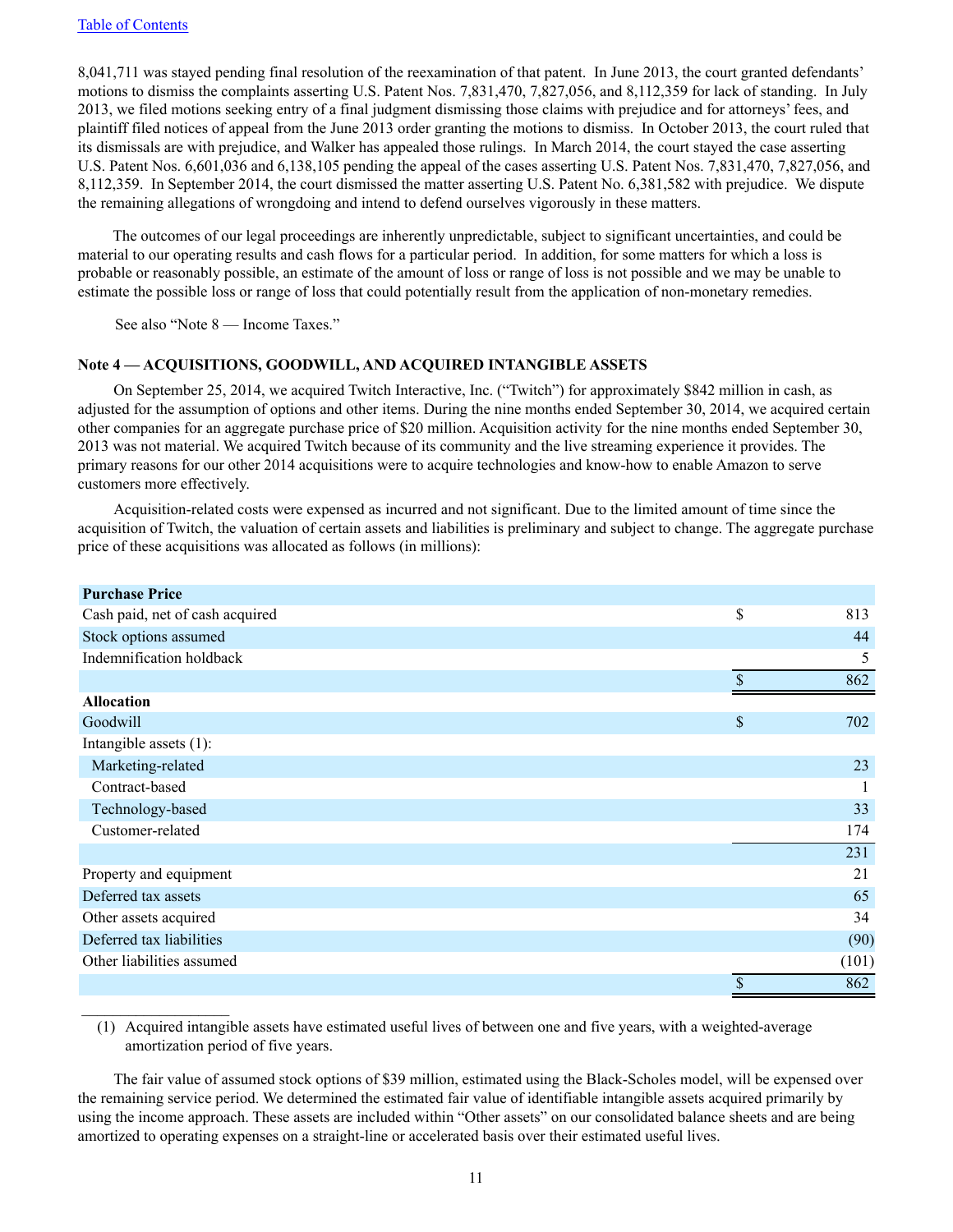# *Pro Forma Financial Information (unaudited)*

The acquired companies were consolidated into our financial statements starting on their respective acquisition dates. The aggregate net sales and operating loss of the companies acquired was \$12 million and \$3 million for the nine months ended September 30, 2014. The following pro forma financial information presents our results as if the current year acquisitions had occurred at the beginning of 2013 (in millions):

|                   | <b>Nine Months Ended</b><br>September 30, |          |        |
|-------------------|-------------------------------------------|----------|--------|
|                   | 2014                                      |          | 2013   |
| Net sales         | 59.712                                    | <b>S</b> | 48,900 |
| Net income (loss) | $(501)$ \$                                |          | (50)   |

# *Goodwill*

The goodwill of the acquired companies is generally not deductible for tax purposes and is primarily related to expected improvements in sales growth from future product and service offerings and new customers, together with certain intangible assets that do not qualify for separate recognition. The following summarizes our goodwill activity in the first nine months of 2014 by segment (in millions):

|                               | <b>North</b><br>America | International | Consolidated |
|-------------------------------|-------------------------|---------------|--------------|
| Goodwill - January 1, 2014    | 2,033                   | 622           | 2,655        |
| New acquisitions $(1)$        | 544                     | 158           | 702          |
| Other adjustments (2)         |                         | (25)          | (25)         |
| Goodwill - September 30, 2014 |                         | 755           | 3.332        |

(1) Primarily includes the goodwill of Twitch.

(2) Primarily includes changes in foreign exchange rates.

# **Note 5 — EQUITY-METHOD INVESTMENTS**

LivingSocial's summarized condensed financial information, as provided to us by LivingSocial, is as follows (in millions):

|                                                    |   | <b>Nine Months Ended</b><br>September 30, |            |  |  |  |  |  |
|----------------------------------------------------|---|-------------------------------------------|------------|--|--|--|--|--|
|                                                    |   | 2014                                      | 2013       |  |  |  |  |  |
| Statements of Operations:                          |   |                                           |            |  |  |  |  |  |
| Revenue                                            | S | 215                                       | 289<br>- S |  |  |  |  |  |
| Gross profit                                       |   | 169                                       | 225        |  |  |  |  |  |
| Operating expenses                                 |   | 261                                       | 283        |  |  |  |  |  |
| Operating loss from continuing operations          |   | (92)                                      | (58)       |  |  |  |  |  |
| Net loss from continuing operations                |   | (75)                                      | (50)       |  |  |  |  |  |
| Net income (loss) from discontinued operations (1) |   | 206                                       | (54)       |  |  |  |  |  |
| Net income (loss)                                  |   | 131                                       | (104)      |  |  |  |  |  |

(1) In January 2014, LivingSocial completed the sale of its Korean operations for approximately \$260 million and, in Q1 2014, recognized a gain on disposal of \$205 million, net of tax. The statement of operations information above has been recast to present the Korean operations as discontinued operations.

As of September 30, 2014, our total investment in LivingSocial is approximately 31% of voting stock and has a book value of \$84 million.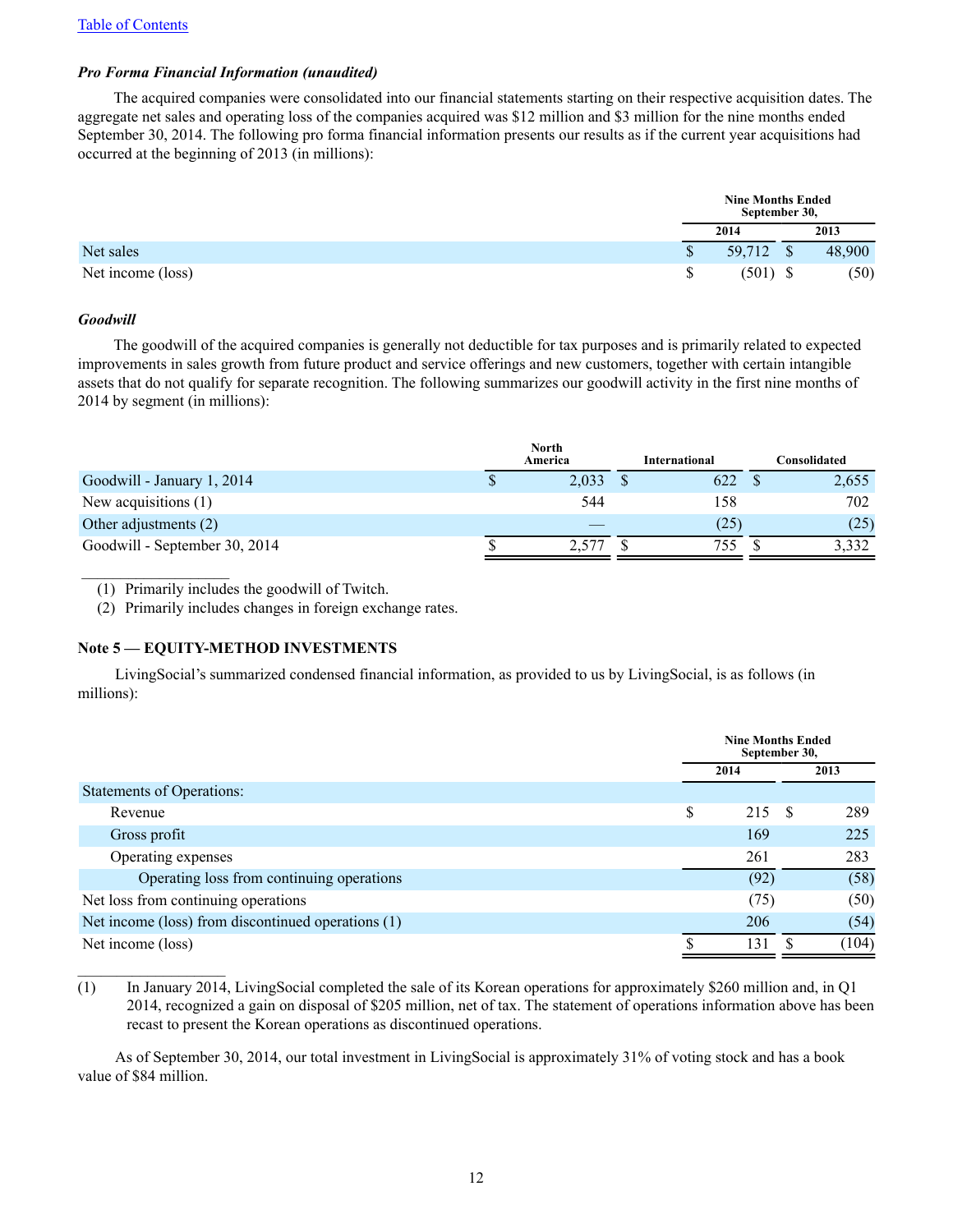# **Note 6 — LONG-TERM DEBT**

In November 2012, we issued \$3.0 billion of unsecured senior notes in three tranches as described in the table below (collectively, the "Notes"). As of September 30, 2014, and December 31, 2013, the unamortized discount on the Notes was \$20 million and \$23 million. We also have other long-term debt with a carrying amount, including the current portion, of \$983 million and \$967 million as of September 30, 2014, and December 31, 2013. The face value of our total long-term debt obligations is as follows (in millions):

|                                        | September 30,<br>2014 |       | December 31,<br>2013 |
|----------------------------------------|-----------------------|-------|----------------------|
| 0.65% Notes due on November 27, 2015   | S                     | 750   | 750                  |
| 1.20% Notes due on November 29, 2017   |                       | 1,000 | 1,000                |
| 2.50% Notes due on November 29, 2022   |                       | 1,250 | 1,250                |
| Other long-term debt                   |                       | 983   | 967                  |
| Total debt                             |                       | 3,983 | 3,967                |
| Less current portion of long-term debt |                       | (864) | (753)                |
| Face value of long-term debt           |                       | 3.119 | 3,214                |

The effective interest rates of the 2015, 2017, and 2022 Notes were 0.84%, 1.38%, and 2.66%. Interest on the Notes is payable semi-annually in arrears in May and November. We may redeem the Notes at any time in whole, or from time to time, in part at specified redemption prices. We are not subject to any financial covenants under the Notes. We used the net proceeds from the issuance of the Notes for general corporate purposes. The estimated fair value of the Notes was approximately \$2.9 billion as of September 30, 2014, and December 31, 2013, which is based on quoted prices for our publicly-traded debt as of those dates.

The other debt, including the current portion, had a weighted average interest rate of 5.6% and 5.5% as of September 30, 2014, and December 31, 2013. We used the net proceeds from the issuance of the debt to primarily fund certain international operations. The estimated fair value of the other long-term debt, which is based on Level 2 inputs, approximated its carrying value as of September 30, 2014, and December 31, 2013.

On September 5, 2014, we entered into an unsecured revolving credit facility (the "Credit Agreement") with a syndicate of lenders that provides us with a borrowing capacity of up to \$2.0 billion. The Credit Agreement has a term of two years, but it may be extended for up to three additional one-year terms if approved by the lenders. The initial interest rate applicable to outstanding balances under the Credit Agreement is the London interbank offered rate ("LIBOR") plus 0.625%, under our current credit ratings. If our credit ratings are downgraded this rate could increase to as much as LIBOR plus 1.00%. There were no borrowings outstanding under the Credit Agreement as of September 30, 2014.

# **Note 7 — STOCKHOLDERS' EQUITY**

#### *Stock Repurchase Activity*

In January 2010, our Board of Directors authorized the Company to repurchase up to \$2.0 billion of our common stock with no fixed expiration. We have \$763 million remaining under the \$2.0 billion repurchase program.

#### *Stock Award Activity*

Common shares outstanding plus shares underlying outstanding stock awards totaled 481 million as of September 30, 2014, and 476 million as of December 31, 2013. These totals include all vested and unvested stock awards outstanding, including those awards we estimate will be forfeited. The following table summarizes our restricted stock unit activity for the nine months ended September 30, 2014 (in millions):

|                                      | <b>Number of Units</b> | <b>Weighted Average</b><br><b>Grant-Date</b><br><b>Fair Value</b> |
|--------------------------------------|------------------------|-------------------------------------------------------------------|
| Outstanding as of December 31, 2013  | 16.3                   | 233                                                               |
| Units granted                        | 6.6                    | 335                                                               |
| Units vested                         | (3.6)                  | 196                                                               |
| Units forfeited                      | (1.8)                  | 259                                                               |
| Outstanding as of September 30, 2014 | 17.5                   | 276                                                               |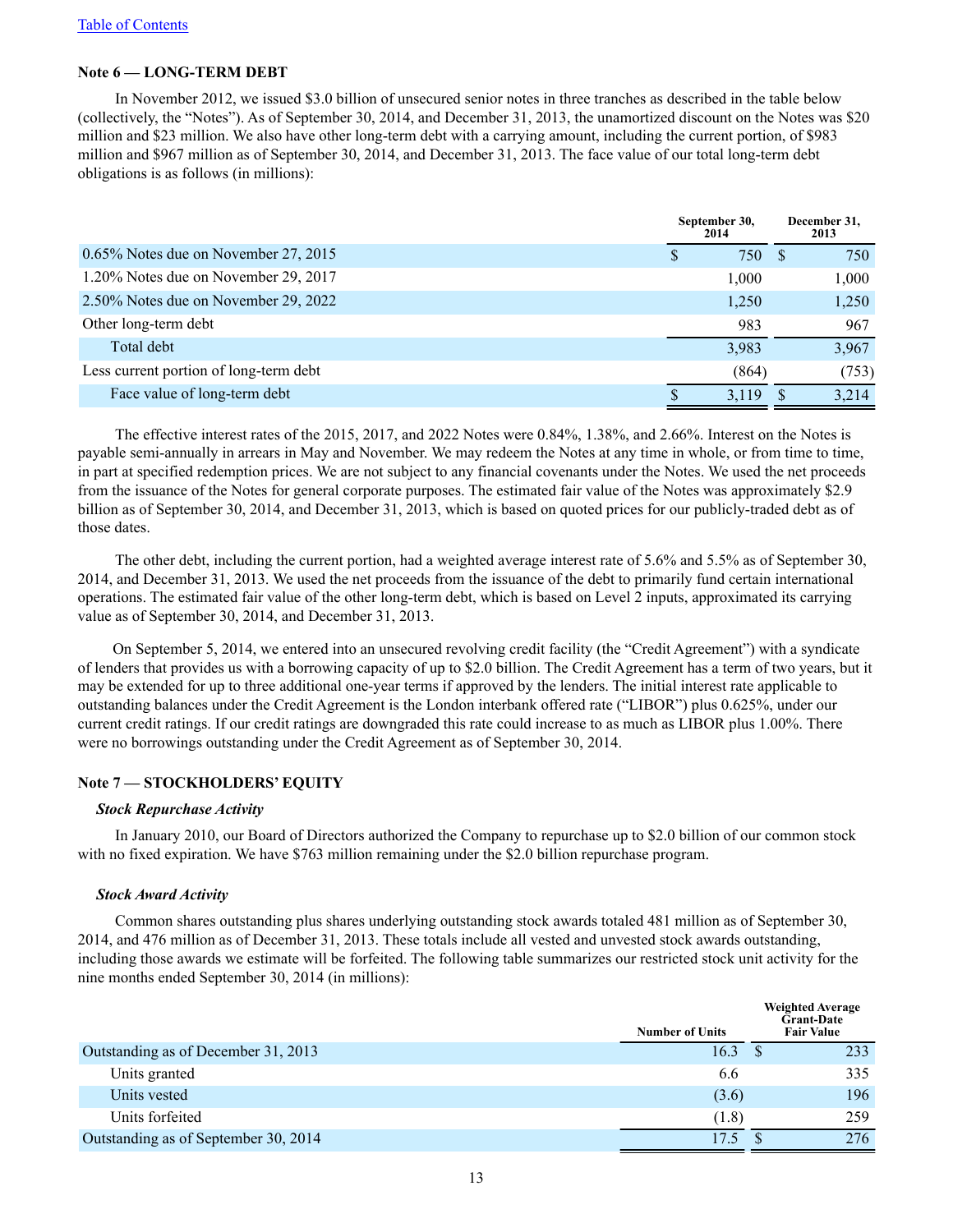Scheduled vesting for outstanding restricted stock units as of September 30, 2014, is as follows (in millions):

|                                          | <b>Three</b><br><b>Months</b><br>Ended<br><b>December</b><br>31, |      |      | <b>Year Ended December 31,</b> |      |                   |       |
|------------------------------------------|------------------------------------------------------------------|------|------|--------------------------------|------|-------------------|-------|
|                                          | 2014                                                             | 2015 | 2016 | 2017                           | 2018 | <b>Thereafter</b> | Total |
| Scheduled vesting-restricted stock units | l.b                                                              | 5.8  | 5.9  | 2.8                            |      | 0.3               |       |

As of September 30, 2014, there was \$2.2 billion of net unrecognized compensation cost related to unvested stock-based compensation arrangements. This compensation is recognized on an accelerated basis with approximately half of the compensation expected to be expensed in the next twelve months, and has a weighted average recognition period of 1.2 years.

# **Note 8 — INCOME TAXES**

Our tax provision or benefit from income taxes for interim periods is determined using an estimate of our annual effective tax rate, adjusted for discrete items, if any, that are taken into account in the relevant period. Each quarter we update our estimate of the annual effective tax rate, and if our estimated tax rate changes, we make a cumulative adjustment.

Our quarterly tax provision, and our quarterly estimate of our annual effective tax rate, is subject to significant variation due to several factors, including variability in accurately predicting our pre-tax and taxable income and loss and the mix of jurisdictions to which they relate, changes in how we do business, acquisitions (including integrations) and investments, audit developments, foreign currency gains (losses), changes in law, regulations, and administrative practices, and relative changes of expenses or losses for which tax benefits are not recognized. Additionally, our effective tax rate can be more or less volatile based on the amount of pre-tax income or loss. For example, the impact of discrete items and non-deductible expenses on our effective tax rate is greater when our pre-tax income is lower.

In 2014, our effective tax rate will be significantly affected by the favorable impact of earnings in lower tax rate jurisdictions and the adverse effect of losses incurred in certain foreign jurisdictions for which we may not realize a tax benefit. Income earned in lower tax jurisdictions is primarily related to our European operations, which are headquartered in Luxembourg. Losses for which we may not realize a related tax benefit, primarily due to losses of foreign subsidiaries, reduce our pre-tax income without a corresponding reduction in our tax expense, and therefore increase our effective tax rate. We have recorded valuation allowances against the deferred tax assets associated with losses for which we may not realize a related tax benefit. Our effective tax rate may also be adversely impacted by the amount of our pretax income, or loss, relative to our income tax expense, nondeductible expenses, and changes in tax law such as the expiration of the U.S. federal research and development credit at the end of 2013.

Our tax benefit for the nine months ended September 30, 2014 was \$38 million, which included \$82 million of discrete tax expense primarily attributable to audit-related developments. In the nine months ended September 30, 2013, we recognized an income tax benefit of \$18 million, which included \$54 million of discrete tax benefits primarily resulting from the retroactive reinstatement of the federal research and development credit that was enacted in January 2013.

Cash paid for income taxes (net of refunds) was \$38 million and \$23 million in Q3 2014 and Q3 2013, and \$148 million and \$143 million for the nine months ended September 30, 2014 and 2013.

As of September 30, 2014, and December 31, 2013, tax contingencies were \$626 million and \$407 million. We expect the total amount of tax contingencies will grow in 2014. In addition, changes in state, federal, and foreign tax laws may increase our tax contingencies. The timing of the resolution of income tax examinations is highly uncertain, and the amounts ultimately paid, if any, upon resolution of the issues raised by the taxing authorities may differ from the amounts accrued. It is reasonably possible that within the next 12 months we will receive additional assessments by various tax authorities or possibly reach resolution of income tax examinations in one or more jurisdictions. These assessments or settlements may or may not result in changes to our contingencies related to positions on prior years' tax filings.

We are under examination, or may be subject to examination, by the Internal Revenue Service ("IRS") for the calendar year 2005 or thereafter. These examinations may lead to ordinary course adjustments or proposed adjustments to our taxes or our net operating losses. As previously disclosed, we have received Notices of Proposed Adjustment from the IRS for the 2005 and 2006 calendar years relating to transfer pricing with our foreign subsidiaries. The IRS is seeking to increase our U.S. taxable income by an amount that would result in additional federal tax over a seven year period beginning in 2005, totaling approximately \$1.5 billion, subject to interest. To date, we have not resolved this matter administratively and, in December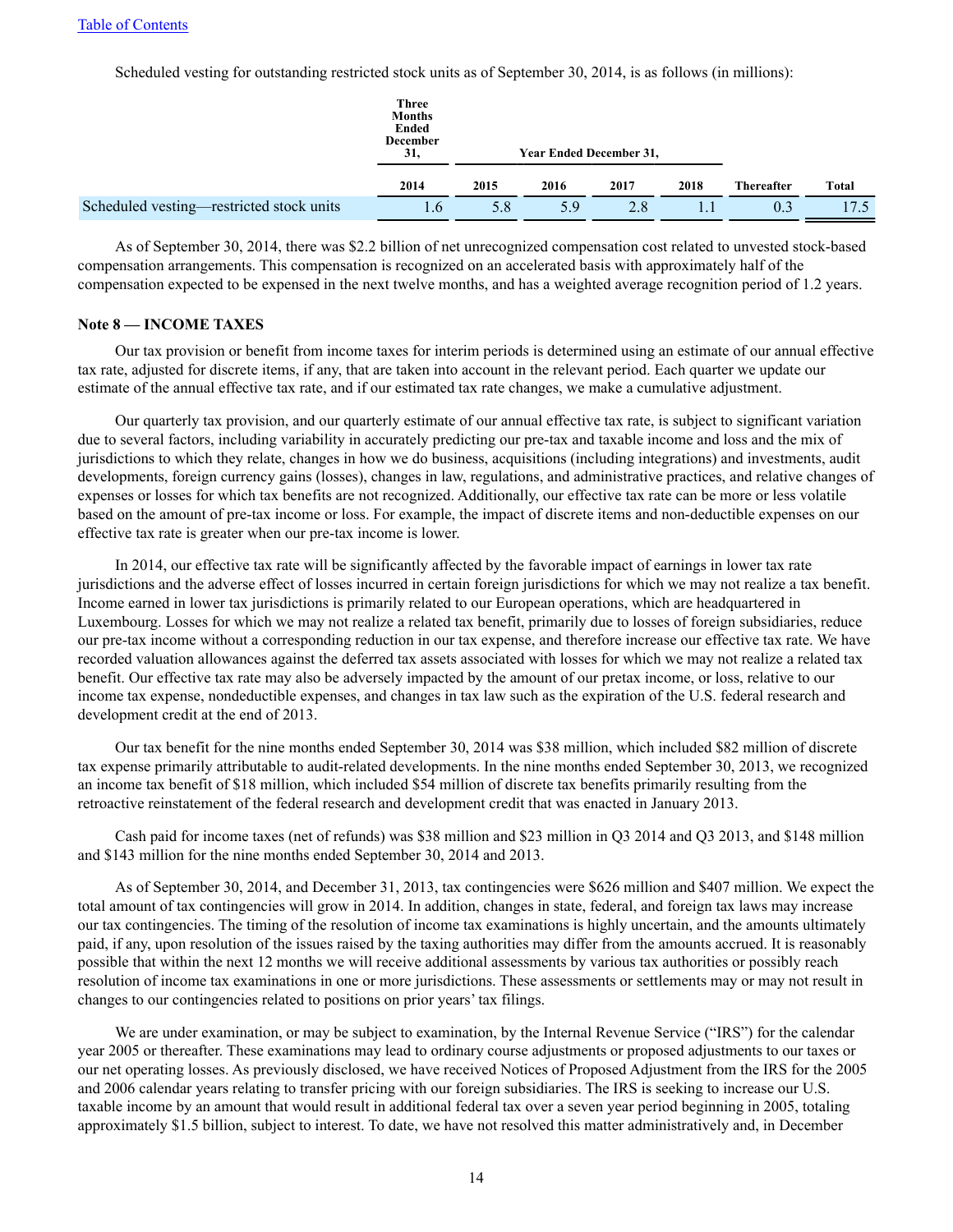2012, we petitioned the U.S. Tax Court to resolve the matter. We continue to disagree with these IRS positions and intend to defend ourselves vigorously in this matter.

Certain of our subsidiaries are under examination or investigation or may be subject to examination or investigation by the French Tax Administration ("FTA") for calendar year 2006 or thereafter. These examinations may lead to ordinary course adjustments or proposed adjustments to our taxes. While we have not yet received a final assessment from the FTA, in September 2012, we received proposed tax assessment notices for calendar years 2006 through 2010 relating to the allocation of income between foreign jurisdictions. The notices propose additional French tax of approximately \$250 million, including interest and penalties through the date of the assessment. We disagree with the proposed assessment and intend to contest it vigorously. We plan to pursue all available administrative remedies at the FTA, and if we are not able to resolve this matter with the FTA, we plan to pursue judicial remedies. In addition, in October 2014, the European Commission opened a formal investigation to examine whether decisions by the tax authorities in Luxembourg with regard to the corporate income tax paid by certain of our subsidiaries comply with European Union rules on state aid. If this matter is adversely resolved, Luxembourg may be required to assess, and we may be required to pay, additional amounts with respect to current and prior periods and our taxes in the future could increase. We are also subject to taxation in various states and other foreign jurisdictions including China, Germany, India, Japan, Luxembourg, and the United Kingdom. We are under, or may be subject to, audit or examination and additional assessments by these particular tax authorities for the calendar year 2003 and thereafter.

#### **Note 9 — SEGMENT INFORMATION**

We have organized our operations into two segments: North America and International. We present our segment information along the same lines that our Chief Executive Officer reviews our operating results in assessing performance and allocating resources.

We allocate to segment results the operating expenses "Fulfillment," "Marketing," "Technology and content," and "General and administrative," but exclude from our allocations the portions of these expense lines attributable to stock-based compensation. We do not allocate the line item "Other operating expense (income), net" to our segment operating results. Our "Technology and content" costs included in our segments are primarily based on the geographic location of where the costs are incurred; the majority of these costs are incurred in the U.S. and included in our North America segment. There are no internal revenue transactions between our reporting segments.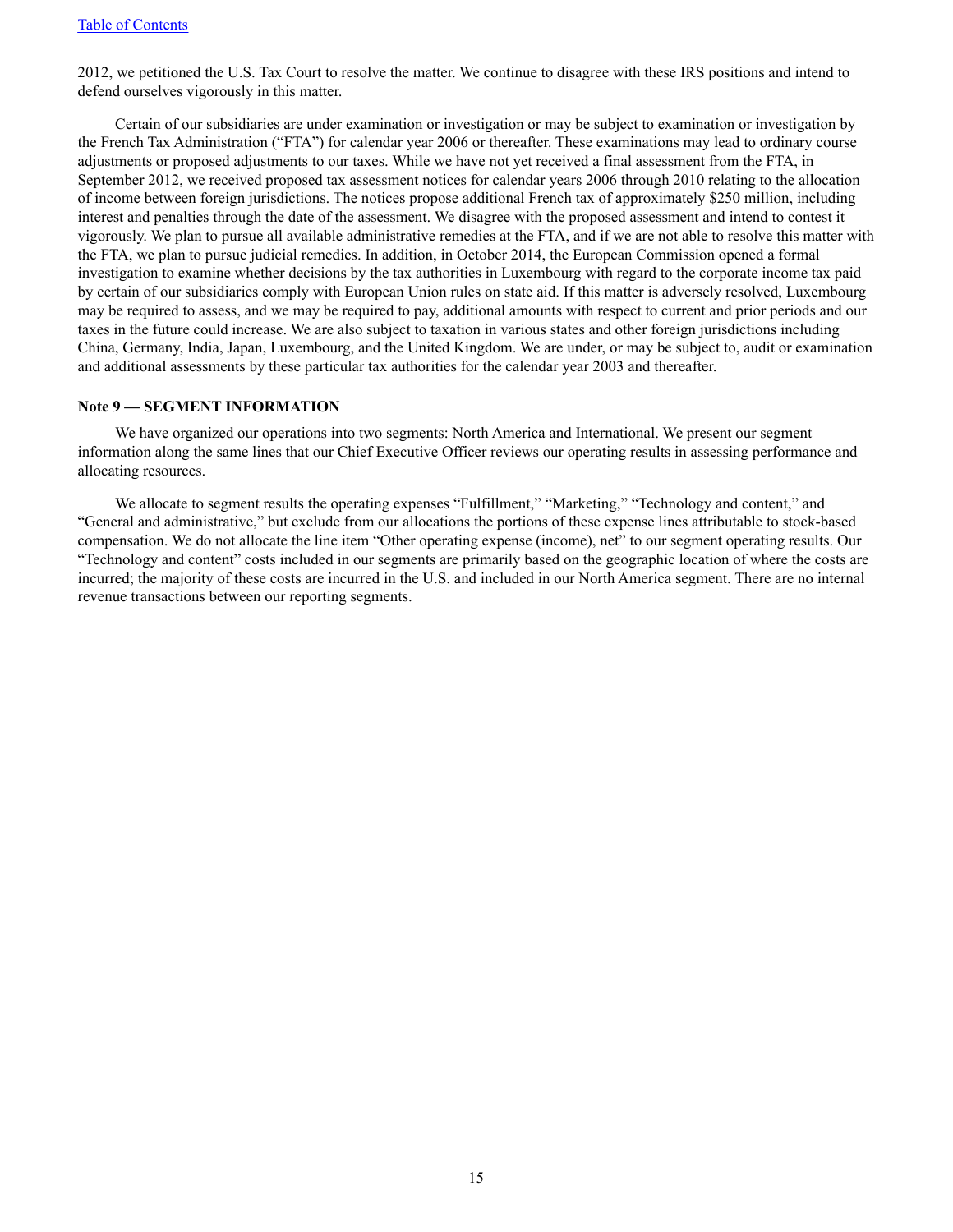Information on reportable segments and reconciliation to consolidated net income (loss) is as follows (in millions):

|                                               |      | <b>Three Months Ended</b><br>September 30, |              |        |               | <b>Nine Months Ended</b><br>September 30, |               |        |
|-----------------------------------------------|------|--------------------------------------------|--------------|--------|---------------|-------------------------------------------|---------------|--------|
|                                               | 2014 |                                            |              | 2013   |               | 2014                                      |               | 2013   |
| <b>North America</b>                          |      |                                            |              |        |               |                                           |               |        |
| Net sales                                     | \$   | 12,867                                     | \$           | 10,301 | \$.           | 36,722                                    | <sup>\$</sup> | 29,186 |
| Segment operating expenses (1)                |      | 12,779                                     |              | 10,006 |               | 35,634                                    |               | 28,024 |
| Segment operating income                      | \$   | 88                                         | \$           | 295    | <sup>\$</sup> | 1,088                                     | \$            | 1,162  |
| <b>International</b>                          |      |                                            |              |        |               |                                           |               |        |
| Net sales                                     | \$   | 7,712                                      | \$           | 6,791  | \$            | 22,937                                    | <sup>\$</sup> | 19,679 |
| Segment operating expenses (1)                |      | 7,936                                      |              | 6,819  |               | 23,254                                    |               | 19,724 |
| Segment operating income (loss)               |      | (224)                                      | \$           | (28)   | -S            | (317)                                     | -S            | (45)   |
| <b>Consolidated</b>                           |      |                                            |              |        |               |                                           |               |        |
| Net sales                                     | \$   | 20,579                                     | \$.          | 17,092 | -S            | 59,659                                    | <sup>\$</sup> | 48,865 |
| Segment operating expenses (1)                |      | 20,715                                     |              | 16,825 |               | 58,888                                    |               | 47,748 |
| Segment operating income (loss)               |      | (136)                                      |              | 267    |               | 771                                       |               | 1,117  |
| Stock-based compensation                      |      | (377)                                      |              | (281)  |               | (1,089)                                   |               | (808)  |
| Other operating income (expense), net         |      | (31)                                       |              | (11)   |               | (94)                                      |               | (74)   |
| Income (loss) from operations                 |      | (544)                                      |              | (25)   |               | (412)                                     |               | 235    |
| Total non-operating income (expense)          |      | (90)                                       |              | (18)   |               | (128)                                     |               | (181)  |
| Benefit (provision) for income taxes          |      | 205                                        |              | 12     |               | 38                                        |               | 18     |
| Equity-method investment activity, net of tax |      | (8)                                        |              | (10)   |               | 47                                        |               | (38)   |
| Net income (loss)                             | \$   | (437)                                      | $\mathbb{S}$ | (41)   | $\mathcal{S}$ | $(455)$ \$                                |               | 34     |
|                                               |      |                                            |              |        |               |                                           |               |        |

(1) Represents operating expenses, excluding stock-based compensation and "Other operating expense (income), net," which are not allocated to segments.

We have aggregated our products and services into groups of similar product and services and provided the supplemental disclosure of net sales (in millions) below. We evaluate whether additional disclosure is appropriate when a product or service category begins to approach a significant level of net sales. For the periods presented no individual product or service represented more than 10% of net sales.

|                                           |              | <b>Three Months Ended</b><br>September 30, |      |        |   |        | <b>Nine Months Ended</b><br>September 30, |        |  |  |
|-------------------------------------------|--------------|--------------------------------------------|------|--------|---|--------|-------------------------------------------|--------|--|--|
|                                           | 2014         |                                            |      | 2013   |   | 2014   |                                           | 2013   |  |  |
| Net Sales:                                |              |                                            |      |        |   |        |                                           |        |  |  |
| Media                                     | \$           | 5,244                                      | - \$ | 5,033  | S | 15,555 | - \$                                      | 14,488 |  |  |
| Electronics and other general merchandise |              | 13,953                                     |      | 11.048 |   | 40.248 |                                           | 31,677 |  |  |
| Other $(1)$                               |              | 1.382                                      |      | 1.011  |   | 3,856  |                                           | 2,700  |  |  |
|                                           | $\mathbf{D}$ | 20.579                                     | \$   | 17,092 |   | 59,659 |                                           | 48,865 |  |  |

(1) Includes sales from non-retail activities, such as Amazon Web Services ("AWS"), advertising services, and our cobranded credit card agreements.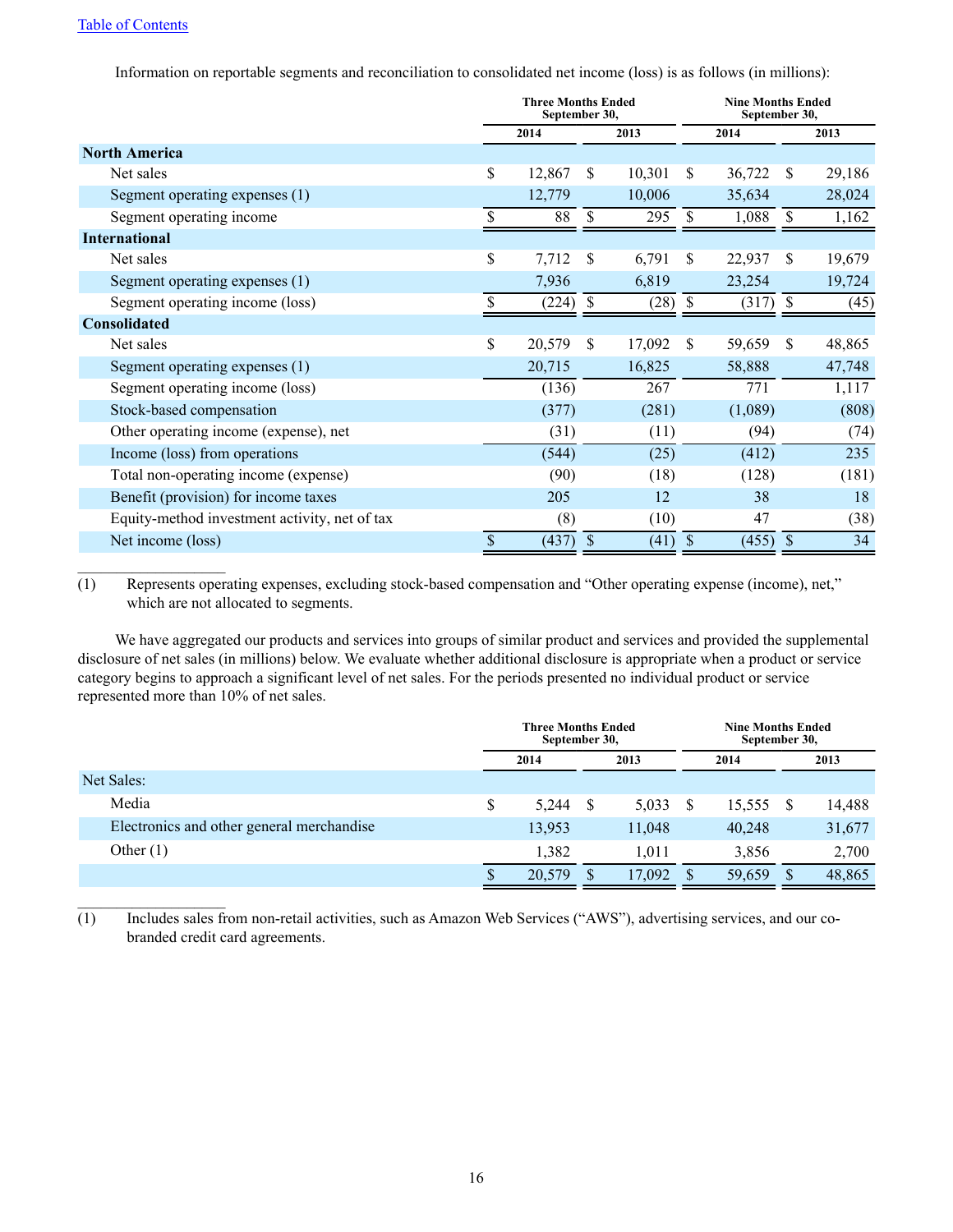# <span id="page-16-0"></span>**Item 2. Management's Discussion and Analysis of Financial Condition and Results of Operations**

#### *Forward-Looking Statements*

*This Quarterly Report on Form 10-Q includes forward-looking statements within the meaning of the Private Securities Litigation Reform Act of 1995. All statements other than statements of historical fact, including statements regarding guidance, industry prospects, or future results of operations or financial position, made in this Quarterly Report on Form 10-Q are forward-looking. We use words such as anticipates, believes, expects, future, intends, and similar expressions to identify forward-looking statements. Forward-looking statements reflect management's current expectations and are inherently uncertain. Actual results could differ materially for a variety of reasons, including, among others, fluctuations in foreign exchange rates, changes in global economic conditions and consumer spending, world events, the rate of growth of the Internet and online commerce, the amount that Amazon.com invests in new business opportunities and the timing of those investments, the mix of products sold to customers, the mix of net sales derived from products as compared with services, the extent to which we owe income taxes, competition, management of growth, potential fluctuations in operating results, international growth and expansion, the outcomes of legal proceedings and claims, fulfillment and data center optimization, risks of inventory management, seasonality, the degree to which the Company enters into, maintains, and develops commercial agreements, acquisitions and strategic transactions, payments risks, and risks of fulfillment throughput and productivity. In addition, the current global economic climate amplifies many of these risks. These risks and uncertainties, as well as other risks and uncertainties that could cause our actual results to differ significantly from management's expectations, are described in greater detail in Item 1A of Part II, "Risk Factors."*

For additional information, see Item 7 of Part II, "Management's Discussion and Analysis of Financial Condition and Results of Operations — Overview" of our 2013 Annual Report on Form 10-K.

#### *Critical Accounting Judgments*

The preparation of financial statements in conformity with GAAP requires estimates and assumptions that affect the reported amounts of assets and liabilities, revenues and expenses, and related disclosures of contingent assets and liabilities in the consolidated financial statements and accompanying notes. The SEC has defined a company's critical accounting policies as the ones that are most important to the portrayal of the company's financial condition and results of operations, and which require the company to make its most difficult and subjective judgments, often as a result of the need to make estimates of matters that are inherently uncertain. Based on this definition, we have identified the critical accounting policies and judgments addressed below. We also have other key accounting policies, which involve the use of estimates, judgments, and assumptions that are significant to understanding our results. For additional information, see Item 8 of Part II, "Financial Statements and Supplementary Data — Note 1 — Description of Business and Accounting Policies," of our 2013 Annual Report on Form 10-K and Item 1 of Part I, "Financial Statements — Note 1 — Accounting Policies," of this Form 10-Q. Although we believe that our estimates, assumptions, and judgments are reasonable, they are based upon information presently available. Actual results may differ significantly from these estimates under different assumptions, judgments, or conditions.

#### *Inventories*

Inventories, consisting of products available for sale, are primarily accounted for using the first-in first-out method, and are valued at the lower of cost or market value. This valuation requires us to make judgments, based on currently-available information, about the likely method of disposition, such as through sales to individual customers, returns to product vendors, or liquidations, and expected recoverable values of each disposition category. These assumptions about future disposition of inventory are inherently uncertain and changes in our estimates and assumptions may cause us to realize material write-downs in the future. As a measure of sensitivity, for every 1% of additional inventory valuation allowance as of September 30, 2014, we would have recorded an additional cost of sales of approximately \$85 million.

In addition, we enter into supplier commitments for certain electronic device components. These commitments are based on forecasted customer demand. If we reduce these commitments, we may incur additional costs.

#### *Goodwill*

We evaluate goodwill for impairment annually or more frequently when an event occurs or circumstances change that indicate the carrying value may not be recoverable. Our annual testing date is October 1. We test goodwill for impairment by first comparing the book value of net assets to the fair value of the reporting units. If the fair value is determined to be less than the book value or qualitative factors indicate that it is more likely than not that goodwill is impaired, a second step is performed to compute the amount of impairment as the difference between the estimated fair value of goodwill and the carrying value. We estimate the fair value of the reporting units using discounted cash flows. Forecasts of future cash flows are based on our best estimate of future net sales and operating expenses, based primarily on expected category expansion, pricing, market segment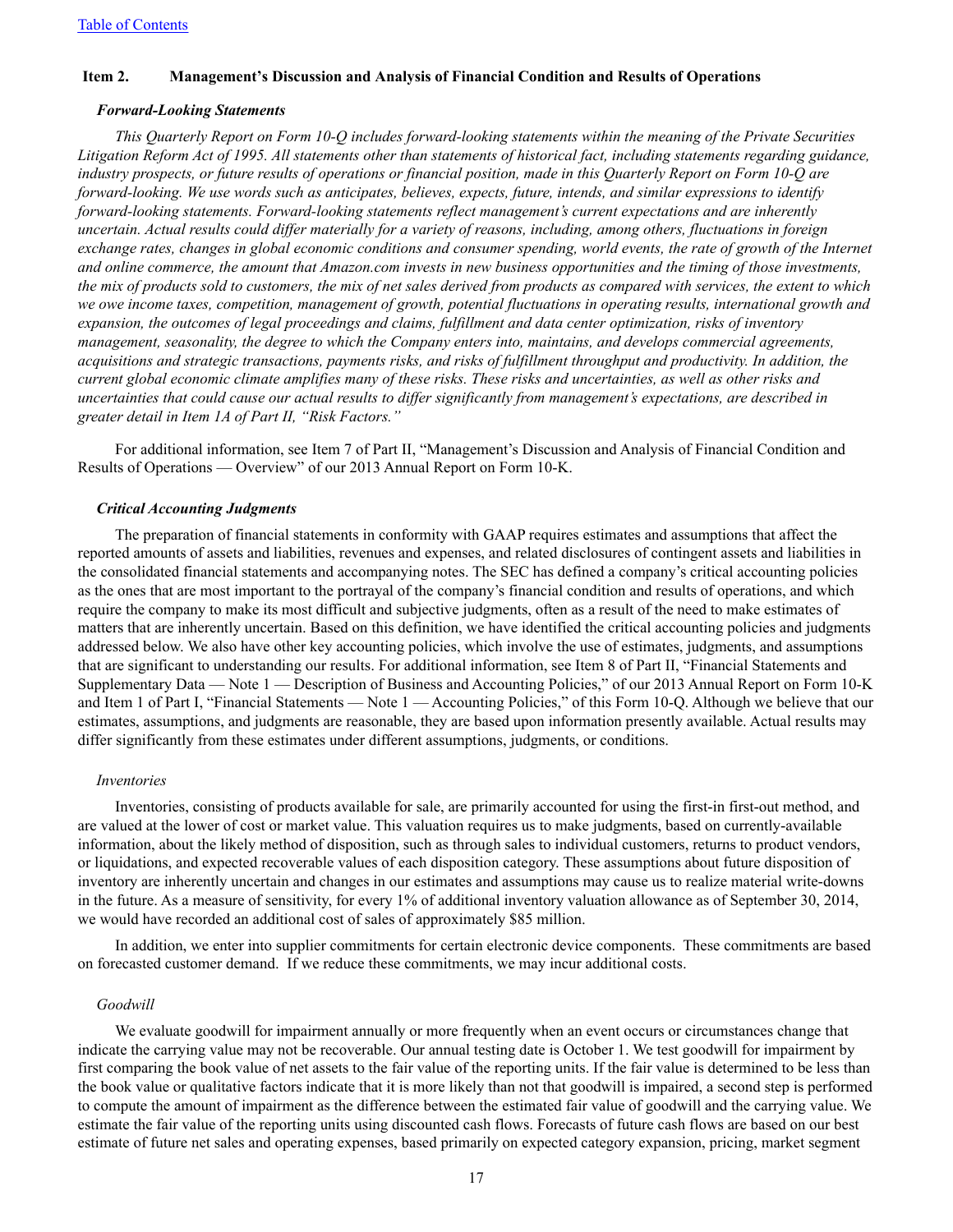share, and general economic conditions. Certain estimates of discounted cash flows involve businesses and geographies with limited financial history and developing revenue models. Changes in these forecasts could significantly change the amount of impairment recorded, if any.

During the quarter, management monitored the actual performance of the business relative to the fair value assumptions used during our annual goodwill impairment test. For the periods presented, no triggering events were identified that required an update to our annual impairment test. As a measure of sensitivity, a 10% decrease in the fair value of any of our reporting units as of December 31, 2013, would have had no impact on the carrying value of our goodwill.

Financial and credit market volatility directly impacts the fair value measurement through our weighted average cost of capital that we use to determine a discount rate and through our stock price that we use to determine our market capitalization. During times of volatility, significant judgment must be applied to determine whether credit or stock price changes are shortterm in nature or a longer-term trend. We have not made any significant changes to the accounting methodology used to evaluate goodwill for impairment. Changes in our estimated future cash flows and asset fair values may cause us to realize material impairment charges in the future. As a measure of sensitivity, a prolonged 20% decrease from our September 30, 2014 closing stock price would not be an indicator of possible impairment.

#### *Stock-Based Compensation*

We measure compensation cost for stock awards at fair value and recognize it as compensation expense over the service period for awards expected to vest. The fair value of restricted stock units is determined based on the number of shares granted and the quoted price of our common stock. The estimation of stock awards that will ultimately vest requires judgment of the amount that will be forfeited, and to the extent actual results or updated estimates differ from our current estimates, such amounts will be recorded as a cumulative adjustment in the period estimates are revised. We consider many factors when estimating expected forfeitures, including employee classification, economic environment, and historical experience. We update our estimated forfeiture rate quarterly. We have not made any significant changes to the accounting methodology used to evaluate stock-based compensation. Changes in our estimates and assumptions may cause us to realize material changes in stock-based compensation expense in the future. As a measure of sensitivity, a 1% change to our estimated forfeiture rate would have had an approximately \$35 million impact on our Q3 2014 operating income. Our estimated forfeiture rate as of September 30, 2014, and December 31, 2013 was 27%.

We utilize the accelerated method, rather than the straight-line method, for recognizing compensation expense. For example, over 50% of the compensation cost related to an award vesting ratably over four years is expensed in the first year. If forfeited early in the life of an award, the compensation expense adjustment is much greater under an accelerated method than under a straight-line method.

#### *Income Taxes*

We are subject to income taxes in the U.S. and numerous foreign jurisdictions. Tax rates in various jurisdictions may be subject to significant change due to economic, political, and other conditions, and significant judgment is required in evaluating and estimating our provision and accruals for these taxes. There are many transactions that occur during the ordinary course of business for which the ultimate tax determination is uncertain. Our effective tax rates could be adversely affected by earnings being lower than anticipated in countries where we have lower statutory rates and higher than anticipated in countries where we have higher statutory rates, losses incurred in jurisdictions for which we are not able to realize the related tax benefit, changes in foreign currency exchange rates, entry into new businesses and geographies and changes to our existing businesses, acquisitions (including integrations) and investments, changes in our deferred tax assets and liabilities and their valuation, and changes in the relevant tax, accounting, and other laws, regulations, administrative practices, principles, and interpretations, including fundamental changes to the tax laws applicable to corporate multinationals. The U.S., many countries in the European Union, and a number of other countries are actively considering changes in this regard. Except as required under U.S. tax law, we do not provide for U.S. taxes on our undistributed earnings of foreign subsidiaries that have not been previously taxed since we intend to invest such undistributed earnings indefinitely outside of the U.S. If our intent changes or if these funds are needed for our U.S. operations, our effective tax rate would be adversely affected. We are also subject to audit in various jurisdictions, and such jurisdictions may assess additional income tax liabilities against us. In addition, in October 2014, the European Commission opened a formal investigation to examine whether decisions by the tax authorities in Luxembourg with regard to the corporate income tax paid by certain of our subsidiaries comply with European Union rules on state aid. If this matter is adversely resolved, Luxembourg may be required to assess, and we may be required to pay, additional amounts with respect to current and prior periods and our taxes in the future could increase. Although we believe our tax estimates are reasonable, the final outcome of tax audits, investigations, and any related litigation could be materially different from our historical income tax provisions and accruals. Developments in an audit, litigation, or the relevant laws, regulations,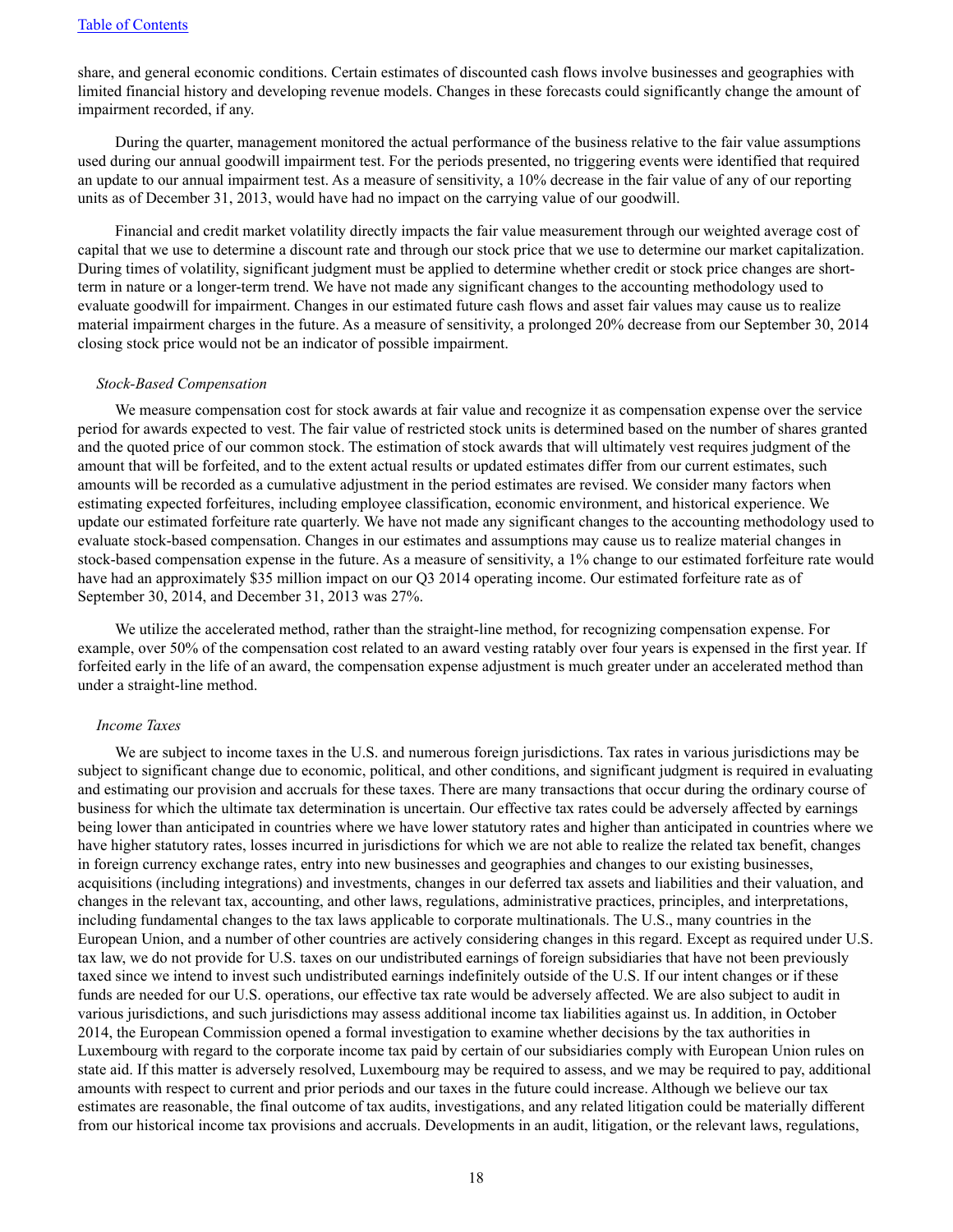administrative practices, principles, and interpretations could have a material effect on our operating results or cash flows in the period or periods for which that development occurs, as well as for prior and subsequent periods.

# *Recent Accounting Pronouncements*

See Item 1 of Part I, "Financial Statements — Note 1— Accounting Policies — Recent Accounting Pronouncements."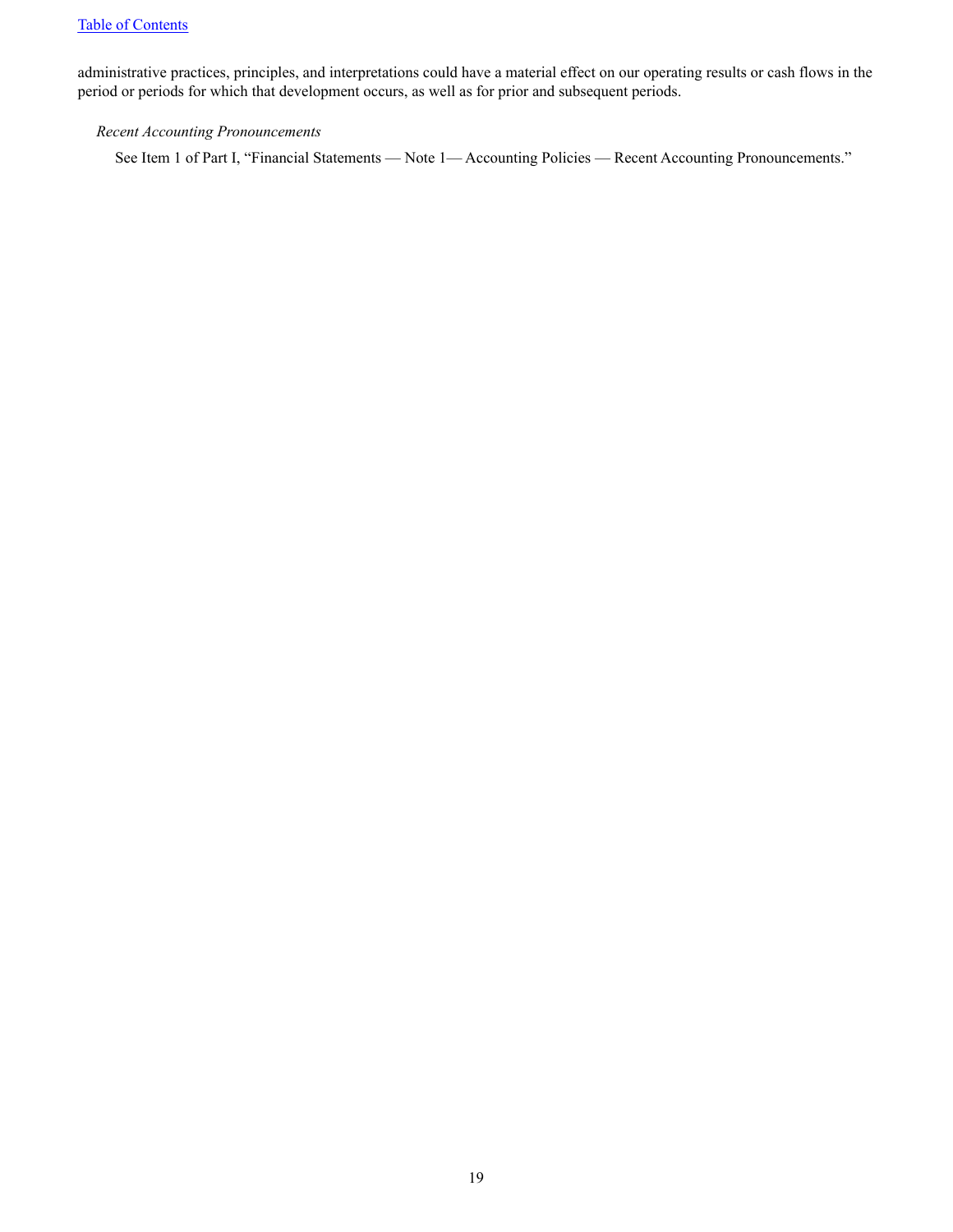# *Liquidity and Capital Resources*

Cash flow information is as follows (in millions):

|                      | <b>Three Months Ended</b><br><b>Nine Months Ended</b><br>September 30,<br>September 30, |  |         |  |         |  |          | <b>Twelve Months Ended</b><br>September 30, |          |  |          |  |
|----------------------|-----------------------------------------------------------------------------------------|--|---------|--|---------|--|----------|---------------------------------------------|----------|--|----------|--|
|                      | 2014                                                                                    |  | 2013    |  | 2014    |  | 2013     |                                             | 2014     |  | 2013     |  |
| Operating activities | .766                                                                                    |  | 1.388   |  | 127     |  | (103)    |                                             | 5.705    |  | 4,977    |  |
| Investing activities | (946)                                                                                   |  | (1,063) |  | (2,600) |  | (3, 432) |                                             | (3, 444) |  | (6, 514) |  |
| Financing activities | (412)                                                                                   |  | (230)   |  | (777)   |  | (596)    |                                             | (720)    |  | 2,570    |  |

Our financial focus is on long-term, sustainable growth in free cash flow<sup>1</sup>. Free cash flow, a non-GAAP financial measure, was \$1.1 billion for the trailing twelve months ended September 30, 2014, compared to \$388 million for the trailing twelve months ended September 30, 2013. See "Non-GAAP Financial Measures" below for a reconciliation of free cash flow to cash provided by operating activities. The increase in free cash flow for the trailing twelve months ended September 30, 2014, compared to the comparable prior year period, was primarily due to higher operating cash flows. Operating cash flows and free cash flows can be volatile and are sensitive to many factors, including changes in working capital<sup>2</sup>, the timing and magnitude of capital expenditures, including our decision to finance property and equipment under capital leases and other financing lease arrangements, and our net income (loss). Working capital at any specific point in time is subject to many variables, including seasonality, inventory management and category expansion, the timing of cash receipts and payments, vendor payment terms, and fluctuations in foreign exchange rates.

Our principal sources of liquidity are cash flows generated from operations and our cash, cash equivalents, and marketable securities balances, which, at fair value, were \$6.9 billion and \$12.4 billion as of September 30, 2014, and December 31, 2013. Amounts held in foreign currencies were \$3.6 billion and \$5.6 billion as of September 30, 2014, and December 31, 2013, and consisted primarily of British Pounds, Chinese Yuan, Euros, Hong Kong Dollars, and Japanese Yen.

Cash provided by (used in) operating activities was \$1.8 billion and \$1.4 billion for Q3 2014 and Q3 2013, and \$127 million and \$(103) million for the nine months ended September 30, 2014 and 2013. Our operating cash flows result primarily from cash received from our consumer, seller, and enterprise customers, advertising agreements, and our co-branded credit card agreements, offset by cash payments we make for products and services, employee compensation (less amounts capitalized related to internal use software that are reflected as cash used in investing activities), payment processing and related transaction costs, operating leases, and interest payments on our long-term obligations. Cash received from our consumer, seller, and enterprise customers, and other activities generally corresponds to our net sales. Because consumers primarily use credit cards to buy from us, our receivables from consumers settle quickly. The increase in operating cash flow for the trailing twelve months ended September 30, 2014, compared to the comparable prior year period, was primarily due to the increase in non-cash charges to net income, including depreciation, amortization, and stock-based compensation, partially offset by changes in working capital.

Cash provided by (used in) investing activities corresponds with capital expenditures, including leasehold improvements, internal-use software and website development costs, cash outlays for acquisitions, investments in other companies and intellectual property rights, and purchases, sales, and maturities of marketable securities. Cash provided by (used in) investing activities was  $\$(946)$  million and  $\$(1.1)$  billion for Q3 2014 and Q3 2013, and  $\$(2.6)$  billion and  $\$(3.4)$  billion for the nine months ended September 30, 2014 and 2013, with the variability caused primarily by changes in capital expenditures, purchases, maturities, and sales of marketable securities and other investments, and changes in cash paid for acquisitions. Capital expenditures were \$1.4 billion and \$1.0 billion during Q3 2014 and Q3 2013, and \$3.7 billion and \$2.6 billion for the nine months ended September 30, 2014 and 2013, with the increase primarily reflecting additional investments in support of continued business growth due to investments in technology infrastructure, including AWS, and additional capacity to support our fulfillment operations. We expect this trend to continue over time. Capital expenditures included \$131 million and \$137 million for internal-use software and website development during Q3 2014 and Q3 2013, and \$400 million and \$363 million for the nine months ended September 30, 2014 and 2013. Stock-based compensation capitalized for internal-use software and website development costs does not affect cash flows. We made cash payments, net of acquired cash, related to acquisition and other investment activity of \$860 million and \$1 million during Q3 2014 and Q3 2013, and \$926 million and \$252 million for the nine months ended September 30, 2014 and 2013.

 $\overline{p}$  Free cash flow, a non-GAAP financial measure, is defined as net cash provided by operating activities less purchases of property and equipment, including internal-use software and website development, both of which are presented on our consolidated statements of cash flows. See "Non-GAAP Financial Measures" below.

<sup>(2)</sup> Working capital consists of accounts receivable, inventory, and accounts payable.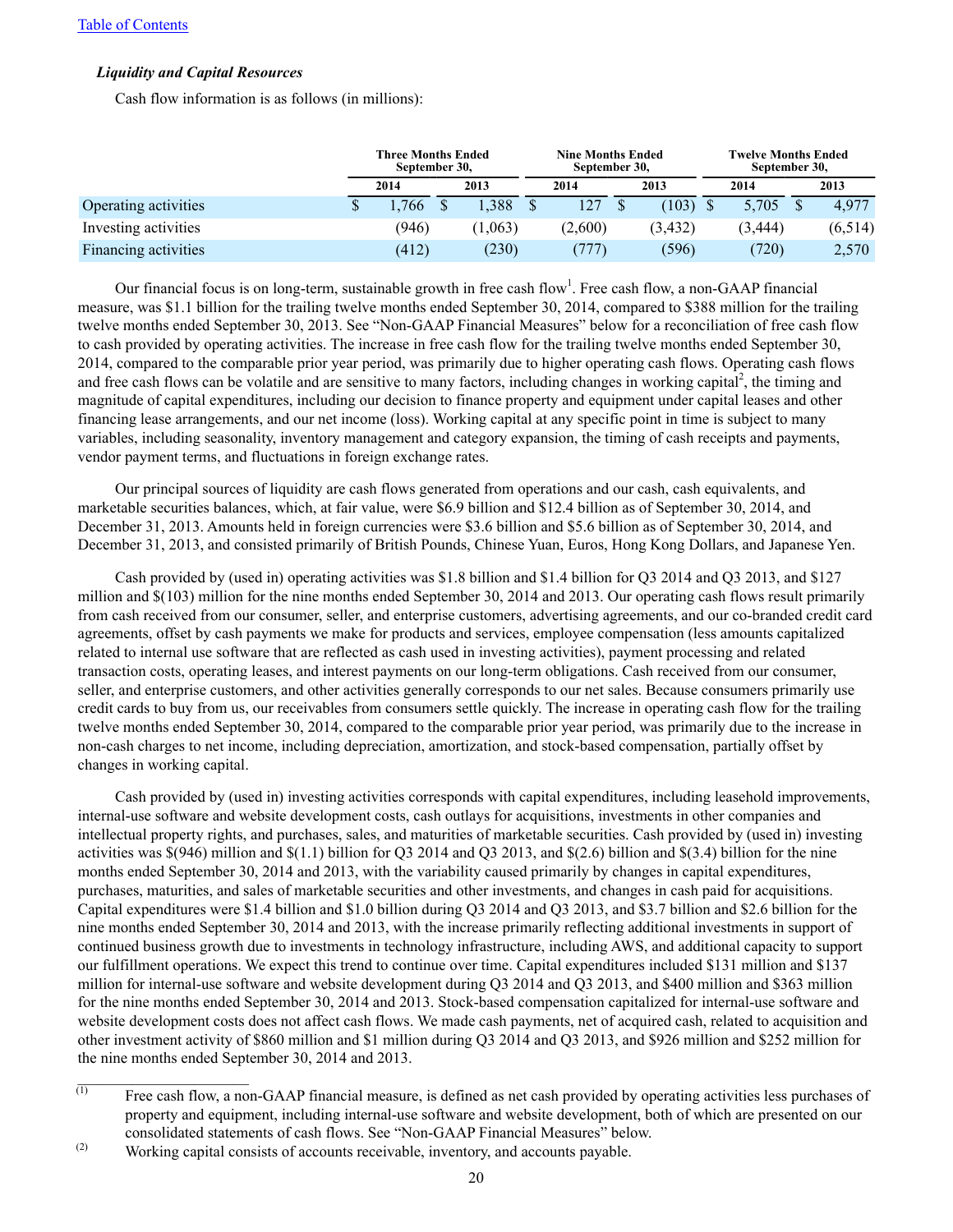Cash provided by (used in) financing activities was \$(412) million and \$(230) million for Q3 2014 and Q3 2013, and \$(777) million and \$(596) million for the nine months ended September 30, 2014 and 2013. Cash outflows from financing activities result from payments on obligations related to capital leases and leases accounted for as financing arrangements and repayments of long-term debt. Payments on obligations related to capital leases and leases accounted for as financing arrangements and repayments of long-term debt were \$440 million and \$255 million in Q3 2014 and Q3 2013, and \$1.3 billion and \$728 million for the nine months ended September 30, 2014 and 2013. Property and equipment acquired under capital leases were \$1.2 billion and \$526 million during Q3 2014 and Q3 2013, and \$2.8 billion and \$1.3 billion during the nine months ended September 30, 2014 and 2013, with the increase primarily reflecting additional investments in support of continued business growth due to investments in technology infrastructure, including AWS. Cash inflows from financing activities primarily result from proceeds from long-term debt and tax benefits relating to excess stock-based compensation deductions. Proceeds from long-term debt and other were \$28 million and \$25 million in Q3 2014 and Q3 2013, and \$379 million and \$132 million for the nine months ended September 30, 2014 and 2013. Tax benefits relating to excess stock-based compensation deductions are presented as financing cash flows. Cash inflows from tax benefits related to stock-based compensation deductions was \$0 million for Q3 2014 and Q3 2013, and \$121 million and \$0 million for the nine months ended September 30, 2014 and 2013.

In September 2014, we entered into the Credit Agreement with a syndicate of lenders that provides us with an unsecured revolving credit facility with a borrowing capacity of up to \$2.0 billion. We had no borrowings outstanding under the Credit Agreement as of September 30, 2014. See Item 1 of Part I, "Financial Statements — Note 6 — Long-Term Debt" for additional information.

We recorded tax benefits of \$205 million and \$12 million in Q3 2014 and Q3 2013, and tax benefits of \$38 million and \$18 million for the nine months ended September 30, 2014 and 2013. Except as required under U.S. tax law, we do not provide for U.S. taxes on our undistributed earnings of foreign subsidiaries that have not been previously taxed since we intend to invest such undistributed earnings indefinitely outside of the U.S. If our intent changes or if these funds are needed for our U.S. operations, we would be required to accrue or pay U.S. taxes on some or all of these undistributed earnings. We have tax benefits relating to excess stock-based compensation deductions that are being utilized to reduce our U.S. taxable income. In 2013, we also had accelerated depreciation deductions on qualifying property that reduced our U.S. taxable income as a result of U.S. legislation, which expired in December 2013. Cash paid for income taxes (net of refunds) were \$38 million and \$23 million for Q3 2014 and Q3 2013, and \$148 million and \$143 million for the nine months ended September 30, 2014 and 2013. As of December 31, 2013, our federal net operating loss carryforward was approximately \$275 million and we had approximately \$295 million of federal tax credits potentially available to offset future tax liabilities. The U.S. federal research and development credit expired in December 2013. As we utilize our federal net operating losses and tax credit carryforwards, we expect cash paid for taxes to significantly increase. We endeavor to optimize our global taxes on a cash basis, rather than on a financial reporting basis.

Our liquidity is also affected by restricted cash balances that are pledged as collateral for standby and trade letters of credit, guarantees, debt, and real estate leases. To the extent we process payments for third-party sellers or offer certain types of stored value to our customers, some jurisdictions may restrict our use of those funds. This restriction would result in the reclassification of a portion of our cash and cash equivalents from "Cash and cash equivalents" to "Accounts receivable, net and other" on our consolidated balance sheets. As of September 30, 2014, and December 31, 2013, restricted cash, cash equivalents, and marketable securities were \$393 million and \$301 million. See Item 1 of Part I, "Financial Statements — Note 3 — Commitments and Contingencies" for additional discussion of our principal contractual commitments, as well as our pledged assets. Purchase obligations and open purchase orders, consisting of inventory and significant non-inventory commitments, were \$6.7 billion as of September 30, 2014. Purchase obligations and open purchase orders are generally cancellable in full or in part through the contractual provisions.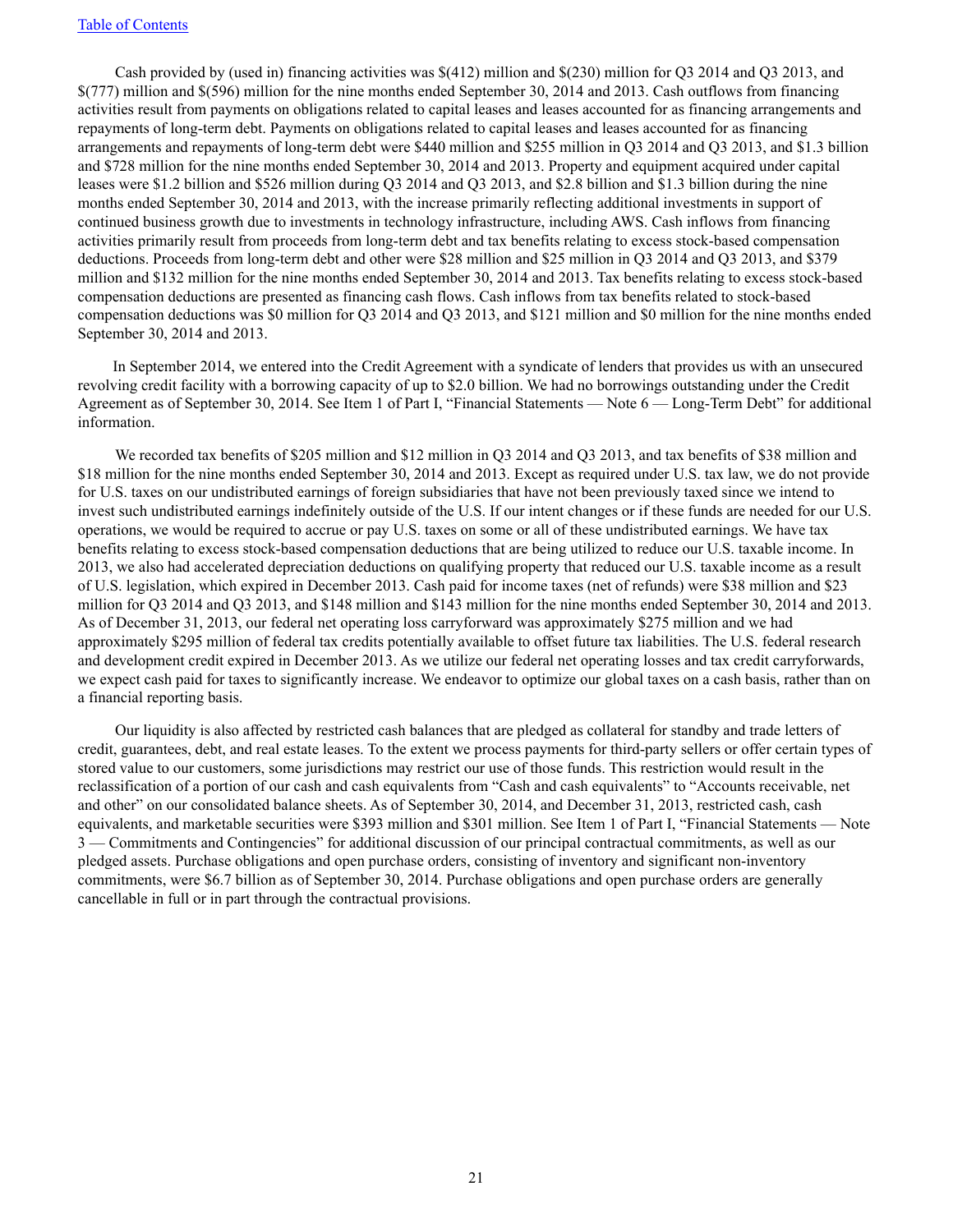Because of our model we are able to turn our inventory quickly and have a cash-generating operating cycle<sup>3</sup>. On average, our high inventory velocity means we generally collect from consumers before our payments to suppliers come due. Inventory turnover<sup>4</sup> was 9 for Q3 2014 and Q3 2013. We expect variability in inventory turnover over time since it is affected by several factors, including our product mix, the mix of sales by us and by third-party sellers, our continuing focus on in-stock inventory availability and selection of product offerings, our investment in new geographies and product lines, and the extent to which we choose to utilize third-party fulfillment providers.

We believe that cash flows generated from operations, our cash, cash equivalents, and marketable securities balances, and borrowing available under our credit agreements will be sufficient to meet our anticipated operating cash needs for at least the next 12 months. However, any projections of future cash needs and cash flows are subject to substantial uncertainty. See Item 1A of Part II, "Risk Factors." We continually evaluate opportunities to sell additional equity or debt securities, obtain credit facilities, repurchase common stock, pay dividends, or repurchase, refinance, or otherwise restructure our debt for strategic reasons or to further strengthen our financial position.

The sale of additional equity or convertible debt securities would likely be dilutive to our shareholders. In addition, we will, from time to time, consider the acquisition of, or investment in, complementary businesses, products, services, and technologies, which might affect our liquidity requirements or cause us to issue additional equity or debt securities. There can be no assurance that additional lines-of-credit or financing instruments will be available in amounts or on terms acceptable to us, if at all.

(4) Inventory turnover is the quotient of trailing twelve month cost of sales to average inventory over five quarter ends.

 $\overline{3}$  The operating cycle is number of days of sales in inventory plus number of days of sales in accounts receivable minus accounts payable days.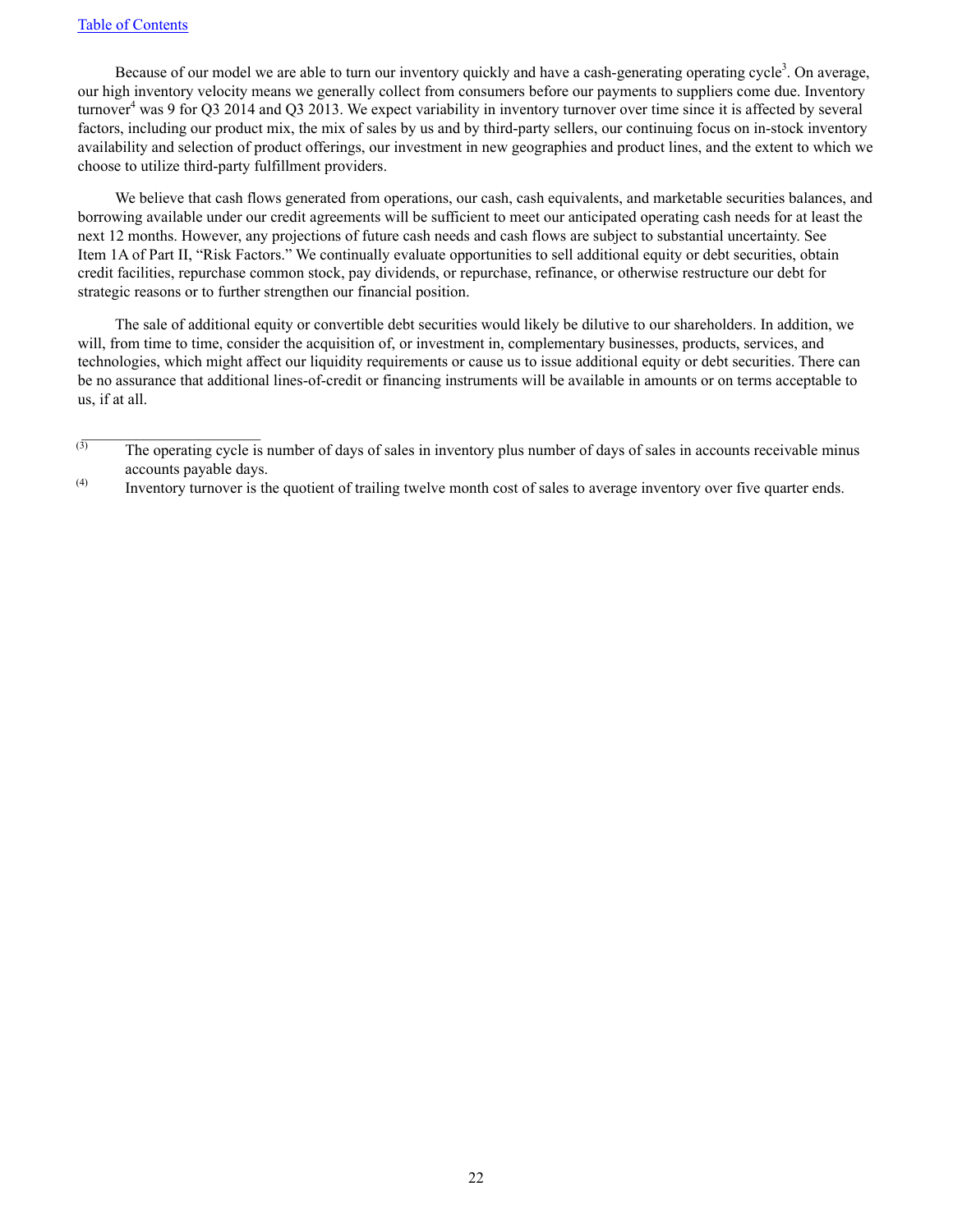# *Results of Operations*

We have organized our operations into two segments: North America and International. We present our segment information along the same lines that our Chief Executive Officer reviews our operating results in assessing performance and allocating resources.

# *Net Sales*

Net sales include product and services sales. Product sales represent revenue from the sale of products and related shipping fees and digital content where we record revenue gross. Services sales represent third-party seller fees earned (including commissions) and related shipping fees, digital content subscriptions, and non-retail activities such as AWS, advertising services, and our co-branded credit card agreements. Amazon Prime membership fees are allocated between product sales and services sales and amortized over the life of the membership according to the estimated delivery of services. Net sales information is as follows (in millions):

|                                                                                  | <b>Three Months Ended</b><br>September 30, |              |     | <b>Nine Months Ended</b><br>September 30, |               |        |  |
|----------------------------------------------------------------------------------|--------------------------------------------|--------------|-----|-------------------------------------------|---------------|--------|--|
|                                                                                  | 2014                                       | 2013         |     | 2014                                      |               | 2013   |  |
| Net Sales:                                                                       |                                            |              |     |                                           |               |        |  |
| North America                                                                    | \$<br>12,867                               | \$<br>10,301 | S.  | 36,722                                    | <sup>\$</sup> | 29,186 |  |
| International                                                                    | 7,712                                      | 6,791        |     | 22,937                                    |               | 19,679 |  |
| Consolidated                                                                     | \$<br>20,579                               | \$<br>17,092 | \$. | 59,659                                    | \$            | 48,865 |  |
| Year-over-year Percentage Growth:                                                |                                            |              |     |                                           |               |        |  |
| North America                                                                    | 25%                                        | 31%          |     | 26%                                       |               | 29%    |  |
| International                                                                    | 14                                         | 15           |     | 17                                        |               | 15     |  |
| Consolidated                                                                     | 20                                         | 24           |     | 22                                        |               | 23     |  |
| Year-over-year Percentage Growth, excluding effect of foreign<br>exchange rates: |                                            |              |     |                                           |               |        |  |
| North America                                                                    | 25%                                        | 31%          |     | 26%                                       |               | 29%    |  |
| International                                                                    | 13                                         | 20           |     | 15                                        |               | 20     |  |
| Consolidated                                                                     | 20                                         | 26           |     | 22                                        |               | 25     |  |
| Net Sales Mix:                                                                   |                                            |              |     |                                           |               |        |  |
| North America                                                                    | 63%                                        | 60%          |     | 62%                                       |               | 60%    |  |
| International                                                                    | 37                                         | 40           |     | 38                                        |               | 40     |  |
| Consolidated                                                                     | 100%                                       | 100%         |     | 100%                                      |               | 100%   |  |

Sales increased 20% in Q3 2014 and 22% for the nine months ended September 30, 2014, compared to the comparable prior year periods. Changes in currency exchange rates impacted net sales by \$13 million and \$(332) million for Q3 2014 and Q3 2013, and by \$259 million and \$(1.0) billion for the nine months ended September 30, 2014 and 2013. For a discussion of the effect on sales growth of exchange rates, see "Effect of Foreign Exchange Rates" below.

North America sales increased 25% in Q3 2014 and 26% for nine months ended September 30, 2014, compared to the comparable prior year periods. The sales growth primarily reflects increased unit sales, including sales by marketplace sellers, and AWS, which was partially offset by AWS pricing changes. Increased unit sales were driven largely by our continued efforts to reduce prices for our customers, including from our shipping offers, by sales in faster growing categories such as electronics and other general merchandise, by increased in-stock inventory availability, and by increased selection of product offerings.

International sales increased 14% in Q3 2014 and 17% for the nine months ended September 30, 2014, compared to the comparable prior year periods. The sales growth primarily reflects increased unit sales, including sales by marketplace sellers. Increased unit sales were driven largely by our continued efforts to reduce prices for our customers, including from our shipping offers, from sales in faster growing categories such as electronics and other general merchandise, increased in-stock inventory availability, and increased selection of product offerings. Additionally, changes in currency exchange rates impacted International net sales by \$21 million and \$(327) million for Q3 2014 and Q3 2013, and \$292 million and \$(1.0) billion for the nine months ended September 30, 2014 and 2013. We expect that, over time, our International segment will represent 50% or more of our consolidated net sales.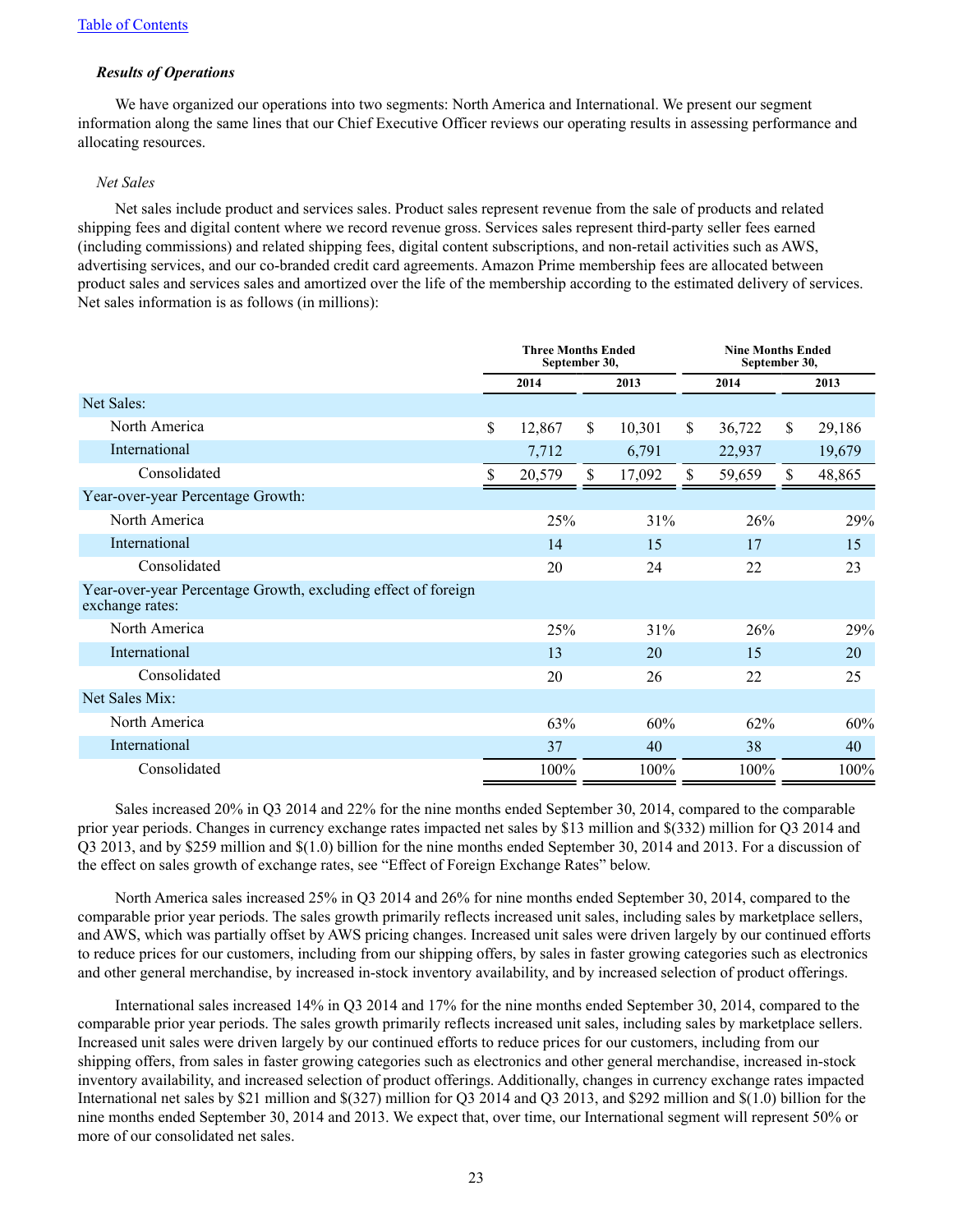# *Supplemental Information*

Supplemental information about outbound shipping results is as follows (in millions):

|                                   | <b>Three Months Ended</b><br>September 30, |    |           |    | <b>Nine Months Ended</b><br>September 30, |    |          |
|-----------------------------------|--------------------------------------------|----|-----------|----|-------------------------------------------|----|----------|
|                                   | 2014                                       |    | 2013      |    | 2014                                      |    | 2013     |
| Outbound Shipping Activity:       |                                            |    |           |    |                                           |    |          |
| Shipping revenue $(1)(2)(3)$      | \$<br>1,048                                | \$ | 721       | \$ | 2,786                                     | \$ | 1,999    |
| Shipping $costs(4)$               | (2,020)                                    |    | (1, 532)  |    | (5,661)                                   |    | (4,291)  |
| Net shipping cost                 | (972)                                      | \$ | (811)     | \$ | (2,875)                                   | \$ | (2,292)  |
| Year-over-year Percentage Growth: |                                            |    |           |    |                                           |    |          |
| Shipping revenue                  | 45 $%$                                     |    | $39\%$    |    | $39\%$                                    |    | 38 %     |
| Shipping costs                    | 32                                         |    | 33        |    | 32                                        |    | 29       |
| Net shipping cost                 | 20                                         |    | 28        |    | 25                                        |    | 21       |
| Percent of Net Sales:             |                                            |    |           |    |                                           |    |          |
| Shipping revenue                  | 5.1 $\%$                                   |    | $4.2 \%$  |    | $4.7\%$                                   |    | 4.1 $\%$ |
| Shipping costs                    | (9.8)                                      |    | (8.9)     |    | (9.5)                                     |    | (8.8)    |
| Net shipping cost                 | (4.7)%                                     |    | $(4.7)\%$ |    | $(4.8)\%$                                 |    | (4.7)%   |

 $\overline{(1)}$  Excludes amounts earned on shipping activities by third-party sellers where we do not provide the fulfillment service.

(2) Includes a portion of amounts earned from Amazon Prime memberships.

(3) Includes amounts earned from Fulfillment by Amazon programs related to shipping services.

(4) Includes sortation center costs.

 $\mathcal{L}_\text{max}$ 

We expect our net cost of shipping to continue to increase to the extent our customers accept and use our shipping offers at an increasing rate, our product mix shifts to the electronics and other general merchandise category, we reduce shipping rates, we use more expensive shipping methods, and we offer additional services. We seek to mitigate costs of shipping over time in part through achieving higher sales volumes, optimizing placement of fulfillment centers, negotiating better terms with our suppliers, and achieving better operating efficiencies. We believe that offering low prices to our customers is fundamental to our future success, and one way we offer lower prices is through shipping offers.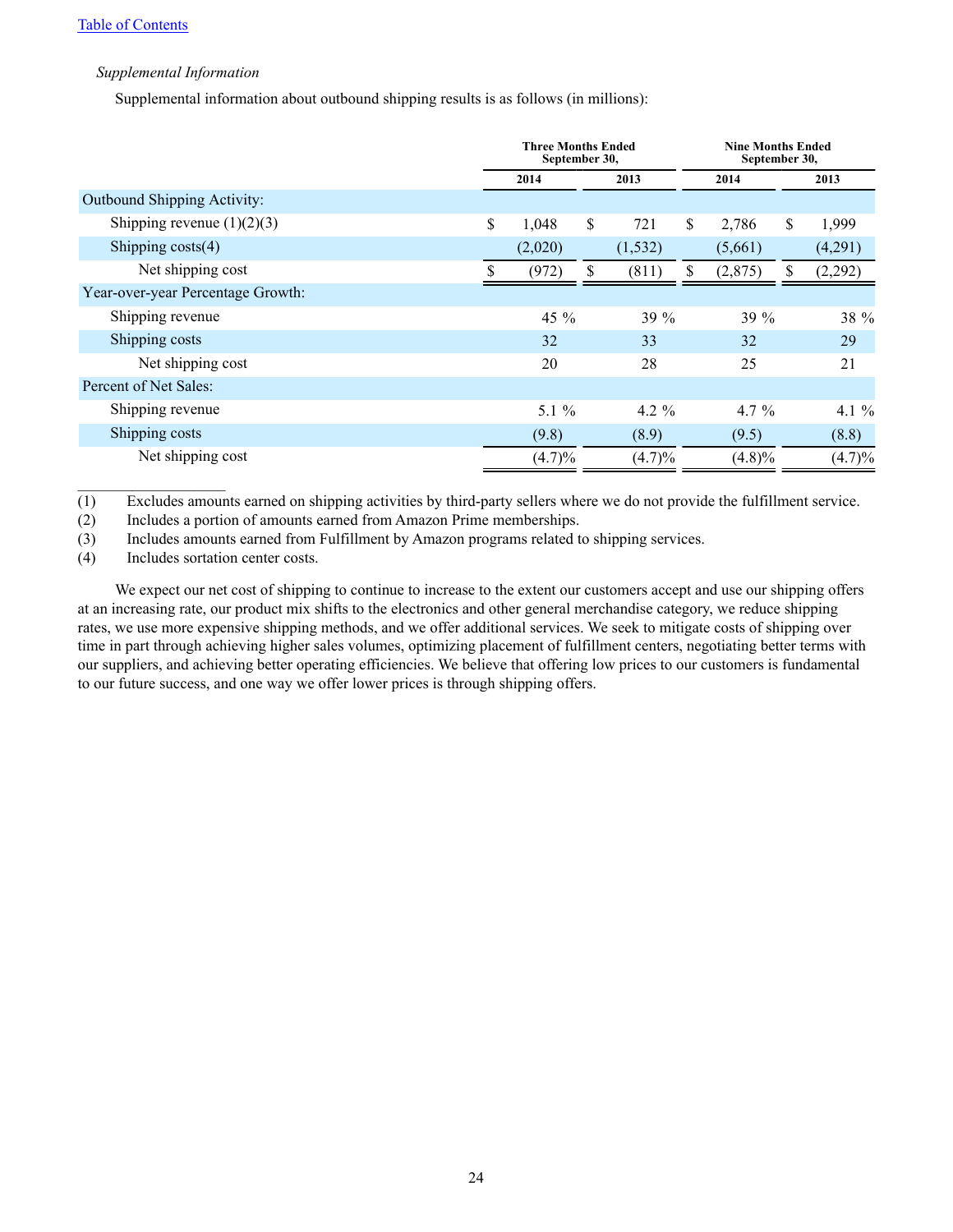We have aggregated our products and services into groups of similar product and services and provided the supplemental disclosure of net sales (in millions) below. We evaluate whether additional disclosure is appropriate when a product or service category begins to approach a significant level of net sales. For the periods presented no individual product or service represented more than 10% of net sales.

|                                                |               | <b>Three Months Ended</b><br>September 30, |              | <b>Nine Months Ended</b><br>September 30, |              |        |              |                |
|------------------------------------------------|---------------|--------------------------------------------|--------------|-------------------------------------------|--------------|--------|--------------|----------------|
|                                                |               | 2014                                       |              | 2013                                      |              | 2014   |              | 2013           |
| Net Sales:                                     |               |                                            |              |                                           |              |        |              |                |
| North America                                  |               |                                            |              |                                           |              |        |              |                |
| Media                                          | $\mathbb{S}$  | 2,734                                      | \$           | 2,609                                     | $\mathbb{S}$ | 8,023  | \$           | 7,295          |
| Electronics and other general merchandise      |               | 8,793                                      |              | 6,732                                     |              | 24,988 |              | 19,337         |
| Other $(1)$                                    |               | 1,340                                      |              | 960                                       |              | 3,711  |              | 2,554          |
| <b>Total North America</b>                     | \$            | 12,867                                     | $\mathbb{S}$ | 10,301                                    | \$           | 36,722 | $\mathbb{S}$ | 29,186         |
| International                                  |               |                                            |              |                                           |              |        |              |                |
| Media                                          | \$            | 2,510                                      | \$           | 2,424                                     | \$           | 7,532  | \$           | 7,193          |
| Electronics and other general merchandise      |               | 5,160                                      |              | 4,316                                     |              | 15,260 |              | 12,340         |
| Other $(1)$                                    |               | 42                                         |              | 51                                        |              | 145    |              | 146            |
| <b>Total International</b>                     | $\mathcal{S}$ | 7,712                                      | $\sqrt{\ }$  | 6,791                                     | $\mathbb{S}$ | 22,937 | $\mathbb{S}$ | 19,679         |
| Consolidated                                   |               |                                            |              |                                           |              |        |              |                |
| Media                                          | \$            | 5,244                                      | \$           | 5,033                                     | $\mathbb{S}$ | 15,555 | \$           | 14,488         |
| Electronics and other general merchandise      |               | 13,953                                     |              | 11,048                                    |              | 40,248 |              | 31,677         |
| Other $(1)$                                    |               | 1,382                                      |              | 1,011                                     |              | 3,856  |              | 2,700          |
| Total consolidated                             | \$            | 20,579                                     | $\mathbb{S}$ | 17,092                                    | \$           | 59,659 | \$           | 48,865         |
| Year-over-year Percentage Growth:              |               |                                            |              |                                           |              |        |              |                |
| North America                                  |               |                                            |              |                                           |              |        |              |                |
| Media                                          |               | $5\%$                                      |              | 18%                                       |              | 10%    |              | 16%            |
| Electronics and other general merchandise      |               | 31                                         |              | 33                                        |              | 29     |              | 31             |
| Other                                          |               | 40                                         |              | 58                                        |              | 45     |              | 61             |
| <b>Total North America</b>                     |               | 25                                         |              | 31                                        |              | 26     |              | 29             |
| International                                  |               |                                            |              |                                           |              |        |              |                |
| Media                                          |               | 4%                                         |              | $2\%$                                     |              | 5%     |              | 1%             |
| Electronics and other general merchandise      |               | 20                                         |              | 23                                        |              | 24     |              | 24             |
| Other                                          |               | (17)                                       |              | 28                                        |              | (1)    |              | 21             |
| <b>Total International</b>                     |               | 14                                         |              | 15                                        |              | 17     |              | 15             |
| Consolidated                                   |               |                                            |              |                                           |              |        |              |                |
| Media                                          |               | 4%                                         |              | 9%                                        |              | 7%     |              | 8%             |
| Electronics and other general merchandise      |               | 26                                         |              | 29                                        |              | 27     |              | 28             |
| Other                                          |               | 37                                         |              | 56                                        |              | 43     |              | 59             |
| Total consolidated                             |               | 20                                         |              | 24                                        |              | 22     |              | 23             |
| Year-over-year Percentage Growth:              |               |                                            |              |                                           |              |        |              |                |
| Excluding the effect of foreign exchange rates |               |                                            |              |                                           |              |        |              |                |
| International                                  |               |                                            |              |                                           |              |        |              |                |
| Media                                          |               | $3\%$                                      |              | $9\%$                                     |              | $4\%$  |              | $7\%$          |
| Electronics and other general merchandise      |               | 19                                         |              | $28\,$                                    |              | $22\,$ |              | 30             |
| Other                                          |               | (19)                                       |              | 32                                        |              | (3)    |              | 26             |
| Total International                            |               | 13                                         |              | $20\,$                                    |              | 15     |              | 20             |
| Consolidated                                   |               |                                            |              |                                           |              |        |              |                |
| Media                                          |               | $4\%$                                      |              | 13%                                       |              | $7\%$  |              | 12%            |
| Electronics and other general merchandise      |               | 26                                         |              | 31                                        |              | 26     |              | 30             |
| Other                                          |               | 37                                         |              | 56                                        |              | $43\,$ |              | 59             |
| Total consolidated                             |               | 20                                         |              | $26\,$                                    |              | $22\,$ |              | 25             |
| Consolidated Net Sales Mix:                    |               |                                            |              |                                           |              |        |              |                |
| Media                                          |               | 25%                                        |              | 29%                                       | $26\%$       |        |              | 30%            |
| Electronics and other general merchandise      |               | 68                                         |              | 65                                        |              | 67     |              | 65             |
| Other                                          |               | $\tau$                                     |              | 6                                         |              | 7      |              | 5 <sup>5</sup> |
| Total consolidated                             |               | 100%                                       |              | 100%                                      |              | 100%   |              | 100%           |

(1) Includes sales from non-retail activities, such as AWS sales, which are included in the North America segment, and advertising services and our co-branded credit card agreements, which are included in both segments.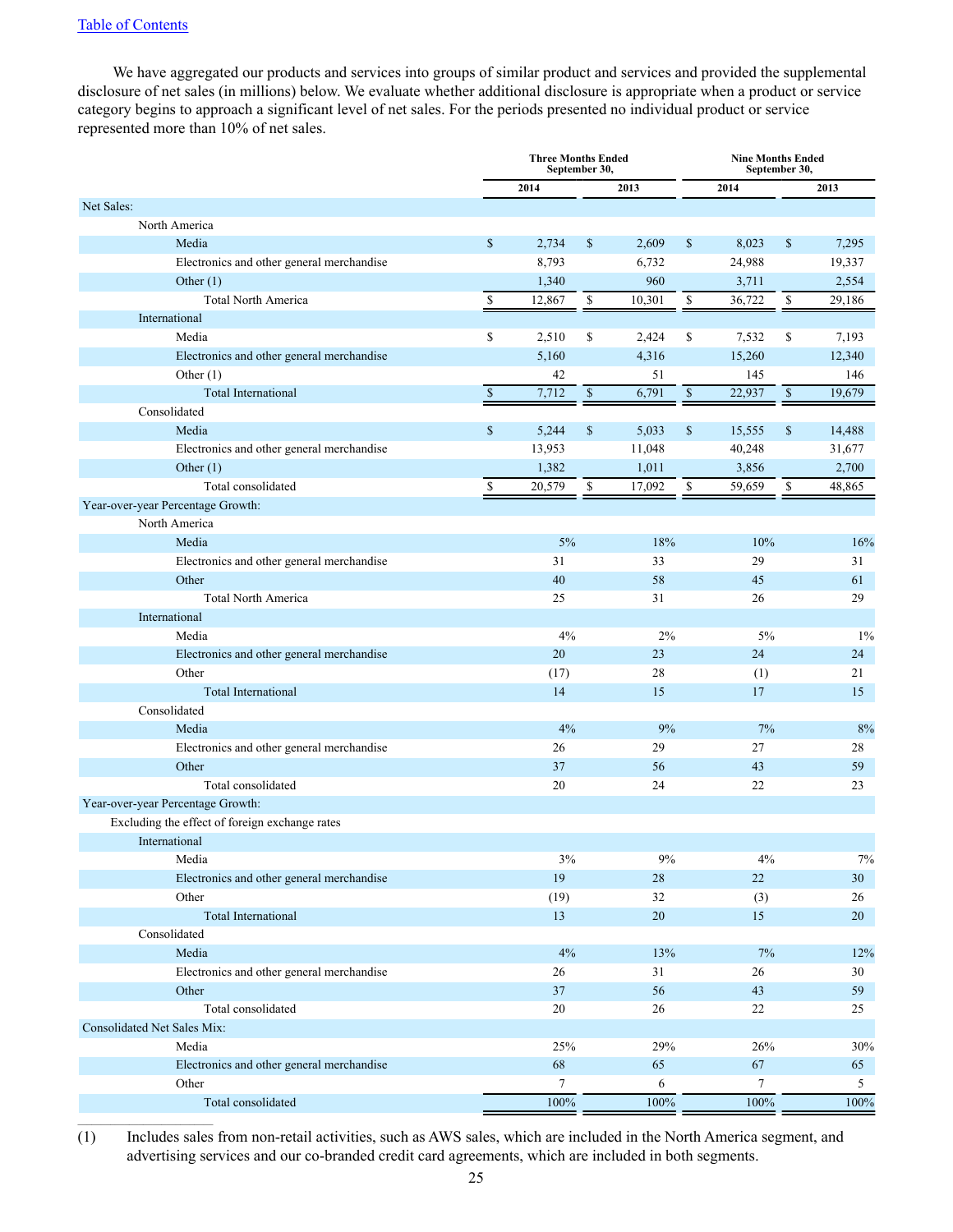# *Operating Expenses*

Information about operating expenses with and without stock-based compensation is as follows (in millions):

|                                             | Three Months Ended September 30, |                                    |            |                |    |                                    |            |                | Nine Months Ended September 30, |                                    |            |                |                                    |            |  |  |  |
|---------------------------------------------|----------------------------------|------------------------------------|------------|----------------|----|------------------------------------|------------|----------------|---------------------------------|------------------------------------|------------|----------------|------------------------------------|------------|--|--|--|
|                                             |                                  | 2014                               |            |                |    | 2013                               |            |                |                                 | 2014                               |            | 2013           |                                    |            |  |  |  |
|                                             | As<br>Reported                   | <b>Stock-Based</b><br>Compensation | <b>Net</b> | As<br>Reported |    | <b>Stock-Based</b><br>Compensation | <b>Net</b> | As<br>Reported |                                 | <b>Stock-Based</b><br>Compensation | <b>Net</b> | As<br>Reported | <b>Stock-Based</b><br>Compensation | <b>Net</b> |  |  |  |
| Operating<br>Expenses:                      |                                  |                                    |            |                |    |                                    |            |                |                                 |                                    |            |                |                                    |            |  |  |  |
| Cost of sales                               | \$14,627                         | \$<br>$\overline{\phantom{0}}$     | \$14,627   | \$12,366       | \$ |                                    | \$12,366   | \$42,080       | $\mathsf{s}$                    | $\overline{\phantom{0}}$           | \$42,080   | \$35,375       | $\mathbb{S}$                       | \$35,375   |  |  |  |
| Fulfillment                                 | 2,643                            | (93)                               | 2,550      | 2,034          |    | (70)                               | 1,964      | 7,342          |                                 | (278)                              | 7,064      | 5,667          | (213)                              | 5,454      |  |  |  |
| Marketing                                   | 993                              | (32)                               | 961        | 694            |    | (23)                               | 671        | 2,806          |                                 | (91)                               | 2,715      | 2,001          | (63)                               | 1,938      |  |  |  |
| Technology and<br>content                   | 2,423                            | (204)                              | 2,219      | 1,734          |    | (154)                              | 1,580      | 6,639          |                                 | (579)                              | 6,060      | 4,703          | (428)                              | 4,275      |  |  |  |
| General and<br>administrative               | 406                              | (48)                               | 358        | 278            |    | (34)                               | 244        | 1,110          |                                 | (141)                              | 969        | 810            | (104)                              | 706        |  |  |  |
| Other operating<br>expense<br>(income), net | 31                               |                                    | 31         | 11             |    |                                    | 11         | 94             |                                 |                                    | 94         | 74             |                                    | 74         |  |  |  |
| Total<br>operating<br>expenses              | \$21,123                         | S<br>(377)                         | \$20,746   | \$17,117       | s  | (281)                              | \$16,836   | \$60,071       | s                               | (1,089)                            | \$58,982   | \$48,630       | \$<br>(808)                        | \$47,822   |  |  |  |
| Year-over-year<br>Percentage<br>Growth:     |                                  |                                    |            |                |    |                                    |            |                |                                 |                                    |            |                |                                    |            |  |  |  |
| Fulfillment                                 | 30%                              |                                    | 30%        | 35%            |    |                                    | 35%        | 30%            |                                 |                                    | 30%        | 36%            |                                    | 36%        |  |  |  |
| Marketing                                   | 43                               |                                    | 43         | 29             |    |                                    | 28         | 40             |                                 |                                    | 40         | 29             |                                    | 28         |  |  |  |
| Technology and<br>content                   | 40                               |                                    | 40         | 45             |    |                                    | 46         | 41             |                                 |                                    | 42         | 46             |                                    | 47         |  |  |  |
| General and<br>administrative               | 46                               |                                    | 46         | 21             |    |                                    | 24         | 37             |                                 |                                    | 37         | 22             |                                    | 24         |  |  |  |
| Percent of Net<br>Sales:                    |                                  |                                    |            |                |    |                                    |            |                |                                 |                                    |            |                |                                    |            |  |  |  |
| Fulfillment                                 | 12.8%                            |                                    | 12.4%      | 11.9%          |    |                                    | 11.5%      | 12.3%          |                                 |                                    | 11.8%      | 11.6%          |                                    | 11.2%      |  |  |  |
| Marketing                                   | 4.8                              |                                    | 4.7        | 4.1            |    |                                    | 3.9        | 4.7            |                                 |                                    | 4.6        | 4.1            |                                    | $4.0\,$    |  |  |  |
| Technology and<br>content                   | 11.8                             |                                    | 10.8       | 10.1           |    |                                    | 9.2        | 11.1           |                                 |                                    | 10.2       | 9.6            |                                    | $8.8\,$    |  |  |  |
| General and<br>administrative               | 2.0                              |                                    | 1.7        | 1.6            |    |                                    | 1.4        | 1.9            |                                 |                                    | 1.6        | 1.7            |                                    | 1.4        |  |  |  |

Operating expenses without stock-based compensation are non-GAAP financial measures. See "Non-GAAP Financial Measures" below.

During the three months ended September 30, 2014, we recorded charges estimated at \$170 million primarily related to Fire phone inventory valuation and supplier commitment costs. The remaining amount of Fire phone inventory, including inventory on hand, inventory held by resellers, and non-cancellable supplier commitments to purchase additional inventory, was \$83 million as of September 30, 2014.

# *Cost of Sales*

Cost of sales consists of the purchase price of consumer products, and digital media content where we record revenue gross, including Prime Instant Video, packaging supplies, and inbound and outbound shipping charges, including sortation center costs. Shipping charges to receive products from our suppliers are included in our inventory, and recognized as cost of sales upon sale of products to our customers.

The increase in cost of sales in absolute dollars in Q3 2014 and for the nine months ended September 30, 2014, compared to the comparable prior year periods, is primarily due to increased product, digital media content, and shipping costs resulting from increased sales, as well as from expansion of digital offerings, and Fire phone inventory valuation and supplier commitment costs.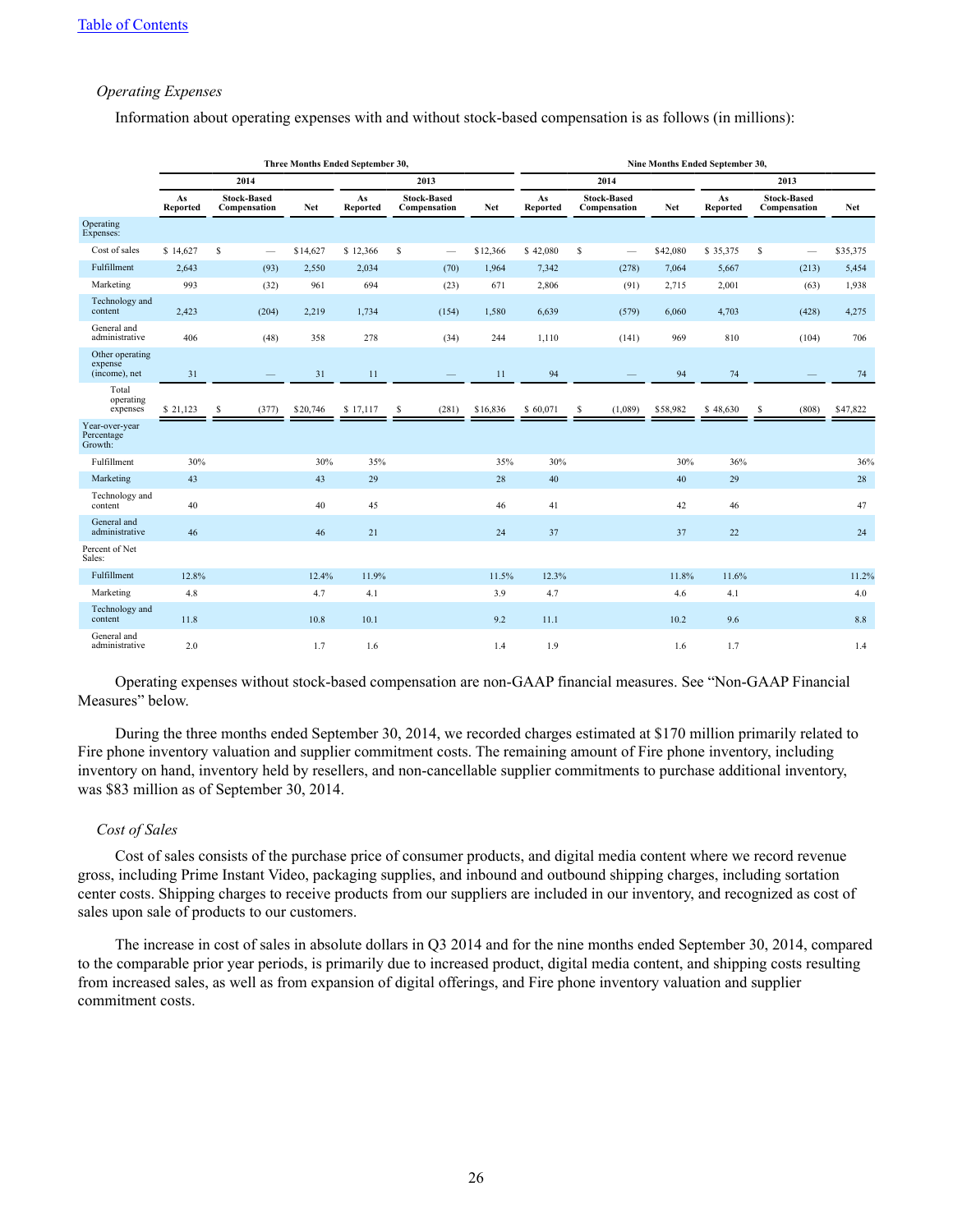Consolidated gross profit and gross margin for each of the periods presented were as follows:

|                            |  | <b>Three Months Ended</b><br>September 30, |          | <b>Nine Months Ended</b><br>September 30, |  |        |  |  |
|----------------------------|--|--------------------------------------------|----------|-------------------------------------------|--|--------|--|--|
|                            |  | 2014                                       | 2013     | 2014                                      |  | 2013   |  |  |
| Gross profit (in millions) |  | 5.952                                      | 4.726    | 17.579                                    |  | 13.490 |  |  |
| Gross margin               |  | 28.9%                                      | $27.7\%$ | 29.5%                                     |  | 27.6%  |  |  |

Gross margin increased in Q3 2014 and for the nine months ended September 30, 2014, compared to the comparable prior year period, primarily due to services sales increasing as a percentage of total sales. Services sales represent third-party seller fees earned (including commissions) and related shipping fees, and non-retail activities such as AWS, advertising services, and our co-branded credit card agreements.

We believe that income (loss) from operations is a more meaningful measure than gross profit and gross margin due to the diversity of our product categories and services.

# *Fulfillment*

Fulfillment costs as a percentage of net sales may vary due to several factors, such as payment processing and related transaction costs, our level of productivity and accuracy, changes in volume, size, and weight of units received and fulfilled, timing of fulfillment capacity expansion, the extent we utilize fulfillment services provided by third parties, mix of products and services sold, and our ability to affect customer service contacts per unit by implementing improvements in our operations and enhancements to our customer self-service features. Additionally, because payment processing and fulfillment costs associated with seller transactions are based on the gross purchase price of underlying transactions, and payment processing and related transaction and fulfillment costs are higher as a percentage of sales versus our retail sales, sales by our sellers have higher fulfillment costs as a percent of net sales.

The increase in fulfillment costs in absolute dollars in Q3 2014 and for the nine months ended September 30, 2014, compared to the comparable prior year periods, is primarily due to variable costs corresponding with increased physical and digital product and services sales volume, inventory levels, and sales mix; costs from expanding fulfillment capacity; and payment processing and related transaction costs.

We seek to expand our fulfillment capacity to accommodate a greater selection and in-stock inventory levels and to meet anticipated shipment volumes from sales of our own products as well as sales by third parties for which we provide the fulfillment services. We evaluate our facility requirements as necessary.

# *Marketing*

We direct customers to our websites primarily through a number of targeted online marketing channels, such as our Associates program, sponsored search, portal advertising, email marketing campaigns, and other initiatives. Our marketing expenses are largely variable, based on growth in sales and changes in rates. To the extent there is increased or decreased competition for these traffic sources, or to the extent our mix of these channels shifts, we would expect to see a corresponding change in our marketing expense.

The increase in marketing costs in absolute dollars in Q3 2014 and for the nine months ended September 30, 2014, compared to the comparable prior year periods, is primarily due to increased spending on online marketing channels, such as our sponsored search programs and our Associates program, payroll and related expenses, and television advertising.

While costs associated with Amazon Prime memberships and other shipping offers are not included in marketing expense, we view these offers as effective worldwide marketing tools, and intend to continue offering them indefinitely.

# *Technology and Content*

We seek to efficiently invest in several areas of technology and content such as technology infrastructure, including AWS, expansion of new and existing product categories and offerings, and initiatives to expand our ecosystem of digital products and services, as well as in technology infrastructure so we may continue to enhance the customer experience and improve our process efficiency. We expect spending in technology and content to increase over time as we continue to add employees and technology infrastructure. Digital media content where we record revenue gross, including Prime Instant Video, is included in cost of sales.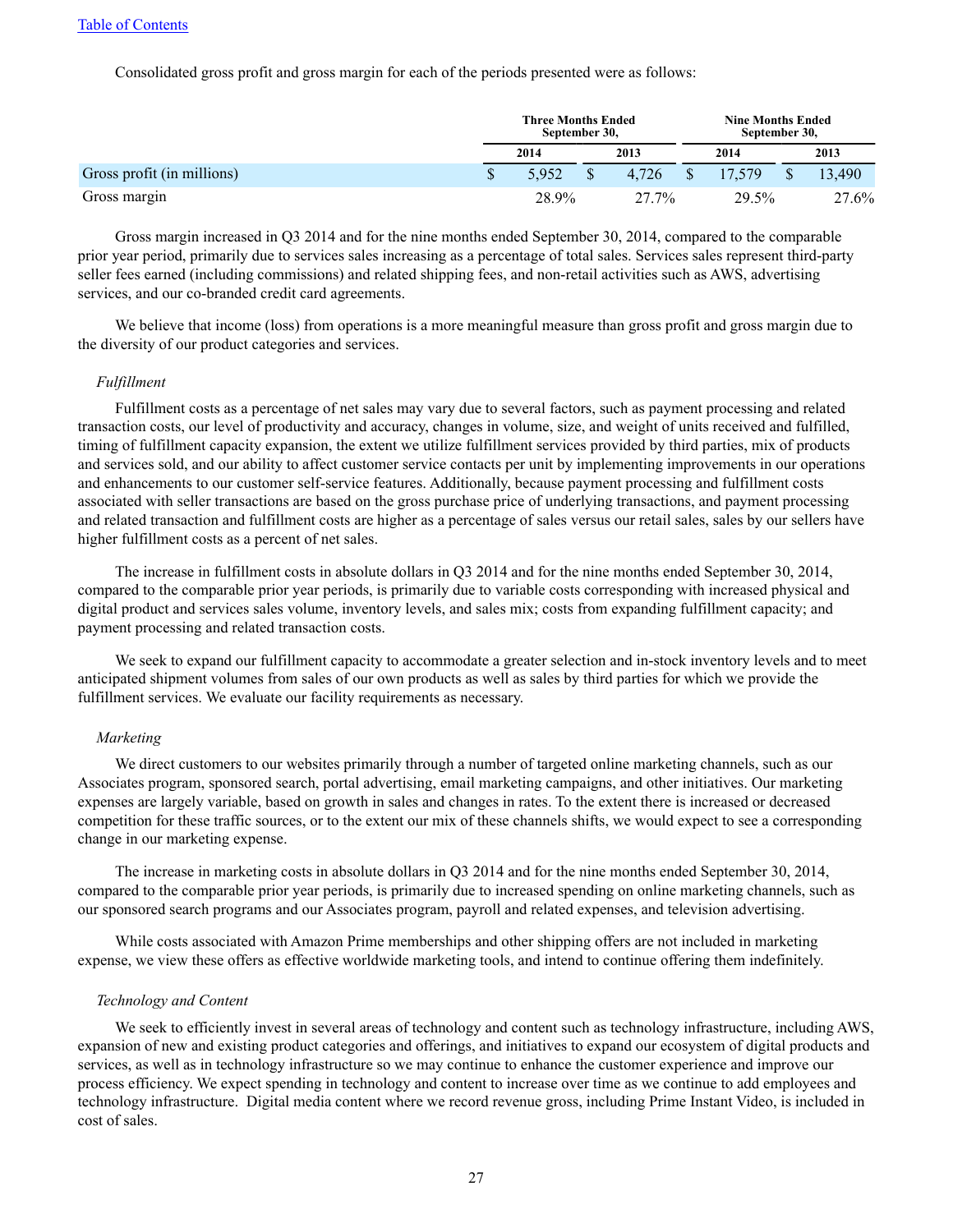The increase in technology and content costs in absolute dollars in Q3 2014 and for the nine months ended September 30, 2014, compared to the comparable prior year periods, is primarily due to increased spending on technology infrastructure, including AWS, and increases in payroll and related expenses, including those associated with our initiatives to expand our ecosystem of digital products and services. We expect these trends to continue over time as we invest in these areas by increasing payroll and related expenses and adding technology infrastructure. See Item 7 of Part II, "Management's Discussion and Analysis of Financial Condition and Results of Operations — Overview" of our 2013 Annual Report on Form 10-K for a discussion of how management views advances in technology and the importance of innovation.

During Q3 2014 and Q3 2013, we capitalized \$157 million (including \$26 million of stock-based compensation) and \$158 million (including \$21 million of stock-based compensation) of costs associated with internal-use software and website development. For the nine months ended September 30, 2014 and 2013, we capitalized \$477 million (including \$77 million of stock-based compensation) and \$429 million (including \$65 million of stock-based compensation) of costs associated with internal-use software and website development. Amortization of previously capitalized amounts was \$138 million and \$117 million for Q3 2014 and Q3 2013, and \$411 million and \$326 million for the nine months ended September 30, 2014, and 2013. A majority of our technology costs are incurred in the U.S., most of which are allocated to our North America segment. Infrastructure, other technology, and operating costs incurred to support AWS are included in technology and content.

# *General and Administrative*

The increase in general and administrative costs in absolute dollars in Q3 2014 and for the nine months ended September 30, 2014, compared to the comparable prior year periods, is primarily due to increases in payroll and related expenses.

#### *Stock-Based Compensation*

Stock-based compensation was \$377 million and \$281 million during Q3 2014 and Q3 2013, and \$1.1 billion and \$808 million for the nine months ended September 30, 2014 and 2013. The increase is primarily due to an increase in the number of stock-based compensation awards granted to existing and new employees.

#### *Other Operating Expense (Income), Net*

Other operating expense (income), net was \$31 million and \$11 million for Q3 2014 and Q3 2013, and \$94 million and \$74 million for the nine months ended September 30, 2014 and 2013, and was primarily related to the amortization of intangible assets.

#### *Income (Loss) from Operations*

For the reasons discussed above, income (loss) from operations decreased to \$(544) million in Q3 2014, from \$(25) million in Q3 2013, and decreased to \$(412) million for the nine months ended September 30, 2014, from \$235 million for the nine months ended September 30, 2013.

#### *Interest Income and Expense*

Our interest income was \$9 million and \$9 million during Q3 2014 and Q3 2013, and \$31 million and \$28 million for the nine months ended September 30, 2014 and 2013. We generally invest our excess cash in investment grade short- to intermediate-term fixed income securities and AAA-rated money market funds. Our interest income corresponds with the average balance of invested funds based on the prevailing rates, which vary depending on the geographies and currencies in which they are invested.

The primary components of our interest expense are related to our long-term debt and capital and financing lease arrangements. Interest expense was \$49 million and \$36 million during Q3 2014 and Q3 2013, and \$136 million and \$102 million for the nine months ended September 30, 2014 and 2013.

#### *Other Income (Expense), Net*

Other income (expense), net was \$(50) million and \$9 million during Q3 2014 and Q3 2013, and \$(23) million and \$(107) million for the nine months ended September 30, 2014 and 2013. The primary component of other income (expense), net is related to foreign-currency gains (losses).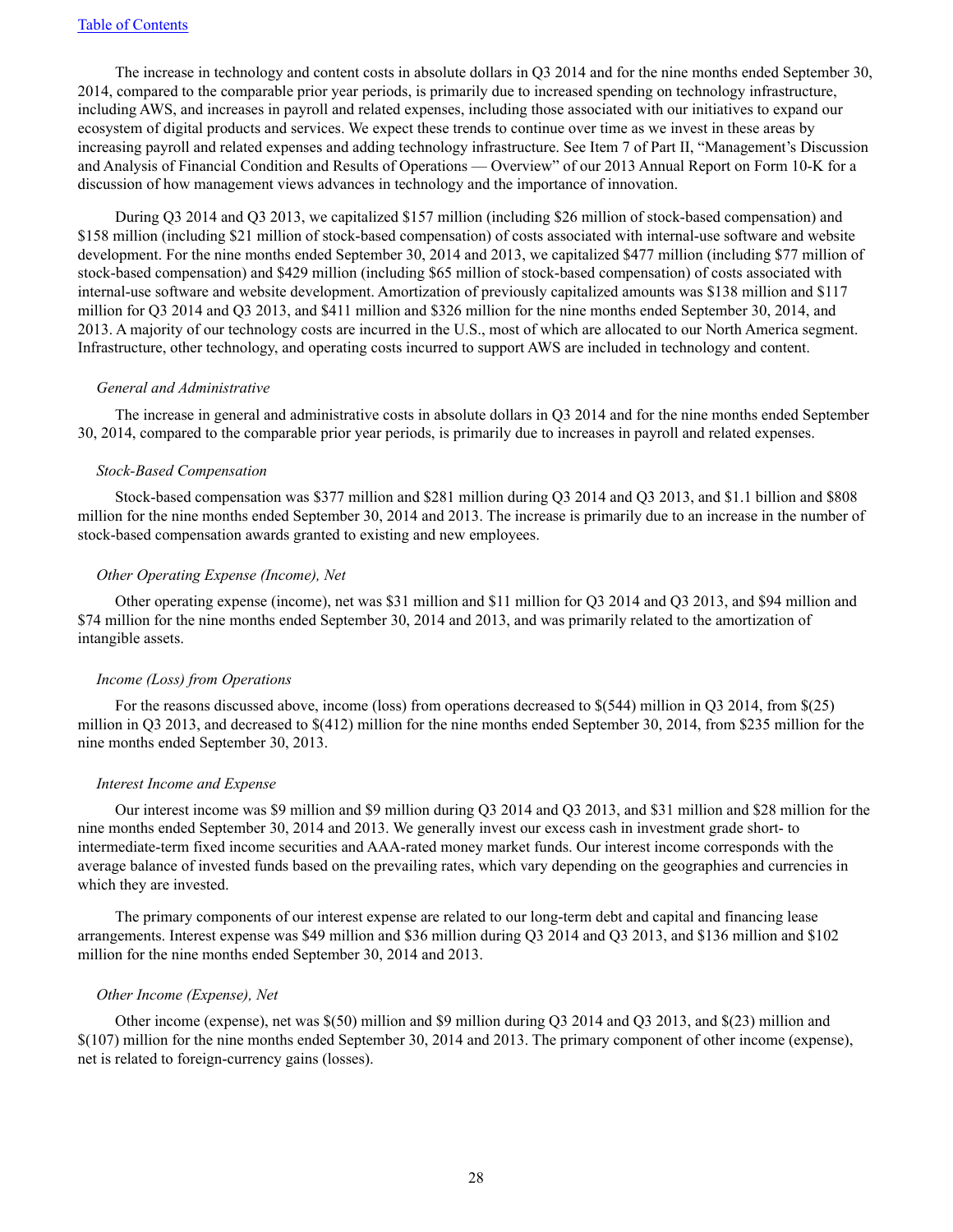# *Income Taxes*

Our tax provision or benefit from income taxes for interim periods is determined using an estimate of our annual effective tax rate, adjusted for discrete items, if any, that are taken into account in the relevant period. Each quarter we update our estimate of the annual effective tax rate, and if our estimated tax rate changes, we make a cumulative adjustment.

Our quarterly tax provision, and our quarterly estimate of our annual effective tax rate, is subject to significant variation due to several factors, including variability in accurately predicting our pre-tax and taxable income and loss and the mix of jurisdictions to which they relate, changes in how we do business, acquisitions (including integrations) and investments, audit developments, foreign currency gains (losses), changes in law, regulations, and administrative practices, and relative changes of expenses or losses for which tax benefits are not recognized. Additionally, our effective tax rate can be more or less volatile based on the amount of pre-tax income or loss. For example, the impact of discrete items and non-deductible expenses on our effective tax rate is greater when our pre-tax income is lower.

In 2014, our effective tax rate will be significantly affected by the favorable impact of earnings in lower tax rate jurisdictions and the adverse effect of losses incurred in certain foreign jurisdictions for which we may not realize a tax benefit. Income earned in lower tax jurisdictions is primarily related to our European operations, which are headquartered in Luxembourg. Losses for which we may not realize a related tax benefit, primarily due to losses of foreign subsidiaries, reduce our pre-tax income without a corresponding reduction in our tax expense, and therefore increase our effective tax rate. We have recorded valuation allowances against the deferred tax assets associated with losses for which we may not realize a related tax benefit. Our effective tax rate may also be adversely impacted by the amount of our pretax income, or loss, relative to our income tax expense, nondeductible expenses, and changes in tax law such as the expiration of the U.S. federal research and development credit at the end of 2013.

Our tax benefit for the nine months ended September 30, 2014 was \$38 million, which included \$82 million of discrete tax expense primarily attributable to audit-related developments. In the nine months ended September 30, 2013, we recognized an income tax benefit of \$18 million, which included \$54 million of discrete tax benefits primarily resulting from the retroactive reinstatement of the federal research and development credit that was enacted in January 2013.

# *Equity-Method Investment Activity, Net of Tax*

Equity-method investment activity, net of tax, was \$(8) million and \$(10) million during Q3 2014 and Q3 2013, and \$47 million and \$(38) million for the nine months ended September 30, 2014 and 2013. The primary component of this activity during the nine months ended September 30, 2014, was our share of a gain recorded in Q1 2014 by LivingSocial related to the sale of its Korean operations. This gain was partially offset by operating losses incurred by LivingSocial during the period.

# *Effect of Foreign Exchange Rates*

 $\mathcal{L}_\text{max}$ 

The effect on our consolidated statements of operations from changes in foreign exchange rates versus the U.S. Dollar is as follows (in millions):

|                                  | Three Months Ended September 30, |                                  |    |                |  |                                        |              |                                  |  |                | Nine Months Ended September 30, |                                        |                                  |     |                |        |                                        |        |                                  |         |                |        |
|----------------------------------|----------------------------------|----------------------------------|----|----------------|--|----------------------------------------|--------------|----------------------------------|--|----------------|---------------------------------|----------------------------------------|----------------------------------|-----|----------------|--------|----------------------------------------|--------|----------------------------------|---------|----------------|--------|
|                                  | 2013<br>2014                     |                                  |    |                |  |                                        | 2013<br>2014 |                                  |  |                |                                 |                                        |                                  |     |                |        |                                        |        |                                  |         |                |        |
|                                  | At Prior<br>Year<br>Rates $(1)$  | Exchange<br>Rate<br>Effect $(2)$ |    | As<br>Reported |  | <b>At Prior</b><br>Year<br>Rates $(1)$ |              | Exchange<br>Rate<br>Effect $(2)$ |  | As<br>Reported |                                 | <b>At Prior</b><br>Year<br>Rates $(1)$ | Exchange<br>Rate<br>Effect $(2)$ |     | As<br>Reported |        | <b>At Prior</b><br>Year<br>Rates $(1)$ |        | Exchange<br>Rate<br>Effect $(2)$ |         | As<br>Reported |        |
| Net sales                        | 20,566                           |                                  | 13 | 20,579         |  | 17,424                                 |              | (332)                            |  | 17,092         | 59,400                          |                                        |                                  | 259 |                | 59,659 |                                        | 49,891 |                                  | (1,026) |                | 48,865 |
| Operating expenses               | 21.111                           |                                  | 12 | 21,123         |  | 17.442                                 |              | (325)                            |  | 17,117         |                                 | 59,863                                 |                                  | 208 |                | 60,071 |                                        | 49,620 |                                  | (990)   |                | 48,630 |
| Income (loss) from<br>operations | (545)                            |                                  |    | (544)          |  | (18)                                   |              | (7)                              |  | (25)           |                                 | (463)                                  |                                  | 51  |                | (412)  |                                        | 272    |                                  | (37)    |                | 235    |

(1) Represents the outcome that would have resulted had exchange rates in the reported period been the same as those in effect in the comparable prior year period for operating results.

(2) Represents the increase or decrease in reported amounts resulting from changes in exchange rates from those in effect in the comparable prior year period for operating results.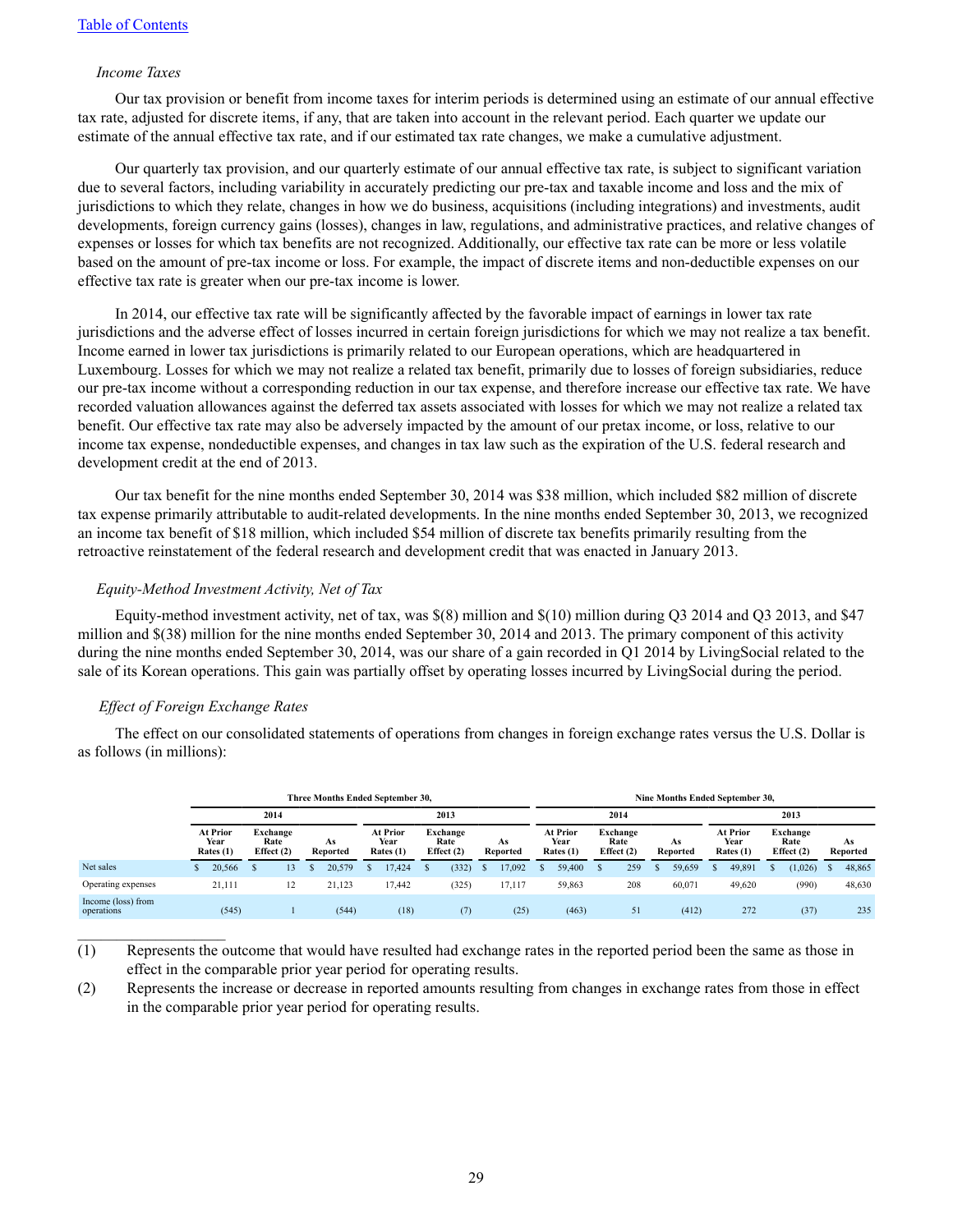# *Non-GAAP Financial Measures*

Regulation G, Conditions for Use of Non-GAAP Financial Measures, and other SEC regulations define and prescribe the conditions for use of certain non-GAAP financial information. Our measures of "Free cash flow," operating expenses with and without stock-based compensation, and the effect of foreign exchange rates on our consolidated statements of operations, meet the definition of non-GAAP financial measures.

Free cash flow is used in addition to and in conjunction with results presented in accordance with GAAP and free cash flow should not be relied upon to the exclusion of GAAP financial measures.

Free cash flow, which we reconcile to "Net cash provided by (used in) operating activities," is cash flow from operations reduced by "Purchases of property and equipment, including internal-use software and website development," which are included in cash flow from investing activities. We use free cash flow, and ratios based on it, to conduct and evaluate our business because, although it is similar to cash flow from operations, we believe it typically will present a more conservative measure of cash flow from operations since purchases of property and equipment, including internal-use software and website development, are a necessary component of ongoing operations.

Free cash flow has limitations due to the fact that it does not represent the residual cash flow available for discretionary expenditures. For example, free cash flow does not incorporate the portion of payments representing principal reductions of debt, property and equipment acquired under capital leases and other leases accounted for as financing arrangements, or cash payments for business acquisitions. Therefore, we believe it is important to view free cash flow as a complement to our entire consolidated statements of cash flows.

The following is a reconciliation of free cash flow to the most comparable GAAP measure, "Net cash provided by (used in) operating activities," for the trailing twelve months ended September 30, 2014 and 2013 (in millions):

|                                                                                                 | <b>Twelve Months Ended</b><br>September 30, |         |  |         |  |
|-------------------------------------------------------------------------------------------------|---------------------------------------------|---------|--|---------|--|
|                                                                                                 | 2014                                        |         |  | 2013    |  |
| Net cash provided by (used in) operating activities                                             | S                                           | 5,705   |  | 4,977   |  |
| Purchases of property and equipment, including internal-use software and website<br>development |                                             | (4,628) |  | (4,589) |  |
| Free cash flow                                                                                  |                                             | 1.077   |  | 388     |  |
| Net cash provided by (used in) investing activities                                             |                                             | (3,444) |  | (6,514) |  |
| Net cash provided by (used in) financing activities                                             |                                             | (720)   |  | 2,570   |  |

Operating expenses with and without stock-based compensation is provided to show the impact of stock-based compensation, which is non-cash and excluded from our internal operating plans and measurement of financial performance (although we consider the dilutive impact to our shareholders when awarding stock-based compensation and value such awards accordingly). In addition, unlike other centrally-incurred operating costs, stock-based compensation is not allocated to segment results and therefore excluding it from operating expenses is consistent with our segment presentation in our footnotes to the consolidated financial statements.

Operating expenses without stock-based compensation has limitations since it does not include all expenses primarily related to our workforce. More specifically, if we did not pay out a portion of our compensation in the form of stock-based compensation, our cash salary expense included in the "Fulfillment," "Marketing," "Technology and content," and "General and administrative" line items would be higher.

Information regarding the effect of foreign exchange rates, versus the U.S. Dollar, on our consolidated statements of operations is provided to show reported period operating results had the exchange rates remained the same as those in effect in the comparable prior year period.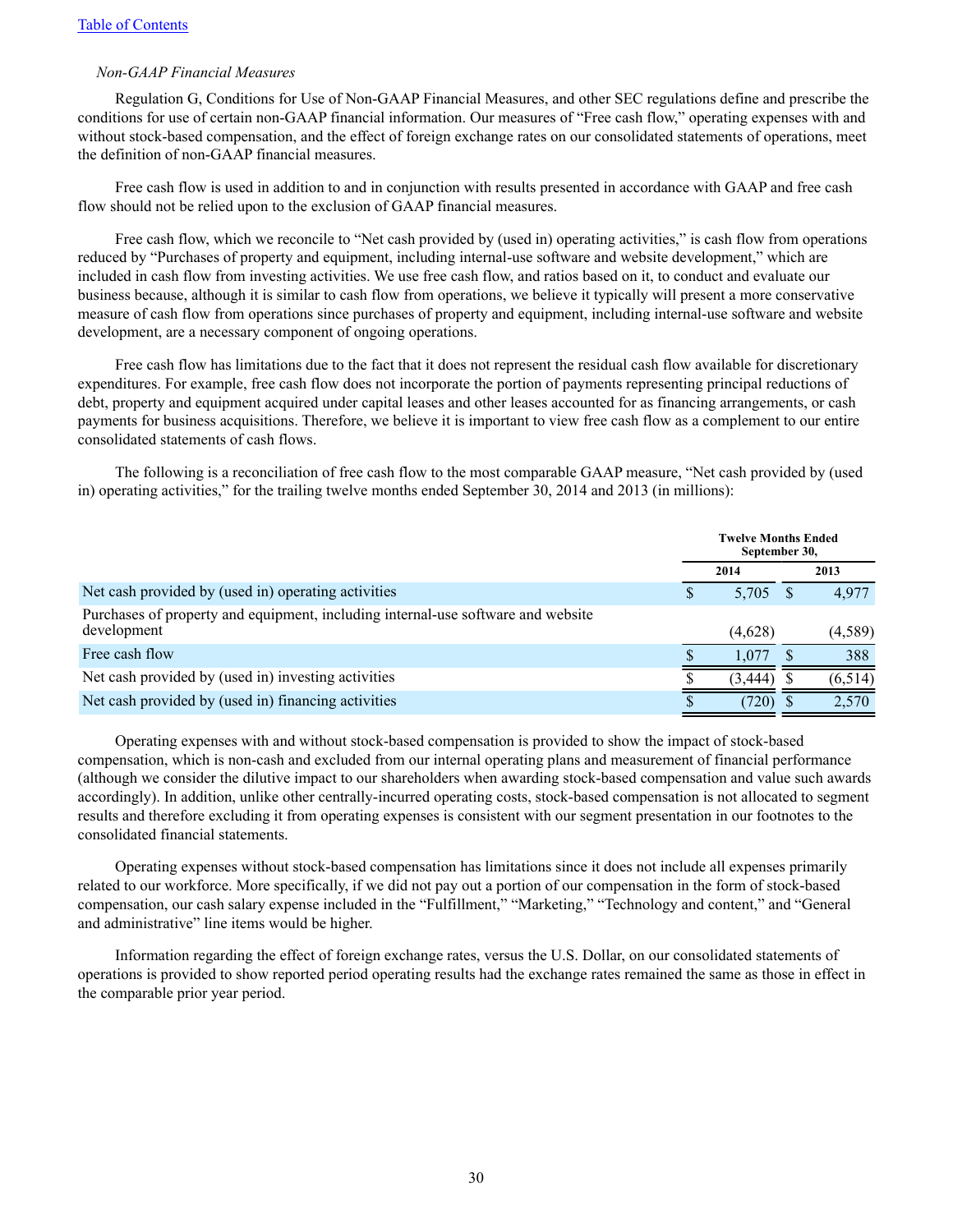# *Guidance*

We provided guidance on October 23, 2014, in our earnings release furnished on Form 8-K as set forth below. These forward-looking statements reflect Amazon.com's expectations as of October 23, 2014, and are subject to substantial uncertainty. Our results are inherently unpredictable and may be materially affected by many factors, such as fluctuations in foreign exchange rates, changes in global economic conditions and consumer spending, world events, the rate of growth of the Internet and online commerce, as well as those outlined in Item 1A of Part II, "Risk Factors."

Fourth Quarter 2014 Guidance

- Net sales are expected to be between \$27.3 billion and \$30.3 billion, or to grow between 7% and 18% compared with fourth quarter 2013.
- Operating income (loss) is expected to be between \$(570) million and \$430 million, compared to \$510 million in fourth quarter 2013.
- This guidance includes approximately \$470 million for stock-based compensation and amortization of intangible assets, and it assumes, among other things, that no additional business acquisitions, investments, restructurings, or legal settlements are concluded and that there are no further revisions to stock-based compensation estimates.

#### <span id="page-30-0"></span>**Item 3. Quantitative and Qualitative Disclosures About Market Risk**

We are exposed to market risk for the effect of interest rate changes, foreign currency fluctuations, and changes in the market values of our investments. Information relating to quantitative and qualitative disclosures about market risk is set forth below and in Item 2 of Part I, "Management's Discussion and Analysis of Financial Condition and Results of Operations — Liquidity and Capital Resources."

# *Interest Rate Risk*

Our exposure to market risk for changes in interest rates relates primarily to our investment portfolio and our long-term debt. Our long-term debt is carried at amortized cost and fluctuations in interest rates do not impact our consolidated financial statements. However, the fair value of our debt, which pays interest at a fixed rate, will generally fluctuate with movements of interest rates, increasing in periods of declining rates of interest and declining in periods of increasing rates of interest. All of our cash equivalent and marketable fixed income securities are designated as available-for-sale and, accordingly, are presented at fair value on our consolidated balance sheets. We generally invest our excess cash in investment grade short- to intermediateterm fixed income securities and AAA-rated money market funds. Fixed rate securities may have their fair market value adversely affected due to a rise in interest rates, and we may suffer losses in principal if forced to sell securities that have declined in market value due to changes in interest rates.

# *Foreign Exchange Risk*

During Q3 2014, net sales from our International segment accounted for 37% of our consolidated revenues. Net sales and related expenses generated from our internationally focused websites, as well as those relating to *www.amazon.ca* and *www.amazon.com.mx* (which are included in our North America segment), are denominated in the functional currencies of the corresponding websites and primarily include British Pounds, Chinese Yuan, Euros, Hong Kong Dollars, and Japanese Yen. The results of operations of, and certain of our intercompany balances associated with, our internationally-focused websites are exposed to foreign exchange rate fluctuations. Upon consolidation, as exchange rates vary, net sales and other operating results may differ materially from expectations, and we may record significant gains or losses on the remeasurement of intercompany balances. For example, as a result of fluctuations in foreign exchange rates throughout the period compared to rates in effect the prior year, International segment revenues in Q3 2014 increased by \$21 million in comparison with Q3 2013.

We have foreign exchange risk related to foreign-denominated cash, cash equivalents, and marketable securities ("foreign funds"). Based on the balance of foreign funds as of September 30, 2014, of \$3.6 billion, an assumed 5%, 10%, and 20% adverse change to foreign exchange would result in fair value declines of \$180 million, \$365 million, and \$730 million. All investments are classified as "available-for-sale." Fluctuations in fair value are recorded in "Accumulated other comprehensive loss," a separate component of stockholders' equity.

We have foreign exchange risk related to our intercompany balances denominated in various foreign currencies. Based on the intercompany balances as of September 30, 2014, an assumed 5%, 10%, and 20% adverse change to foreign exchange would result in losses of \$105 million, \$225 million, and \$500 million, recorded to "Other income (expense), net."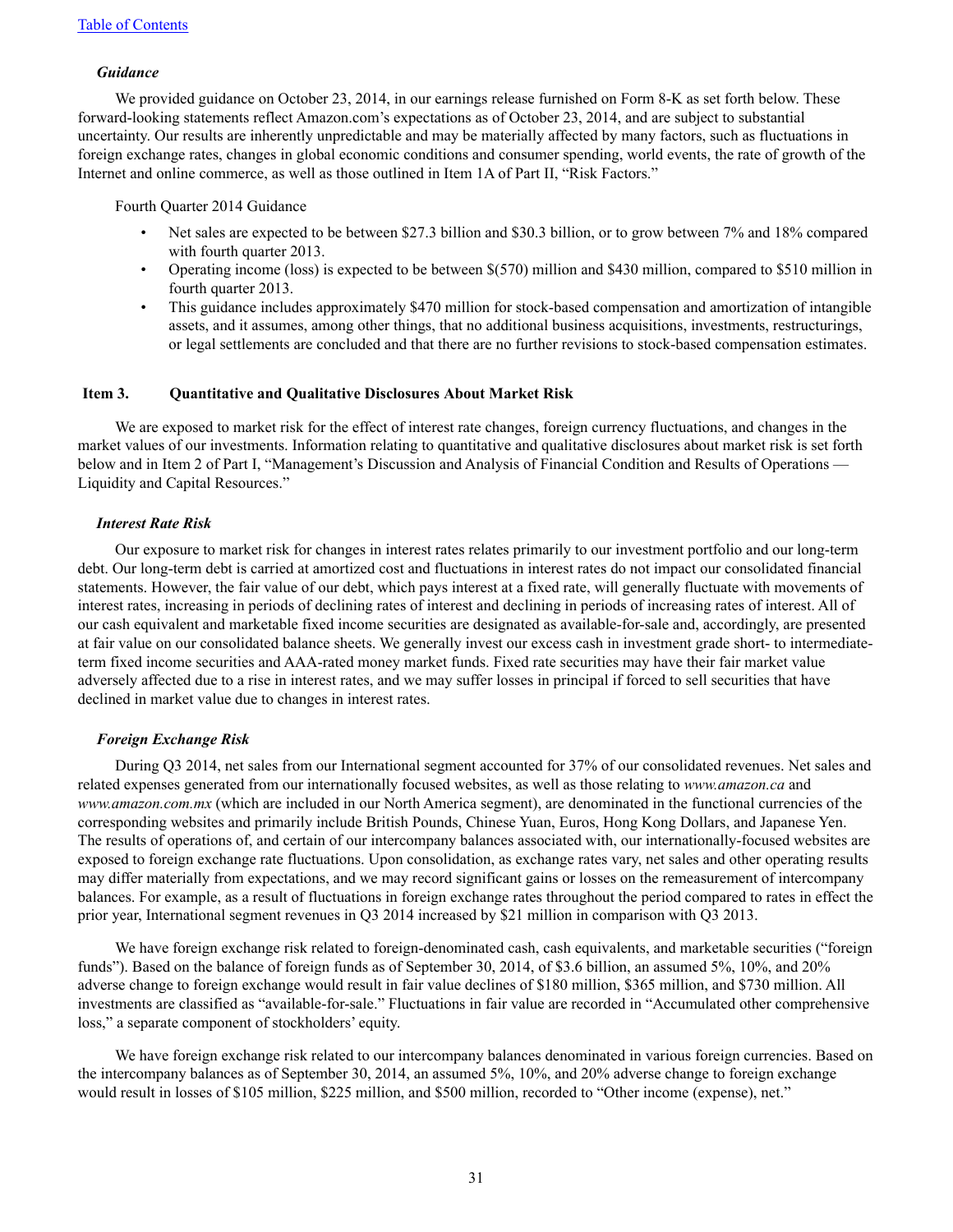See Item 2 of Part I, "Management's Discussion and Analysis of Financial Condition and Results of Operations — Results of Operations — Effect of Foreign Exchange Rates" for additional information on the effect on reported results of changes in exchange rates.

# *Investment Risk*

As of September 30, 2014, our recorded basis in equity investments was \$213 million. These investments primarily relate to equity-method and cost-method investments in private companies. We review our investments for impairment when events and circumstances indicate that the decline in fair value of such assets below the carrying value is other-than-temporary. Our analysis includes review of recent operating results and trends, recent sales/acquisitions of the investee securities, and other publicly available data. The current global economic climate provides additional uncertainty. Valuations of private companies are inherently more complex due to the lack of readily available market data. As such, we believe that market sensitivities are not practicable.

#### <span id="page-31-0"></span>**Item 4. Controls and Procedures**

We carried out an evaluation required by the Securities Exchange Act of 1934 (the "1934 Act"), under the supervision and with the participation of our principal executive officer and principal financial officer, of the effectiveness of the design and operation of our disclosure controls and procedures, as defined in Rule 13a-15(e) of the 1934 Act, as of the end of the period covered by this report. Based on this evaluation, our principal executive officer and principal financial officer concluded that our disclosure controls and procedures were effective to provide reasonable assurance that information required to be disclosed by us in the reports that we file or submit under the 1934 Act is recorded, processed, summarized, and reported within the time periods specified in the SEC's rules and forms and to provide reasonable assurance that such information is accumulated and communicated to our management, including our principal executive officer and principal financial officer, as appropriate to allow timely decisions regarding required disclosure.

During the most recent fiscal quarter, there has not occurred any change in our internal control over financial reporting that has materially affected, or is reasonably likely to materially affect, our internal control over financial reporting.

Our disclosure controls and procedures are designed to provide reasonable assurance of achieving their objectives as specified above. Management does not expect, however, that our disclosure controls and procedures will prevent or detect all error and fraud. Any control system, no matter how well designed and operated, is based upon certain assumptions and can provide only reasonable, not absolute, assurance that its objectives will be met. Further, no evaluation of controls can provide absolute assurance that misstatements due to error or fraud will not occur or that all control issues and instances of fraud, if any, within the Company have been detected.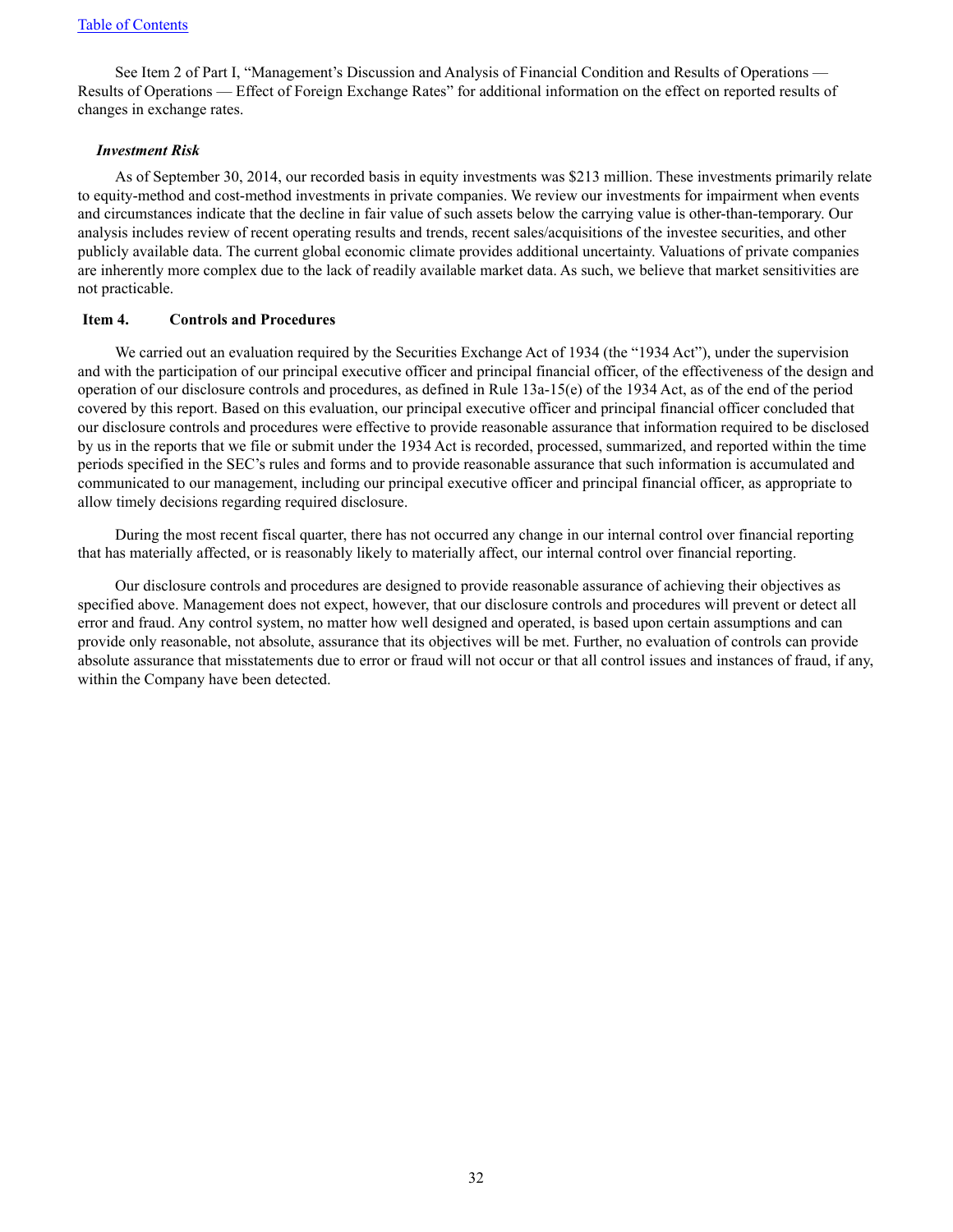# **PART II. OTHER INFORMATION**

# <span id="page-32-0"></span>**Item 1. Legal Proceedings**

See Item 1 of Part I, "Financial Statements — Note 3 — Commitments and Contingencies — Legal Proceedings."

#### <span id="page-32-1"></span>**Item 1A. Risk Factors**

Please carefully consider the following risk factors. If any of the following risks occur, our business, financial condition, operating results, and cash flows could be materially adversely affected. In addition, the current global economic climate amplifies many of these risks.

#### *We Face Intense Competition*

Our businesses are rapidly evolving and intensely competitive, and we have many competitors in different industries, including retail, e-commerce services, digital content and electronic devices, and web and infrastructure computing services. Some of our current and potential competitors have greater resources, longer histories, more customers, and/or greater brand recognition. They may secure better terms from vendors, adopt more aggressive pricing, and devote more resources to technology, infrastructure, fulfillment, and marketing.

Competition may intensify as our competitors enter into business combinations or alliances and established companies in other market segments expand to become competitive with our business. In addition, new and enhanced technologies, including search, web and infrastructure computing services, digital content, and electronic devices, may increase our competition. The Internet facilitates competitive entry and comparison shopping, and increased competition may reduce our sales and profits.

#### *Our Expansion Places a Significant Strain on our Management, Operational, Financial, and Other Resources*

We are rapidly and significantly expanding our global operations, including increasing our product and service offerings and scaling our infrastructure to support our retail and services businesses. This expansion increases the complexity of our business and places significant strain on our management, personnel, operations, systems, technical performance, financial resources, and internal financial control and reporting functions. We may not be able to manage growth effectively, which could damage our reputation, limit our growth, and negatively affect our operating results.

# *Our Expansion into New Products, Services, Technologies, and Geographic Regions Subjects Us to Additional Business, Legal, Financial, and Competitive Risks*

We may have limited or no experience in our newer market segments, and our customers may not adopt our new offerings. These offerings may present new and difficult technology challenges, and we may be subject to claims if customers of these offerings experience service disruptions or failures or other quality issues. In addition, profitability, if any, in our newer activities may be lower than in our older activities, and we may not be successful enough in these newer activities to recoup our investments in them. If any of this were to occur, it could damage our reputation, limit our growth, and negatively affect our operating results.

#### *We May Experience Significant Fluctuations in Our Operating Results and Growth Rate*

We may not be able to accurately forecast our growth rate. We base our expense levels and investment plans on sales estimates. A significant portion of our expenses and investments is fixed, and we may not be able to adjust our spending quickly enough if our sales are less than expected.

Our revenue growth may not be sustainable, and our percentage growth rates may decrease. Our revenue and operating profit growth depends on the continued growth of demand for the products and services offered by us or our sellers, and our business is affected by general economic and business conditions worldwide. A softening of demand, whether caused by changes in customer preferences or a weakening of the U.S. or global economies, may result in decreased revenue or growth.

Our sales and operating results will also fluctuate for many other reasons, including due to risks described elsewhere in this section and the following:

• our ability to retain and increase sales to existing customers, attract new customers, and satisfy our customers' demands;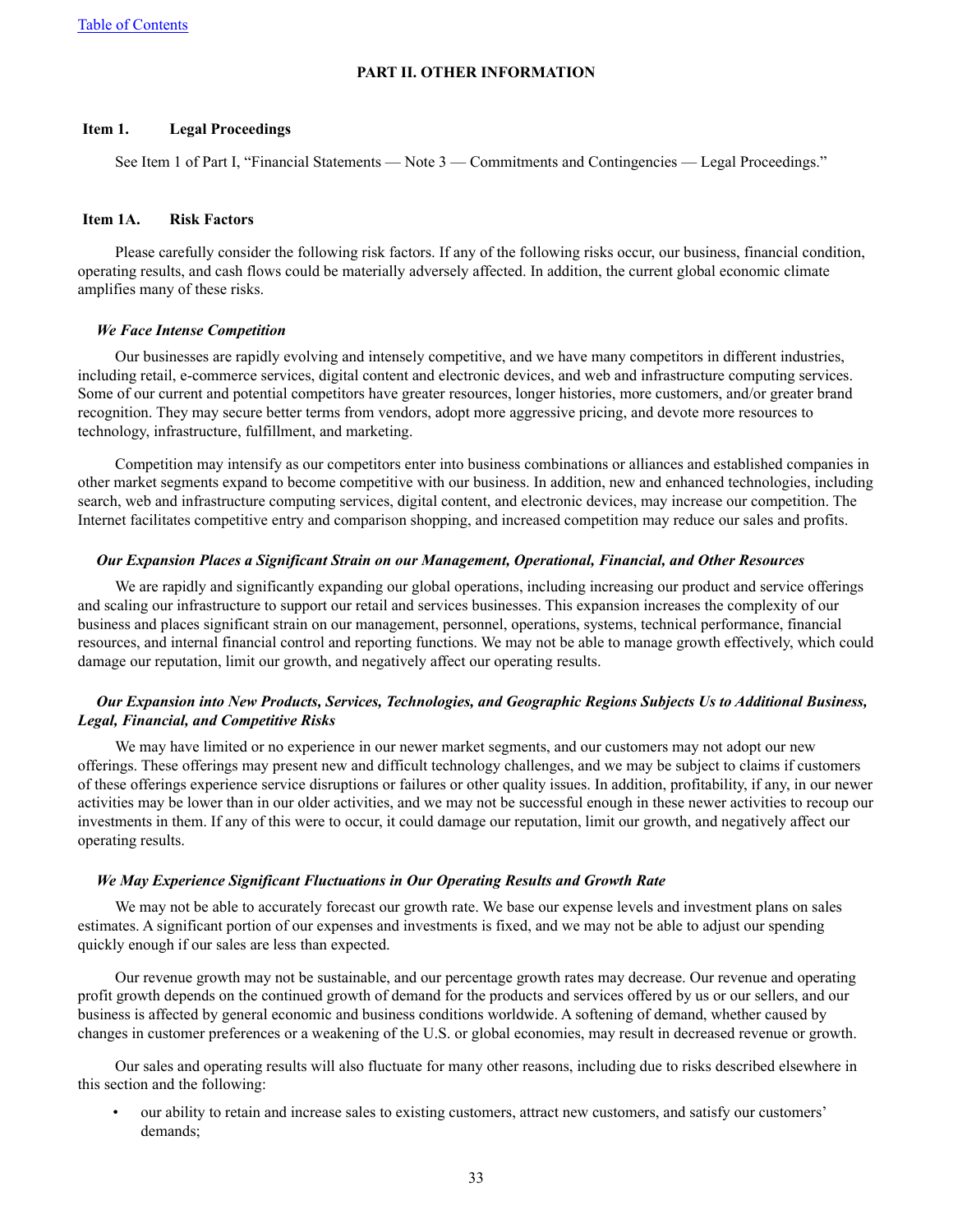- our ability to retain and expand our network of sellers;
- our ability to offer products on favorable terms, manage inventory, and fulfill orders;
- the introduction of competitive websites, products, services, price decreases, or improvements;
- changes in usage or adoption rates of the Internet, e-commerce, electronic devices, and web services, including outside the U.S.;
- timing, effectiveness, and costs of expansion and upgrades of our systems and infrastructure;
- the success of our geographic, service, and product line expansions;
- the extent to which we finance, and the terms of any such financing for, our current operations and future growth;
- the outcomes of legal proceedings and claims, which may include significant monetary damages or injunctive relief and could have a material adverse impact on our operating results;
- variations in the mix of products and services we sell;
- variations in our level of merchandise and vendor returns;
- the extent to which we offer free shipping, continue to reduce prices worldwide, and provide additional benefits to our customers;
- the extent to which we invest in technology and content, fulfillment, and other expense categories;
- increases in the prices of fuel and gasoline, as well as increases in the prices of other energy products and commodities like paper and packing supplies;
- the extent to which our equity-method investees record significant operating and non-operating items;
- the extent to which operators of the networks between our customers and our websites successfully charge fees to grant our customers unimpaired and unconstrained access to our online services;
- our ability to collect amounts owed to us when they become due;
- the extent to which use of our services is affected by spyware, viruses, phishing and other spam emails, denial of service attacks, data theft, computer intrusions, outages, and similar events; and
- terrorist attacks and armed hostilities.

# *We May Not Be Successful in Our Efforts to Expand into International Market Segments*

Our international activities are significant to our revenues and profits, and we plan to further expand internationally. In certain international market segments, we have relatively little operating experience and may not benefit from any first-tomarket advantages or otherwise succeed. It is costly to establish, develop, and maintain international operations and websites, and promote our brand internationally. Our international operations may not be profitable on a sustained basis.

In addition to risks described elsewhere in this section, our international sales and operations are subject to a number of risks, including:

- local economic and political conditions;
- government regulation of e-commerce and other services, electronic devices, and competition, and restrictive governmental actions (such as trade protection measures, including export duties and quotas and custom duties and tariffs), nationalization, and restrictions on foreign ownership;
- restrictions on sales or distribution of certain products or services and uncertainty regarding liability for products, services, and content, including uncertainty as a result of less Internet-friendly legal systems, local laws, lack of legal precedent, and varying rules, regulations, and practices regarding the physical and digital distribution of media products and enforcement of intellectual property rights;
- business licensing or certification requirements, such as for imports, exports, web services, and electronic devices;
- limitations on the repatriation and investment of funds and foreign currency exchange restrictions;
- limited fulfillment and technology infrastructure;
- shorter payable and longer receivable cycles and the resultant negative impact on cash flow;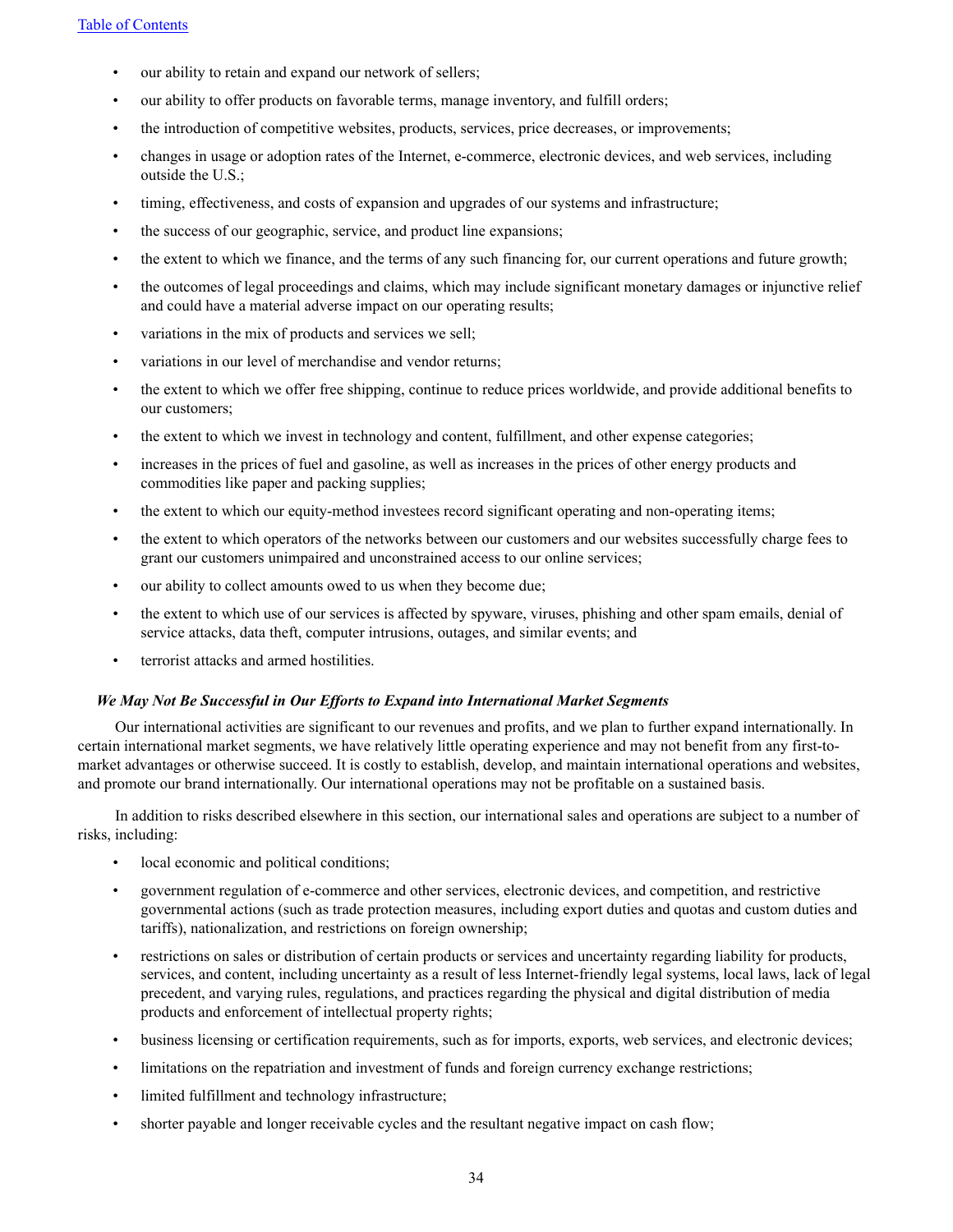- laws and regulations regarding consumer and data protection, privacy, network security, encryption, payments, and restrictions on pricing or discounts;
- lower levels of use of the Internet;
- lower levels of consumer spending and fewer opportunities for growth compared to the U.S.;
- lower levels of credit card usage and increased payment risk;
- difficulty in staffing, developing, and managing foreign operations as a result of distance, language, and cultural differences;
- different employee/employer relationships and the existence of works councils and labor unions;
- laws and policies of the U.S. and other jurisdictions affecting trade, foreign investment, loans, and taxes; and
- geopolitical events, including war and terrorism.

As international e-commerce and other online and web services grow, competition will intensify. Local companies may have a substantial competitive advantage because of their greater understanding of, and focus on, the local customer, as well as their more established local brand names. We may not be able to hire, train, retain, and manage required personnel, which may limit our international growth.

The People's Republic of China ("PRC") and India regulate Amazon's and its affiliates' businesses and operations in country through regulations and license requirements that may restrict (i) foreign investment in and operation of the Internet, IT infrastructure, data centers, retail, delivery, and other sectors, (ii) Internet content, and (iii) the sale of media and other products and services. For example, in order to meet local ownership and regulatory licensing requirements, www.amazon.cn is operated by PRC companies that are indirectly owned, either wholly or partially, by PRC nationals. In addition, we provide certain technology services in conjunction with third parties that hold PRC licenses to provide services. In India, the government restricts the ownership or control of Indian companies by foreign entities involved in online multi-brand retail trading activities. For www.amazon.in, we provide certain marketing tools and logistics services to third party sellers to enable them to sell online and deliver to customers. Although we believe these structures and activities comply with existing laws, they involve unique risks. There are substantial uncertainties regarding the interpretation of PRC and Indian laws and regulations, and it is possible that the government will ultimately take a view contrary to ours. In addition, our Chinese and Indian businesses and operations may be unable to continue to operate if we or our affiliates are unable to access sufficient funding or in China enforce contractual relationships with respect to management and control of such businesses. If our international activities were found to be in violation of any existing or future PRC, Indian or other laws or regulations or if interpretations of those laws and regulations were to change, our businesses in those countries could be subject to fines and other financial penalties, have licenses revoked, or be forced to shut down entirely.

#### *If We Do Not Successfully Optimize and Operate Our Fulfillment and Data Centers, Our Business Could Be Harmed*

If we do not adequately predict customer demand or otherwise optimize and operate our fulfillment and data centers successfully, it could result in excess or insufficient fulfillment or data center capacity, or result in increased costs, impairment charges, or both, or harm our business in other ways. As we continue to add fulfillment, warehouse, and data center capability or add new businesses with different requirements, our fulfillment and data center networks become increasingly complex and operating them becomes more challenging. There can be no assurance that we will be able to operate our networks effectively.

In addition, a failure to optimize inventory in our fulfillment centers will increase our net shipping cost by requiring longzone or partial shipments. Orders from several of our websites are fulfilled primarily from a single location, and we have only a limited ability to reroute orders to third parties for drop-shipping. We and our co-sourcers may be unable to adequately staff our fulfillment and customer service centers. If the other businesses on whose behalf we perform inventory fulfillment services deliver product to our fulfillment centers in excess of forecasts, we may be unable to secure sufficient storage space and may be unable to optimize our fulfillment centers.

We rely on a limited number of shipping companies to deliver inventory to us and completed orders to our customers. If we are not able to negotiate acceptable terms with these companies or they experience performance problems or other difficulties, it could negatively impact our operating results and customer experience. In addition, our ability to receive inbound inventory efficiently and ship completed orders to customers also may be negatively affected by inclement weather, fire, flood, power loss, earthquakes, labor disputes, acts of war or terrorism, acts of God, and similar factors.

Third parties either drop-ship or otherwise fulfill an increasing portion of our customers' orders, and we are increasingly reliant on the reliability, quality, and future procurement of their services. Under some of our commercial agreements, we maintain the inventory of other companies, thereby increasing the complexity of tracking inventory and operating our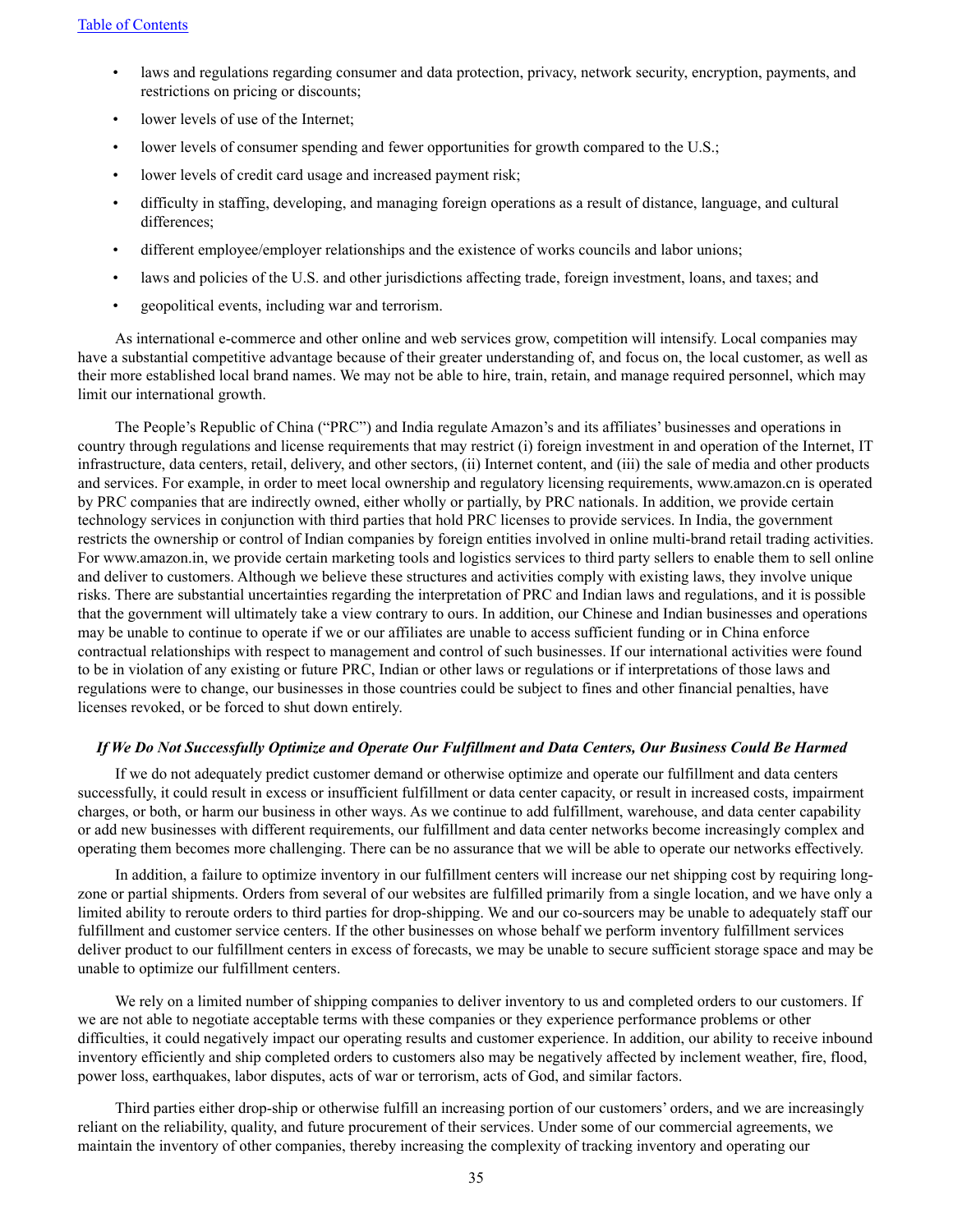fulfillment centers. Our failure to properly handle such inventory or the inability of these other companies to accurately forecast product demand would result in unexpected costs and other harm to our business and reputation.

#### *The Seasonality of Our Business Places Increased Strain on Our Operations*

We expect a disproportionate amount of our net sales to occur during our fourth quarter. If we do not stock or restock popular products in sufficient amounts such that we fail to meet customer demand, it could significantly affect our revenue and our future growth. If we overstock products, we may be required to take significant inventory markdowns or write-offs and incur commitment costs, which could reduce profitability. We may experience an increase in our net shipping cost due to complimentary upgrades, split-shipments, and additional long-zone shipments necessary to ensure timely delivery for the holiday season. If too many customers access our websites within a short period of time due to increased holiday demand, we may experience system interruptions that make our websites unavailable or prevent us from efficiently fulfilling orders, which may reduce the volume of goods we sell and the attractiveness of our products and services. In addition, we may be unable to adequately staff our fulfillment and customer service centers during these peak periods and delivery and other fulfillment companies and customer service co-sourcers may be unable to meet the seasonal demand. We also face risks described elsewhere in this Item 1A relating to fulfillment center optimization and inventory.

We generally have payment terms with our retail vendors that extend beyond the amount of time necessary to collect proceeds from our consumer customers. As a result of holiday sales, as of December 31 of each year, our cash, cash equivalents, and marketable securities balances typically reach their highest level (other than as a result of cash flows provided by or used in investing and financing activities). This operating cycle results in a corresponding increase in accounts payable as of December 31. Our accounts payable balance generally declines during the first three months of the year, resulting in a corresponding decline in our cash, cash equivalents, and marketable securities balances.

# *Our Business Could Suffer if We Are Unsuccessful in Making, Integrating, and Maintaining Commercial Agreements, Strategic Alliances, and Other Business Relationships*

We provide e-commerce and other services to businesses through commercial agreements, strategic alliances, and business relationships. Under these agreements, we provide web services, technology, fulfillment, computing, digital storage, and other services, as well as enable sellers to offer products or services through our websites. These arrangements are complex and require substantial infrastructure capacity, personnel, and other resource commitments, which may limit the amount of business we can service. We may not be able to implement, maintain, and develop the components of these commercial relationships, which may include web services, fulfillment, customer service, inventory management, tax collection, payment processing, hardware, content, and third-party software, and engaging third parties to perform services. The amount of compensation we receive under certain of our commercial agreements is partially dependent on the volume of the other company's sales. Therefore, if the other company's offering is not successful, the compensation we receive may be lower than expected or the agreement may be terminated. Moreover, we may not be able to enter into additional commercial relationships and strategic alliances on favorable terms. We also may be subject to claims from businesses to which we provide these services if we are unsuccessful in implementing, maintaining, or developing these services.

As our agreements terminate, we may be unable to renew or replace these agreements on comparable terms, or at all. We may in the future enter into amendments on less favorable terms or encounter parties that have difficulty meeting their contractual obligations to us, which could adversely affect our operating results.

Our present and future e-commerce services agreements, other commercial agreements, and strategic alliances create additional risks such as:

- disruption of our ongoing business, including loss of management focus on existing businesses;
- impairment of other relationships;
- variability in revenue and income from entering into, amending, or terminating such agreements or relationships; and
- difficulty integrating under the commercial agreements.

# *Our Business Could Suffer if We Are Unsuccessful in Making, Integrating, and Maintaining Acquisitions and Investments*

We have acquired and invested in a number of companies, and we may acquire or invest in or enter into joint ventures with additional companies. These transactions create risks such as:

- disruption of our ongoing business, including loss of management focus on existing businesses;
- problems retaining key personnel;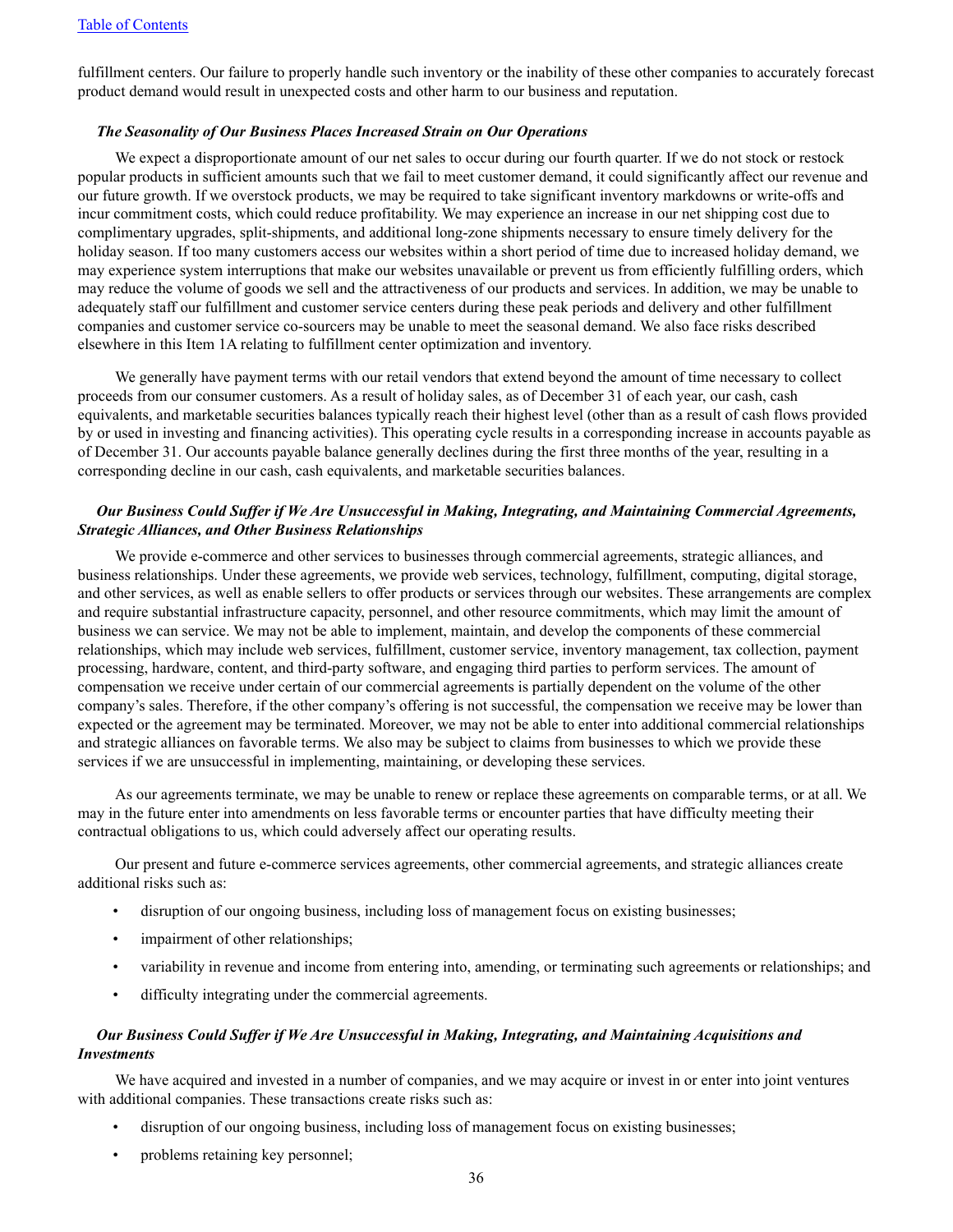- additional operating losses and expenses of the businesses we acquired or in which we invested;
- the potential impairment of tangible and intangible assets and goodwill, including as a result of acquisitions;
- the potential impairment of customer and other relationships of the company we acquired or in which we invested or our own customers as a result of any integration of operations;
- the difficulty of incorporating acquired technology and rights into our offerings and unanticipated expenses related to such integration;
- the difficulty of integrating a new company's accounting, financial reporting, management, information and information security, human resource, and other administrative systems to permit effective management, and the lack of control if such integration is delayed or not implemented;
- for investments in which an investee's financial performance is incorporated into our financial results, either in full or in part, the dependence on the investee's accounting, financial reporting, and similar systems, controls, and processes;
- the difficulty of implementing at companies we acquire the controls, procedures, and policies appropriate for a larger public company;
- potential unknown liabilities associated with a company we acquire or in which we invest; and
- for foreign transactions, additional risks related to the integration of operations across different cultures and languages, and the economic, political, and regulatory risks associated with specific countries.

As a result of future acquisitions or mergers, we might need to issue additional equity securities, spend our cash, or incur debt, contingent liabilities, or amortization expenses related to intangible assets, any of which could reduce our profitability and harm our business. In addition, valuations supporting our acquisitions and strategic investments could change rapidly given the current global economic climate. We could determine that such valuations have experienced impairments or other-thantemporary declines in fair value which could adversely impact our financial results.

#### *We Have Foreign Exchange Risk*

The results of operations of, and certain of our intercompany balances associated with, our international websites and product and service offerings are exposed to foreign exchange rate fluctuations. Upon translation, operating results may differ materially from expectations, and we may record significant gains or losses on the remeasurement of intercompany balances. As we have expanded our international operations, our exposure to exchange rate fluctuations has increased. We also hold cash equivalents and/or marketable securities in foreign currencies including British Pounds, Chinese Yuan, Euros, Hong Kong Dollars, and Japanese Yen. If the U.S. Dollar strengthens compared to these currencies, cash equivalents, and marketable securities balances, when translated, may be materially less than expected and vice versa.

#### *The Loss of Key Senior Management Personnel Could Negatively Affect Our Business*

We depend on our senior management and other key personnel, particularly Jeffrey P. Bezos, our President, CEO, and Chairman. We do not have "key person" life insurance policies. The loss of any of our executive officers or other key employees could harm our business.

#### *We Could Be Harmed by Data Loss or Other Security Breaches*

As a result of our services being web-based and the fact that we process, store, and transmit large amounts of data, including personal information, for our customers, failure to prevent or mitigate data loss or other security breaches, including breaches of our vendors' technology and systems, could expose us or our customers to a risk of loss or misuse of such information, adversely affect our operating results, result in litigation or potential liability for us, and otherwise harm our business. We use third party technology and systems for a variety of reasons, including, without limitation, encryption and authentication technology, employee email, content delivery to customers, back-office support, and other functions. Some subsidiaries had past security breaches, and, although they did not have a material adverse effect on our operating results, there can be no assurance of a similar result in the future. Although we have developed systems and processes that are designed to protect customer information and prevent data loss and other security breaches, including systems and processes designed to reduce the impact of a security breach at a third party vendor, such measures cannot provide absolute security.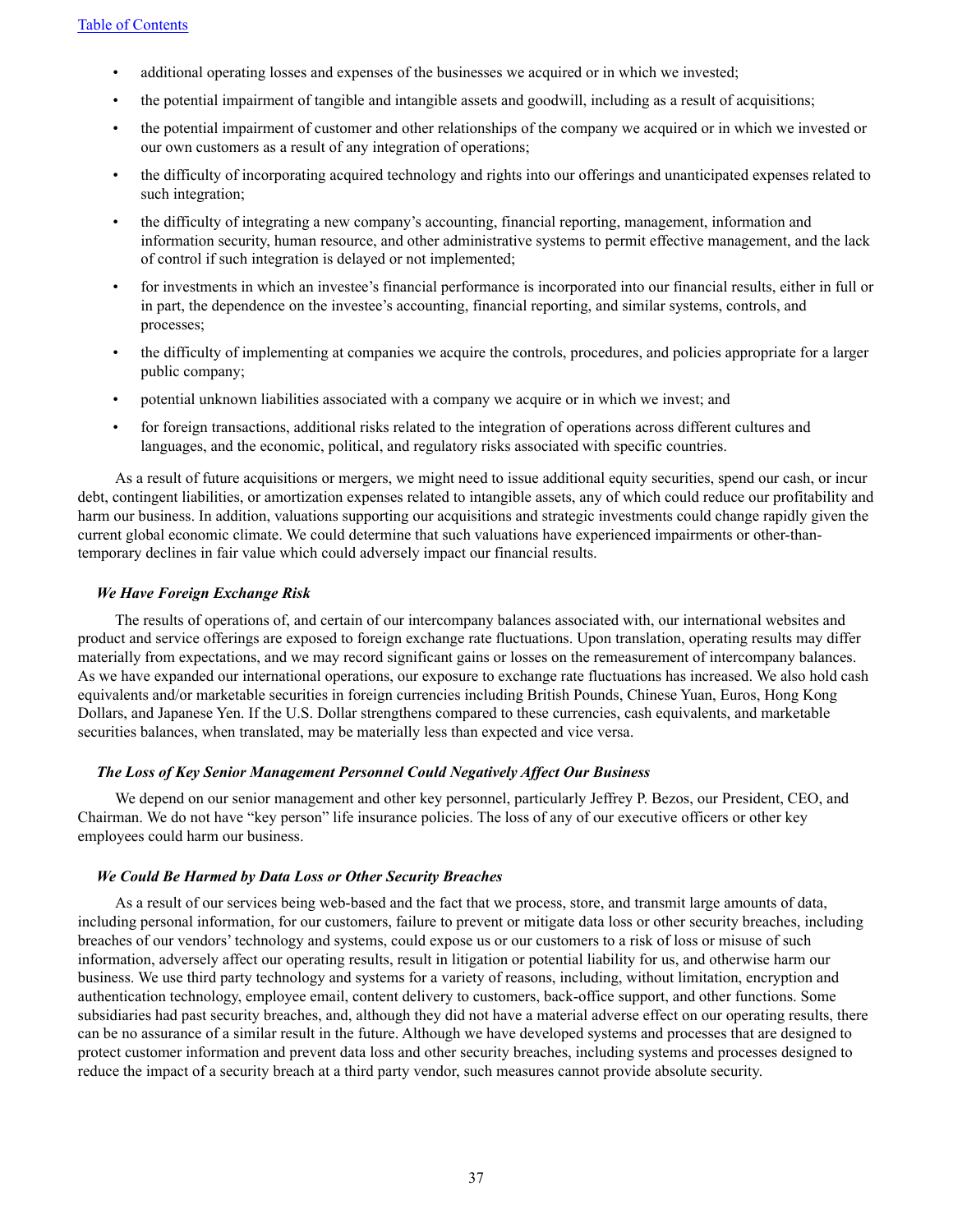#### *We Face Risks Related to System Interruption and Lack of Redundancy*

We experience occasional system interruptions and delays that make our websites and services unavailable or slow to respond and prevent us from efficiently fulfilling orders or providing services to third parties, which may reduce our net sales and the attractiveness of our products and services. If we are unable to continually add software and hardware, effectively upgrade our systems and network infrastructure, and take other steps to improve the efficiency of our systems, it could cause system interruptions or delays and adversely affect our operating results.

Our computer and communications systems and operations could be damaged or interrupted by fire, flood, power loss, telecommunications failure, earthquakes, acts of war or terrorism, acts of God, computer viruses, physical or electronic breakins, and similar events or disruptions. Any of these events could cause system interruption, delays, and loss of critical data, and could prevent us from accepting and fulfilling customer orders and providing services, which could make our product and service offerings less attractive and subject us to liability. Our systems are not fully redundant and our disaster recovery planning may not be sufficient. In addition, we may have inadequate insurance coverage to compensate for any related losses. Any of these events could damage our reputation and be expensive to remedy.

# *We Face Significant Inventory Risk*

In addition to risks described elsewhere in this Item 1A relating to fulfillment center and inventory optimization by us and third parties, we are exposed to significant inventory risks that may adversely affect our operating results as a result of seasonality, new product launches, rapid changes in product cycles and pricing, defective merchandise, changes in consumer demand and consumer spending patterns, changes in consumer tastes with respect to our products, and other factors. We endeavor to accurately predict these trends and avoid overstocking or understocking products we manufacture and/or sell. Demand for products, however, can change significantly between the time inventory or components are ordered and the date of sale. In addition, when we begin selling or manufacturing a new product, it may be difficult to establish vendor relationships, determine appropriate product or component selection, and accurately forecast demand. The acquisition of certain types of inventory or components may require significant lead-time and prepayment and they may not be returnable. We carry a broad selection and significant inventory levels of certain products, such as consumer electronics, and we may be unable to sell products in sufficient quantities or during the relevant selling seasons. Any one of the inventory risk factors set forth above may adversely affect our operating results.

# *We May Not Be Able to Adequately Protect Our Intellectual Property Rights or May Be Accused of Infringing Intellectual Property Rights of Third Parties*

We regard our trademarks, service marks, copyrights, patents, trade dress, trade secrets, proprietary technology, and similar intellectual property as critical to our success, and we rely on trademark, copyright, and patent law, trade secret protection, and confidentiality and/or license agreements with our employees, customers, and others to protect our proprietary rights. Effective intellectual property protection may not be available in every country in which our products and services are made available. We also may not be able to acquire or maintain appropriate domain names in all countries in which we do business. Furthermore, regulations governing domain names may not protect our trademarks and similar proprietary rights. We may be unable to prevent third parties from acquiring domain names that are similar to, infringe upon, or diminish the value of our trademarks and other proprietary rights.

We may not be able to discover or determine the extent of any unauthorized use of our proprietary rights. Third parties that license our proprietary rights also may take actions that diminish the value of our proprietary rights or reputation. The protection of our intellectual property may require the expenditure of significant financial and managerial resources. Moreover, the steps we take to protect our intellectual property may not adequately protect our rights or prevent third parties from infringing or misappropriating our proprietary rights. We also cannot be certain that others will not independently develop or otherwise acquire equivalent or superior technology or other intellectual property rights.

Other parties also may claim that we infringe their proprietary rights. We have been subject to, and expect to continue to be subject to, claims and legal proceedings regarding alleged infringement by us of the intellectual property rights of third parties. Such claims, whether or not meritorious, may result in the expenditure of significant financial and managerial resources, injunctions against us, or the payment of damages, including to satisfy indemnification obligations. We may need to obtain licenses from third parties who allege that we have infringed their rights, but such licenses may not be available on terms acceptable to us or at all. In addition, we may not be able to obtain or utilize on terms that are favorable to us, or at all, licenses or other rights with respect to intellectual property we do not own. These risks have been amplified by the increase in third parties whose sole or primary business is to assert such claims.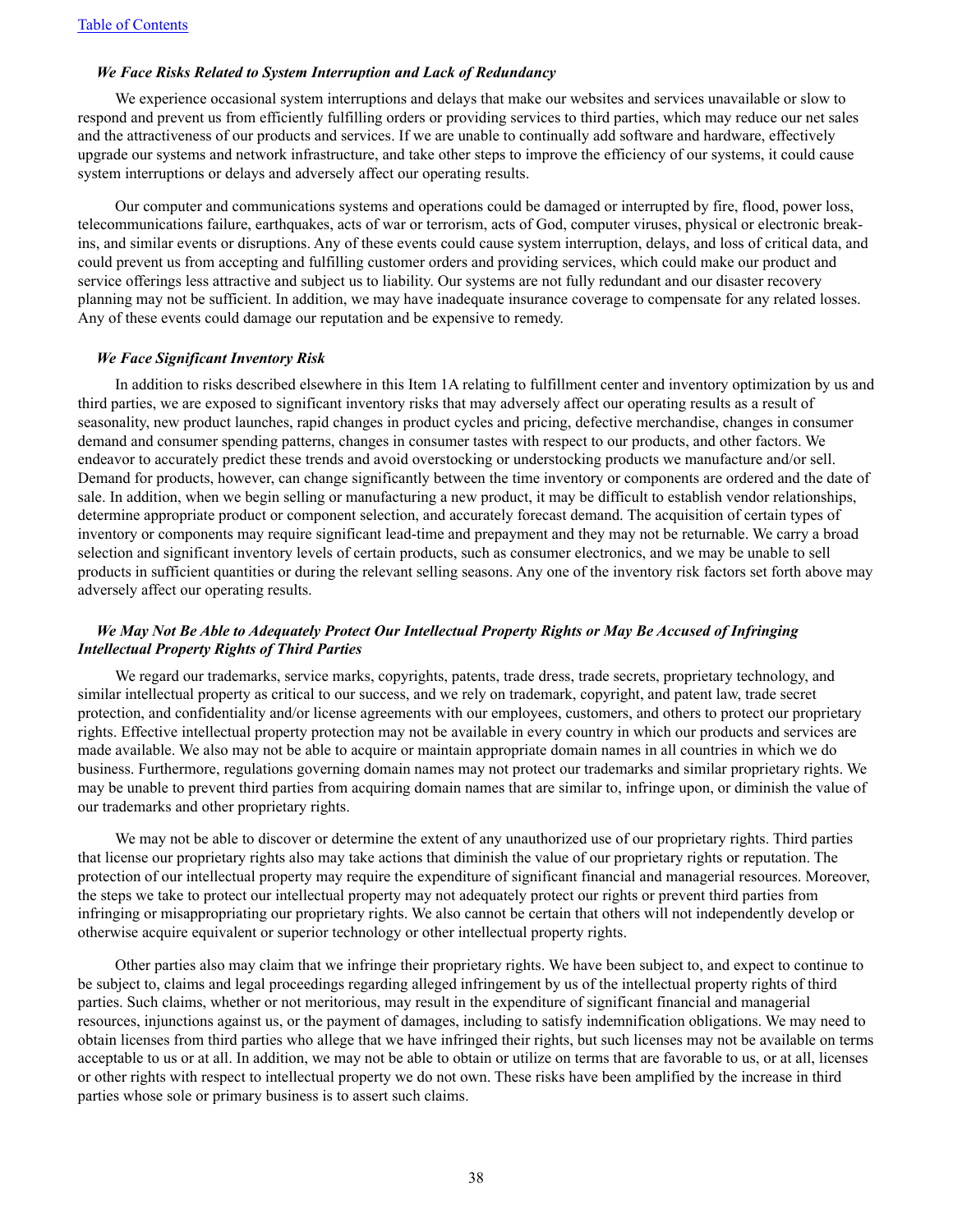Our digital content offerings depend in part on effective digital rights management technology to control access to digital content. If the digital rights management technology that we use is compromised or otherwise malfunctions, we could be subject to claims, and content providers may be unwilling to include their content in our service.

#### *We Have a Rapidly Evolving Business Model and Our Stock Price Is Highly Volatile*

We have a rapidly evolving business model. The trading price of our common stock fluctuates significantly in response to, among other risks, the risks described elsewhere in this Item 1A, as well as:

- changes in interest rates;
- conditions or trends in the Internet and the industry segments we operate in;
- quarterly variations in operating results;
- fluctuations in the stock market in general and market prices for Internet-related companies in particular;
- changes in financial estimates by us or securities analysts and recommendations by securities analysts;
- changes in our capital structure, including issuance of additional debt or equity to the public;
- changes in the valuation methodology of, or performance by, other e-commerce or technology companies; and
- transactions in our common stock by major investors and certain analyst reports, news, and speculation.

Volatility in our stock price could adversely affect our business and financing opportunities and force us to increase our cash compensation to employees or grant larger stock awards than we have historically, which could hurt our operating results or reduce the percentage ownership of our existing stockholders, or both.

#### *Government Regulation Is Evolving and Unfavorable Changes Could Harm Our Business*

We are subject to general business regulations and laws, as well as regulations and laws specifically governing the Internet, e-commerce, electronic devices, and other services. Existing and future laws and regulations may impede our growth. These regulations and laws may cover taxation, privacy, data protection, pricing, content, copyrights, distribution, mobile communications, electronic device certification, electronic waste, energy consumption, environmental regulation, electronic contracts and other communications, competition, consumer protection, web services, the provision of online payment services, information reporting requirements, unencumbered Internet access to our services, the design and operation of websites, the characteristics and quality of products and services, and the commercial operation of unmanned aircraft systems. It is not clear how existing laws governing issues such as property ownership, libel, and personal privacy apply to the Internet, e-commerce, digital content, and web services. Jurisdictions may regulate consumer-to-consumer online businesses, including certain aspects of our seller programs. Unfavorable regulations and laws could diminish the demand for our products and services and increase our cost of doing business.

#### *We Do Not Collect Sales or Consumption Taxes in Some Jurisdictions*

U.S. Supreme Court decisions restrict the imposition of obligations to collect state and local sales taxes with respect to remote sales. However, an increasing number of states have considered or adopted laws or administrative practices that attempt to impose obligations on out-of-state retailers to collect taxes on their behalf. We support a Federal law that would allow states to require sales tax collection under a nationwide system. More than half of our revenue is already earned in jurisdictions where we collect sales tax or its equivalent. A successful assertion by one or more states or foreign countries requiring us to collect taxes where we do not do so could result in substantial tax liabilities, including for past sales, as well as penalties and interest.

#### *We Could be Subject to Additional Income Tax Liabilities*

We are subject to income taxes in the U.S. and numerous foreign jurisdictions. Tax rates in various jurisdictions may be subject to significant change due to economic, political, and other conditions, and significant judgment is required in evaluating and estimating our provision and accruals for these taxes. There are many transactions that occur during the ordinary course of business for which the ultimate tax determination is uncertain. Our effective tax rates could be adversely affected by earnings being lower than anticipated in countries where we have lower statutory rates and higher than anticipated in countries where we have higher statutory rates, losses incurred in jurisdictions for which we are not able to realize the related tax benefit, changes in foreign currency exchange rates, entry into new businesses and geographies and changes to our existing businesses, acquisitions (including integrations) and investments, changes in our deferred tax assets and liabilities and their valuation, and changes in the relevant tax, accounting, and other laws, regulations, administrative practices, principles, and interpretations, including fundamental changes to the tax laws applicable to corporate multinationals. The U.S., many countries in the European Union, and a number of other countries are actively considering changes in this regard.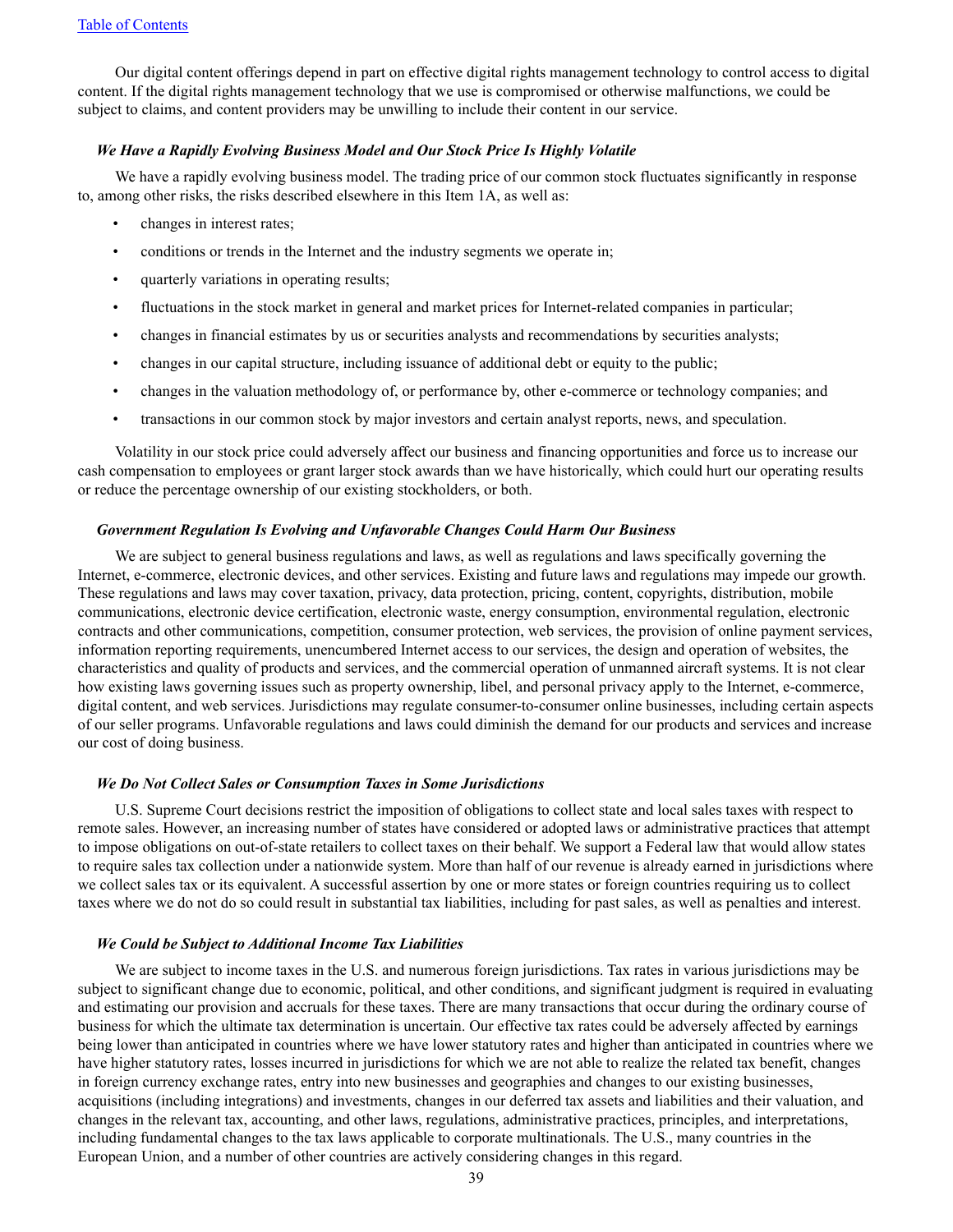Except as required under U.S. tax law, we do not provide for U.S. taxes on our undistributed earnings of foreign subsidiaries that have not been previously taxed since we intend to invest such undistributed earnings indefinitely outside of the U.S. If our intent changes or if these funds are needed for our U.S. operations, our effective tax rate would be adversely affected. We are also subject to audit in various jurisdictions, and such jurisdictions may assess additional income tax liabilities against us. In addition, in October 2014, the European Commission opened a formal investigation to examine whether decisions by the tax authorities in Luxembourg with regard to the corporate income tax paid by certain of our subsidiaries comply with European Union rules on state aid. If this matter is adversely resolved, Luxembourg may be required to assess, and we may be required to pay, additional amounts with respect to current and prior periods and our taxes in the future could increase. Although we believe our tax estimates are reasonable, the final outcome of tax audits, investigations, and any related litigation could be materially different from our historical income tax provisions and accruals. Developments in an audit, litigation, or the relevant laws, regulations, administrative practices, principles, and interpretations could have a material effect on our operating results or cash flows in the period or periods for which that development occurs, as well as for prior and subsequent periods.

#### *Our Supplier Relationships Subject Us to a Number of Risks*

We have significant suppliers, including licensors, and in some cases, limited or single-sources of supply, that are important to our sourcing, services, manufacturing, and any related ongoing servicing of merchandise and content. We do not have long-term arrangements with most of our suppliers to guarantee availability of merchandise, content, components, or services, particular payment terms, or the extension of credit limits. If our current suppliers were to stop selling or licensing merchandise, content, components, or services to us on acceptable terms, or delay delivery, including as a result of one or more supplier bankruptcies due to poor economic conditions, as a result of natural disasters, or for other reasons, we may be unable to procure alternatives from other suppliers in a timely and efficient manner and on acceptable terms, or at all. In addition, if our suppliers or other vendors violate applicable laws, regulations, our code of standards and responsibilities, or implement practices regarded as unethical, unsafe, or hazardous to the environment, it could damage our reputation, limit our growth, and negatively affect our operating results.

#### *We May be Subject to Risks Related to Government Contracts and Related Procurement Regulations*

Our contracts with U.S., as well as state, local, and foreign, government entities are subject to various procurement regulations and other requirements relating to their formation, administration, and performance. We may be subject to audits and investigations relating to our government contracts, and any violations could result in various civil and criminal penalties and administrative sanctions, including termination of contract, refunding or suspending of payments, forfeiture of profits, payment of fines, and suspension or debarment from future government business. In addition, such contracts may provide for termination by the government at any time, without cause.

#### *We May Be Subject to Product Liability Claims if People or Property Are Harmed by the Products We Sell*

Some of the products we sell or manufacture may expose us to product liability claims relating to personal injury, death, or environmental or property damage, and may require product recalls or other actions. Certain third parties also sell products using our e-commerce platform that may increase our exposure to product liability claims, such as if these sellers do not have sufficient protection from such claims. Although we maintain liability insurance, we cannot be certain that our coverage will be adequate for liabilities actually incurred or that insurance will continue to be available to us on economically reasonable terms, or at all. In addition, some of our agreements with our vendors and sellers do not indemnify us from product liability.

#### *We Are Subject to Payments-Related Risks*

We accept payments using a variety of methods, including credit card, debit card, credit accounts (including promotional financing), gift cards, direct debit from a customer's bank account, consumer invoicing, physical bank check, and payment upon delivery. For existing and future payment options we offer to our customers, we may become subject to additional regulations, compliance requirements, and fraud. For certain payment methods, including credit and debit cards, we pay interchange and other fees, which may increase over time and raise our operating costs and lower profitability. We rely on third parties to provide payment processing services, including the processing of credit cards, debit cards, electronic checks, and promotional financing, and it could disrupt our business if these companies become unwilling or unable to provide these services to us. We are also subject to payment card association operating rules, including data security rules, certification requirements, and rules governing electronic funds transfers, which could change or be reinterpreted to make it difficult or impossible for us to comply. If we fail to comply with these rules or requirements, or if our data security systems are breached or compromised, we may be liable for card issuing banks' costs, subject to fines and higher transaction fees, and lose our ability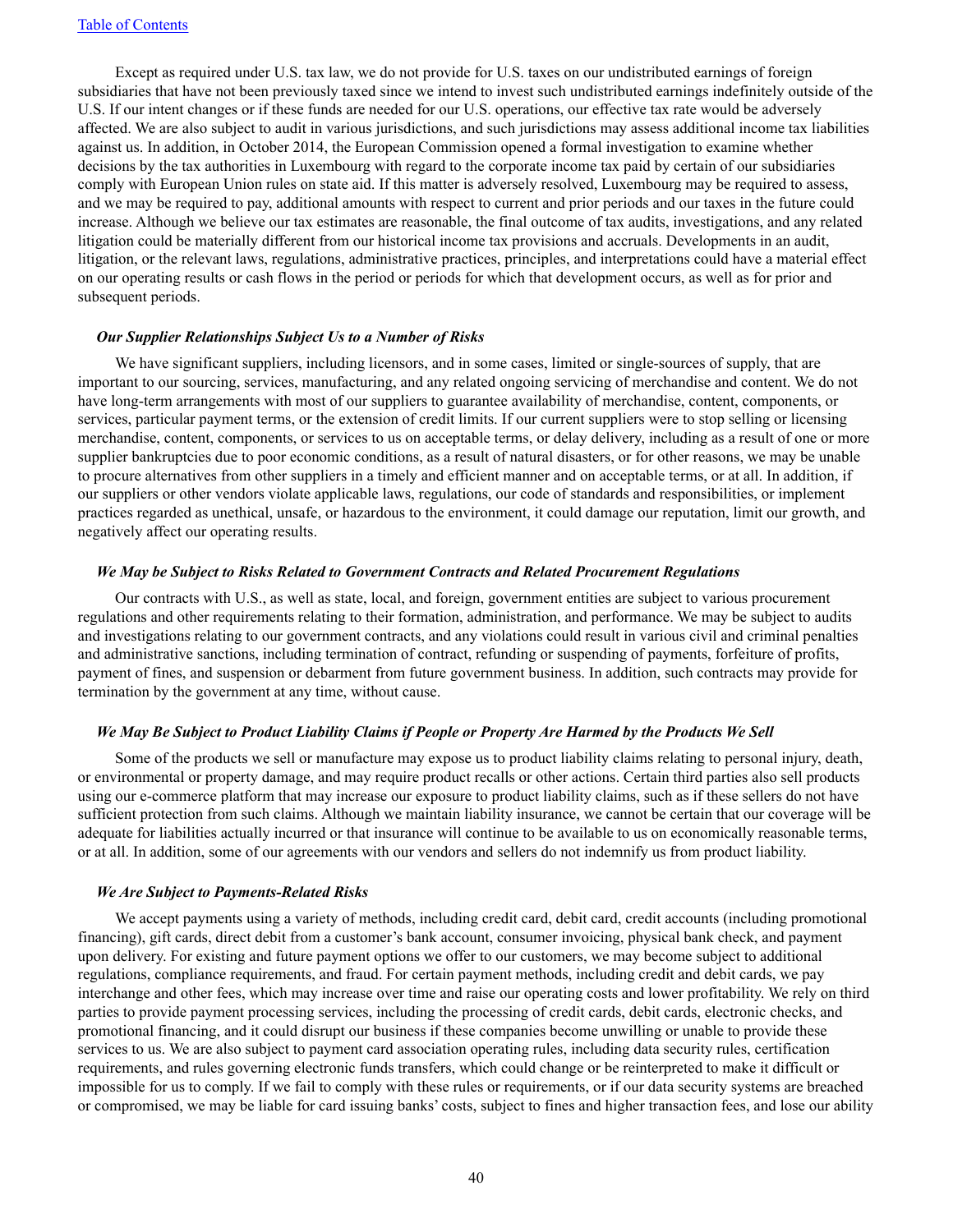to accept credit and debit card payments from our customers, process electronic funds transfers, or facilitate other types of online payments, and our business and operating results could be adversely affected. We also offer co-branded credit card programs, which could adversely affect our operating results if terminated.

In addition, we provide regulated services in certain jurisdictions because we enable customers to keep account balances with us and transfer money to third parties, and because we provide services to third parties to facilitate payments on their behalf. In these jurisdictions, we may be subject to requirements for licensing, regulatory inspection, bonding and capital maintenance, the use, handling, and segregation of transferred funds, consumer disclosures, and authentication. We are also subject to or voluntarily comply with a number of other laws and regulations relating to payments, money laundering, international money transfers, privacy and information security, and electronic fund transfers. If we were found to be in violation of applicable laws or regulations, we could be subject to additional requirements and civil and criminal penalties, or forced to cease providing certain services.

# *We Could Be Liable for Fraudulent or Unlawful Activities of Sellers*

The law relating to the liability of providers of online payment services is currently unsettled. In addition, governmental agencies could require changes in the way this business is conducted. Under our seller programs, we may be unable to prevent sellers from collecting payments, fraudulently or otherwise, when buyers never receive the products they ordered or when the products received are materially different from the sellers' descriptions. Under our A2Z Guarantee, we reimburse buyers for payments up to certain limits in these situations, and as our marketplace seller sales grow, the cost of this program will increase and could negatively affect our operating results. We also may be unable to prevent sellers on our sites or through other seller sites from selling unlawful goods, selling goods in an unlawful manner, or violating the proprietary rights of others, and could face civil or criminal liability for unlawful activities by our sellers.

# <span id="page-40-0"></span>**Item 2. Unregistered Sales of Equity Securities and Use of Proceeds**

None.

# <span id="page-40-1"></span>**Item 3. Defaults Upon Senior Securities**

None.

# <span id="page-40-2"></span>**Item 4. Mine Safety Disclosures**

Not applicable.

# <span id="page-40-3"></span>**Item 5. Other Information**

Not applicable.

# <span id="page-40-4"></span>**Item 6. Exhibits**

See exhibits listed under the Exhibit Index below.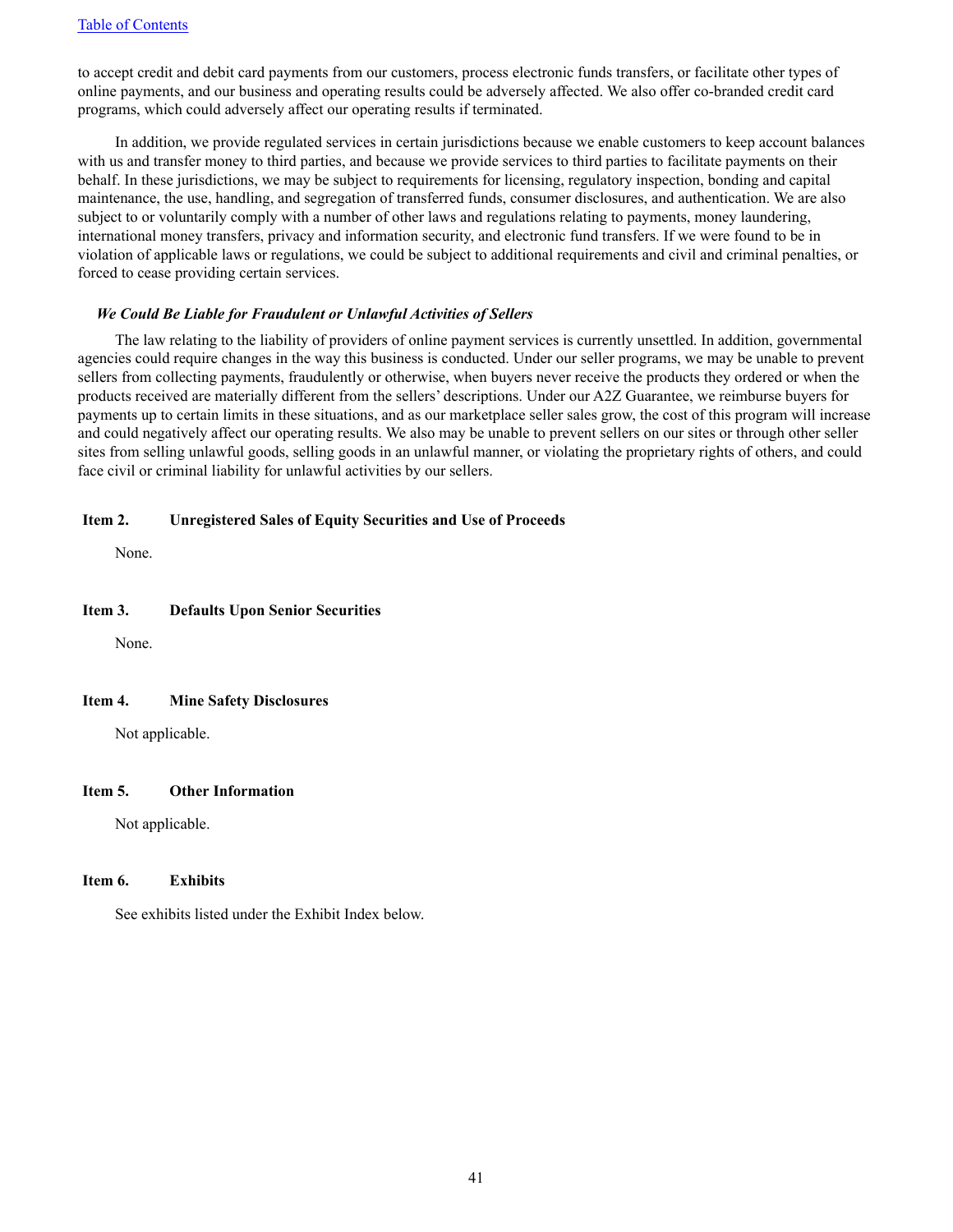# **SIGNATURES**

<span id="page-41-0"></span>Pursuant to the requirements of the Securities Exchange Act of 1934, the Registrant has duly caused this report to be signed on its behalf by the undersigned, thereunto duly authorized.

AMAZON.COM, INC. (REGISTRANT)

By: /s/ Shelley Reynolds

**Shelley Reynolds Vice President, Worldwide Controller (Principal Accounting Officer)**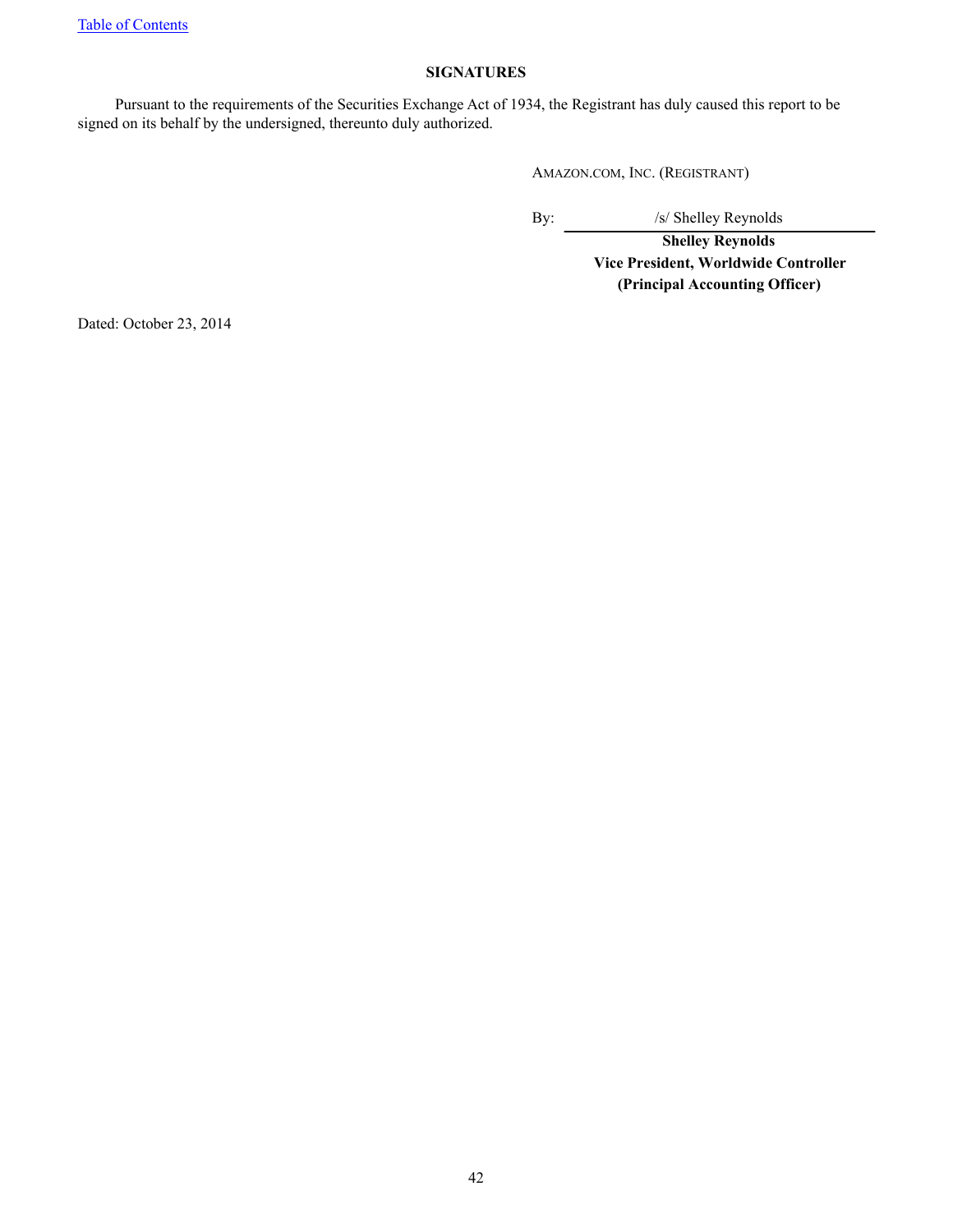# **EXHIBIT INDEX**

| Exhibit<br><b>Number</b> | <b>Description</b>                                                                                                                                                                                                                                                                                                                                                                                                                                                              |
|--------------------------|---------------------------------------------------------------------------------------------------------------------------------------------------------------------------------------------------------------------------------------------------------------------------------------------------------------------------------------------------------------------------------------------------------------------------------------------------------------------------------|
| 3.1                      | Restated Certificate of Incorporation of the Company (incorporated by reference to the Company's Quarterly<br>Report on Form 10-Q for the Quarter ended March 31, 2000).                                                                                                                                                                                                                                                                                                        |
| 3.2                      | Restated Bylaws of the Company (incorporated by reference to the Company's Current Report on Form 8-K, filed<br>February 18, 2009).                                                                                                                                                                                                                                                                                                                                             |
| 10.1                     | Credit Agreement, dated as of September 5, 2014, among Amazon.com, Inc., Bank of America, N.A., as<br>administrative agent, and the other lenders party thereto (incorporated by reference to the Company's Current<br>Report on Form 8-K, filed September 5, 2014), and conformed page thereto.                                                                                                                                                                                |
| 31.1                     | Certification of Jeffrey P. Bezos, Chairman and Chief Executive Officer of Amazon.com, Inc., pursuant to Rule<br>13a-14(a) under the Securities Exchange Act of 1934.                                                                                                                                                                                                                                                                                                           |
| 31.2                     | Certification of Thomas J. Szkutak, Senior Vice President and Chief Financial Officer of Amazon.com, Inc.,<br>pursuant to Rule 13a-14(a) under the Securities Exchange Act of 1934.                                                                                                                                                                                                                                                                                             |
| 32.1                     | Certification of Jeffrey P. Bezos, Chairman and Chief Executive Officer of Amazon.com, Inc., pursuant to 18<br>U.S.C. Section 1350.                                                                                                                                                                                                                                                                                                                                             |
| 32.2                     | Certification of Thomas J. Szkutak, Senior Vice President and Chief Financial Officer of Amazon.com, Inc.,<br>pursuant to 18 U.S.C. Section 1350.                                                                                                                                                                                                                                                                                                                               |
| 101                      | The following financial statements from the Company's Quarterly Report on Form 10-Q for the quarter ended<br>$\overline{1}$ $\overline{20}$ $\overline{20110}$ $\overline{1}$ $\overline{37001}$ $\overline{10}$ $\overline{1}$ $\overline{11}$ $\overline{10}$ $\overline{1}$ $\overline{10}$ $\overline{1}$ $\overline{10}$ $\overline{1}$ $\overline{10}$ $\overline{1}$ $\overline{10}$ $\overline{10}$ $\overline{10}$ $\overline{10}$ $\overline{10}$ $\overline{10}$ $\$ |

September 30, 2014, formatted in XBRL: (i) Consolidated Statements of Cash Flows, (ii) Consolidated Statements of Operations, (iii) Consolidated Statements of Comprehensive Income (Loss), (iv) Consolidated Balance Sheets, and (v) Notes to Consolidated Financial Statements, tagged as blocks of text and including detailed tags.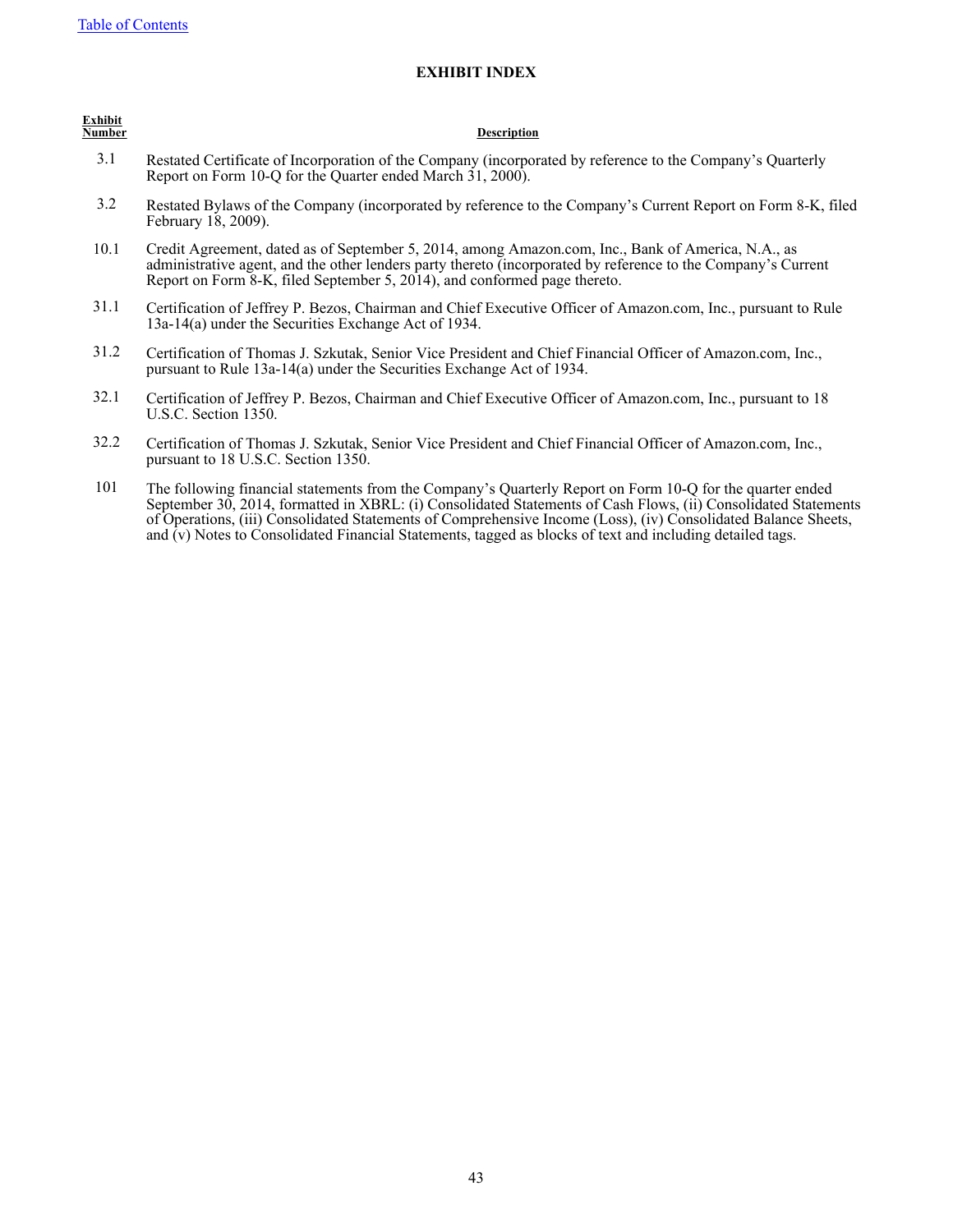Conformed page to Credit Agreement, dated as of September 5, 2014, among Amazon.com, Inc., Bank of America, N.A., as administrative agent, and the other lenders party thereto

respect of the most recent Revaluation Date) for the purchase of such Alternative Currency with Dollars.

"Alternative Currency Sublimit" means an amount equal to the lesser of the Aggregate Commitments and \$1,000,000,000. The Alternative Currency Sublimit is part of, and not in addition to, the Aggregate Commitments.

"Applicable Percentage" means with respect to any Lender at any time, the percentage (carried out to the ninth decimal place) of the Aggregate Commitments represented by such Lender's Commitment at such time, subject to adjustment as provided in Section 2.13. If the commitment of each Lender to make Loans has been terminated pursuant to Section 8.02 or if the Aggregate Commitments have expired, then the Applicable Percentage of each Lender shall be determined based on the Applicable Percentage of such Lender most recently in effect, giving effect to any subsequent assignments. The initial Applicable Percentage of each Lender is set forth opposite the name of such Lender on Schedule 2.01 or in the Assignment and Assumption pursuant to which such Lender becomes a party hereto, as applicable.

"Applicable Rate" means, from time to time, the following percentages per annum, based upon the Debt Rating as set forth below:

| Applicable Rate               |                                |                         |                     |                  |  |  |  |  |  |  |
|-------------------------------|--------------------------------|-------------------------|---------------------|------------------|--|--|--|--|--|--|
| Pricing<br>Level <sup>1</sup> | Debt Ratings<br>$S\&P/Moody's$ | Commitment Fee   Rate + | <b>Eurocurrency</b> | Base<br>$Rate +$ |  |  |  |  |  |  |
|                               | $A + / A1$ or better           | $0.060\%$               | 0.625%              | $0.000\%$        |  |  |  |  |  |  |
| $\mathcal{D}$                 | A/A2                           | 0.080%                  | 0.750%              | $0.000\%$        |  |  |  |  |  |  |
|                               | $A-A3$ or worse                | $0.100\%$               | 1.000%              | $0.000\%$        |  |  |  |  |  |  |

"Debt Rating" means, as of any date of determination, the rating as determined by either S&P or Moody's of the Borrower's non-credit-enhanced, senior unsecured long-term debt; provided that (a) if the respective Debt Ratings issued by the foregoing rating agencies differ by one level, then the Pricing Level for the higher of such Debt Ratings shall apply (with the Debt Rating for Pricing Level 1 being the highest and the Debt Rating for Pricing Level 3 being the lowest); (b) if there is a split in Debt Ratings of more than one level, the Debt Rating used to determine the Pricing Level shall be one Debt Rating level lower than the higher Debt Rating; (c) if the Borrower has only one Debt Rating, the Pricing Level of such Debt Rating shall apply; and (d) if the Borrower does not have any Debt Rating, Pricing Level 3 shall apply.

Initially, the Applicable Rate shall be determined based upon the Debt Rating specified in the certificate delivered pursuant to Section 4.01(a)(vi). Thereafter, each change in the Applicable Rate resulting from a publicly announced change in the Debt Rating shall be effective during the period commencing on the date of the public announcement thereof and ending on the date immediately preceding the effective date of the next such change.

"Applicable Time" means, with respect to any borrowings and payments in any Alternative Currency, the local time in the place of settlement for such Alternative Currency as may be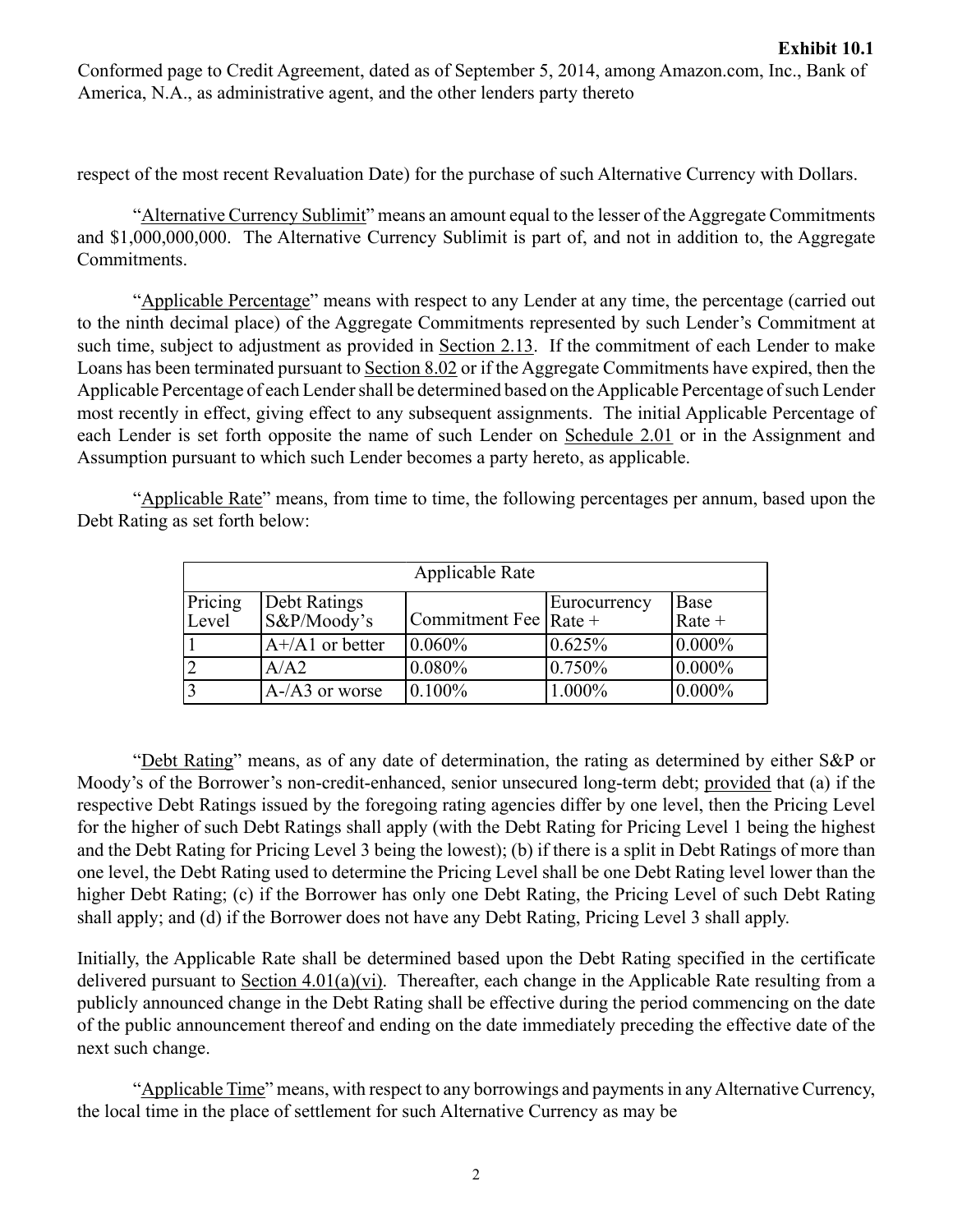# **CERTIFICATIONS**

I, Jeffrey P. Bezos, certify that:

1. I have reviewed this Form 10-Q of Amazon.com, Inc.;

2. Based on my knowledge, this report does not contain any untrue statement of a material fact or omit to state a material fact necessary to make the statements made, in light of the circumstances under which such statements were made, not misleading with respect to the period covered by this report;

3. Based on my knowledge, the financial statements, and other financial information included in this report, fairly present in all material respects the financial condition, results of operations and cash flows of the registrant as of, and for, the periods presented in this report;

4. The registrant's other certifying officer(s) and I are responsible for establishing and maintaining disclosure controls and procedures (as defined in Exchange Act Rules 13a-15(e) and 15d-15(e)) and internal control over financial reporting (as defined in Exchange Act Rules 13a-15(f) and 15d-15(f)) for the registrant and have:

(a) Designed such disclosure controls and procedures, or caused such disclosure controls and procedures to be designed under our supervision, to ensure that material information relating to the registrant, including its consolidated subsidiaries, is made known to us by others within those entities, particularly during the period in which this report is being prepared;

(b) Designed such internal control over financial reporting, or caused such internal control over financial reporting to be designed under our supervision, to provide reasonable assurance regarding the reliability of financial reporting and the preparation of financial statements for external purposes in accordance with generally accepted accounting principles;

(c) Evaluated the effectiveness of the registrant's disclosure controls and procedures and presented in this report our conclusions about the effectiveness of the disclosure controls and procedures, as of the end of the period covered by this report based on such evaluation; and

(d) Disclosed in this report any change in the registrant's internal control over financial reporting that occurred during the registrant's most recent fiscal quarter (the registrant's fourth fiscal quarter in the case of an annual report) that has materially affected, or is reasonably likely to materially affect, the registrant's internal control over financial reporting; and

5. The registrant's other certifying officer(s) and I have disclosed, based on our most recent evaluation of internal control over financial reporting, to the registrant's auditors and the audit committee of the registrant's board of directors (or persons performing the equivalent functions):

(a) All significant deficiencies and material weaknesses in the design or operation of internal control over financial reporting which are reasonably likely to adversely affect the registrant's ability to record, process, summarize and report financial information; and

(b) Any fraud, whether or not material, that involves management or other employees who have a significant role in the registrant's internal control over financial reporting.

/s/ Jeffrey P. Bezos

**Jeffrey P. Bezos Chairman and Chief Executive Officer (Principal Executive Officer)**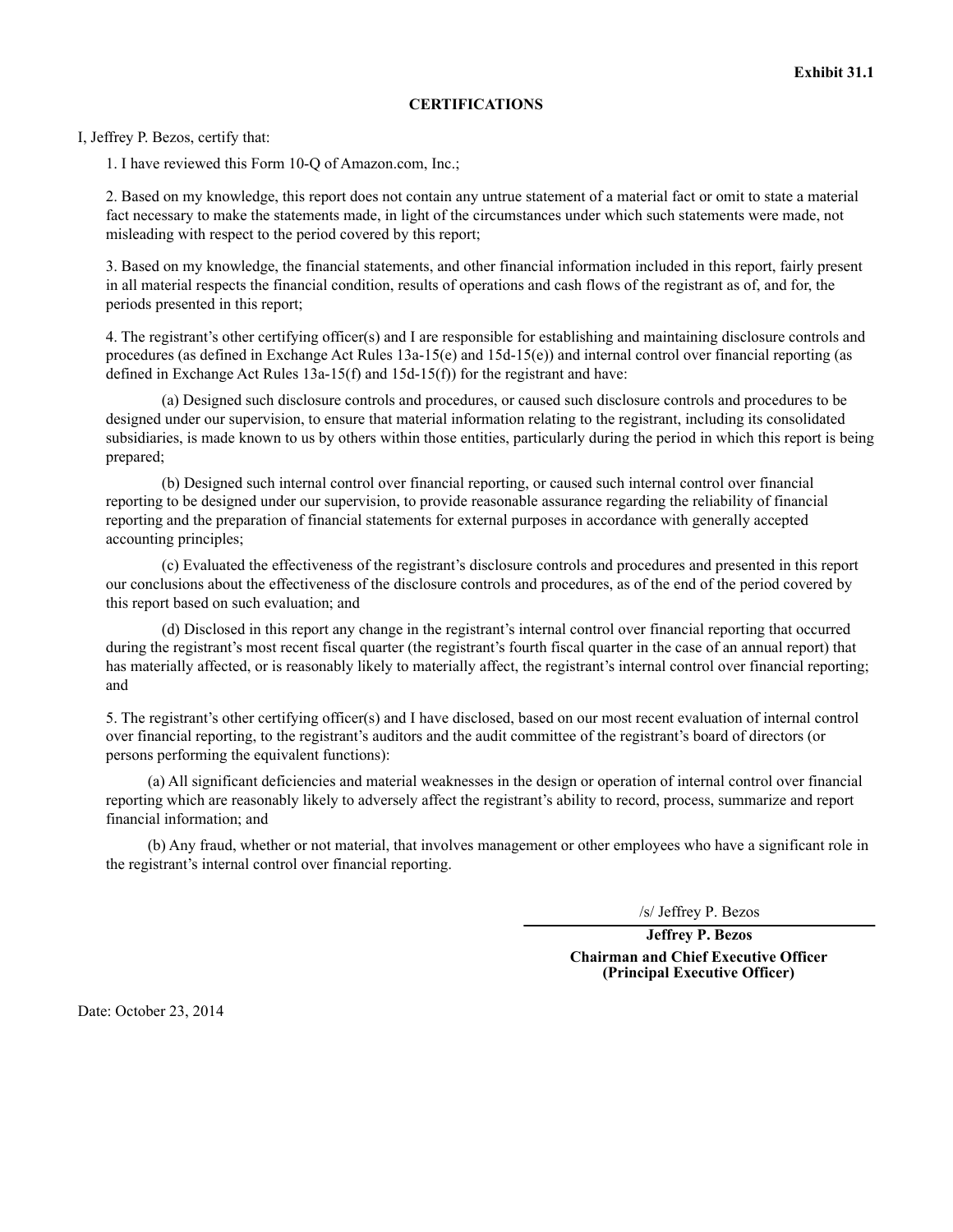# **CERTIFICATIONS**

I, Thomas J. Szkutak, certify that:

1. I have reviewed this Form 10-Q of Amazon.com, Inc.;

2. Based on my knowledge, this report does not contain any untrue statement of a material fact or omit to state a material fact necessary to make the statements made, in light of the circumstances under which such statements were made, not misleading with respect to the period covered by this report;

3. Based on my knowledge, the financial statements, and other financial information included in this report, fairly present in all material respects the financial condition, results of operations and cash flows of the registrant as of, and for, the periods presented in this report;

4. The registrant's other certifying officer(s) and I are responsible for establishing and maintaining disclosure controls and procedures (as defined in Exchange Act Rules 13a-15(e) and 15d-15(e)) and internal control over financial reporting (as defined in Exchange Act Rules 13a-15(f) and 15d-15(f)) for the registrant and have:

(a) Designed such disclosure controls and procedures, or caused such disclosure controls and procedures to be designed under our supervision, to ensure that material information relating to the registrant, including its consolidated subsidiaries, is made known to us by others within those entities, particularly during the period in which this report is being prepared;

(b) Designed such internal control over financial reporting, or caused such internal control over financial reporting to be designed under our supervision, to provide reasonable assurance regarding the reliability of financial reporting and the preparation of financial statements for external purposes in accordance with generally accepted accounting principles;

(c) Evaluated the effectiveness of the registrant's disclosure controls and procedures and presented in this report our conclusions about the effectiveness of the disclosure controls and procedures, as of the end of the period covered by this report based on such evaluation; and

(d) Disclosed in this report any change in the registrant's internal control over financial reporting that occurred during the registrant's most recent fiscal quarter (the registrant's fourth fiscal quarter in the case of an annual report) that has materially affected, or is reasonably likely to materially affect, the registrant's internal control over financial reporting; and

5. The registrant's other certifying officer(s) and I have disclosed, based on our most recent evaluation of internal control over financial reporting, to the registrant's auditors and the audit committee of the registrant's board of directors (or persons performing the equivalent functions):

(a) All significant deficiencies and material weaknesses in the design or operation of internal control over financial reporting which are reasonably likely to adversely affect the registrant's ability to record, process, summarize and report financial information; and

(b) Any fraud, whether or not material, that involves management or other employees who have a significant role in the registrant's internal control over financial reporting.

/s/ Thomas J. Szkutak

**Thomas J. Szkutak Senior Vice President and Chief Financial Officer (Principal Financial Officer)**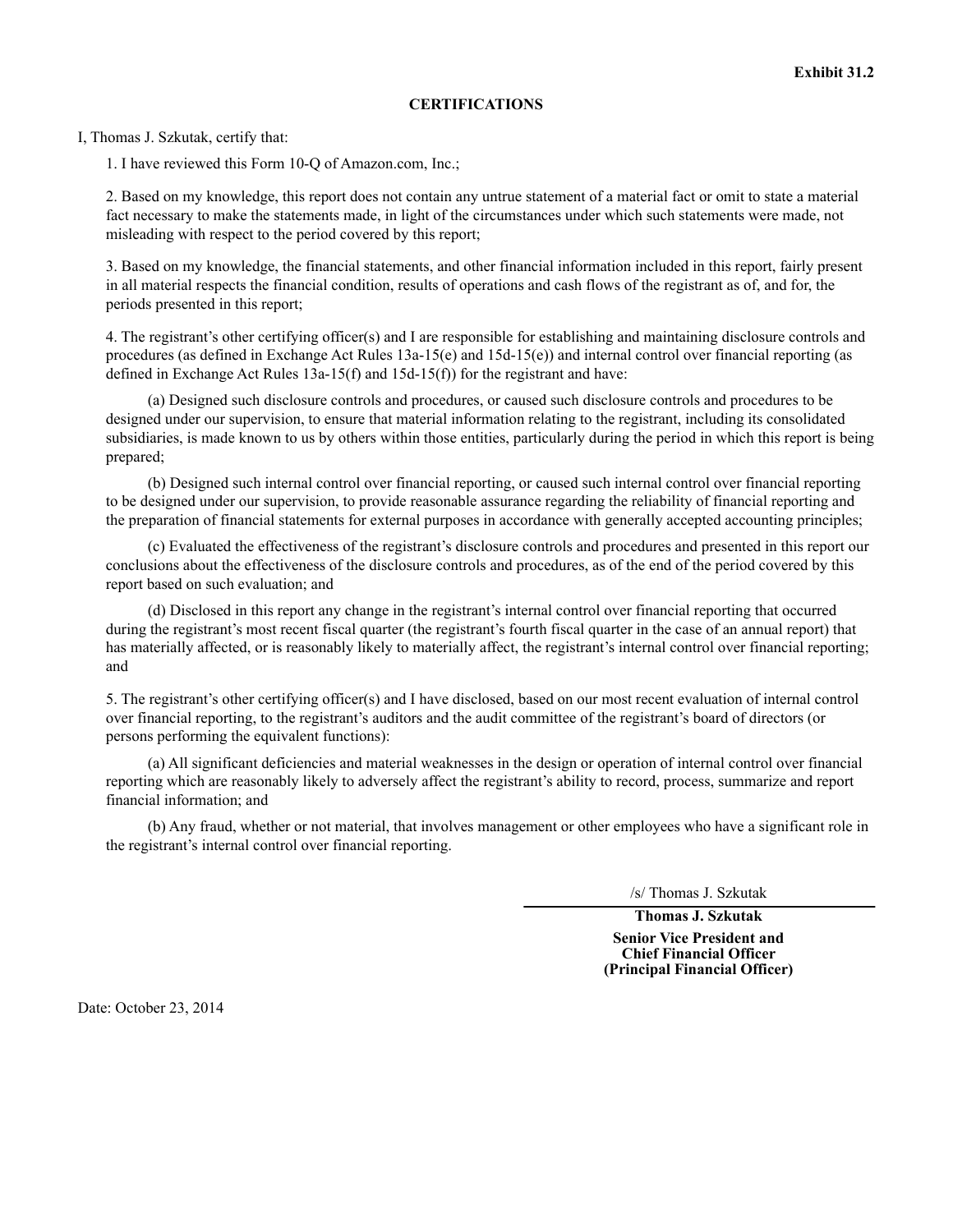# **Certification Pursuant to 18 U.S.C. Section 1350**

In connection with the Quarterly Report of Amazon.com, Inc. (the "Company") on Form 10-Q for the three months ended September 30, 2014 as filed with the Securities and Exchange Commission (the "SEC") on or about the date hereof (the "Report"), I, Jeffrey P. Bezos, Chairman and Chief Executive Officer of the Company, certify, pursuant to 18 U.S.C. Section 1350, as adopted pursuant to Section 906 of the Sarbanes-Oxley Act of 2002, that:

> (1) The Report fully complies with the requirements of Section 13(a) or 15(d) of the Securities Exchange Act of 1934; and

(2) The information contained in the Report fairly presents, in all material respects, the financial condition and results of operations of the Company.

A signed original of this written statement has been provided to the Company and will be retained by the Company and furnished to the SEC or its staff upon request.

/s/ Jeffrey P. Bezos

**Jeffrey P. Bezos Chairman and Chief Executive Officer (Principal Executive Officer)**